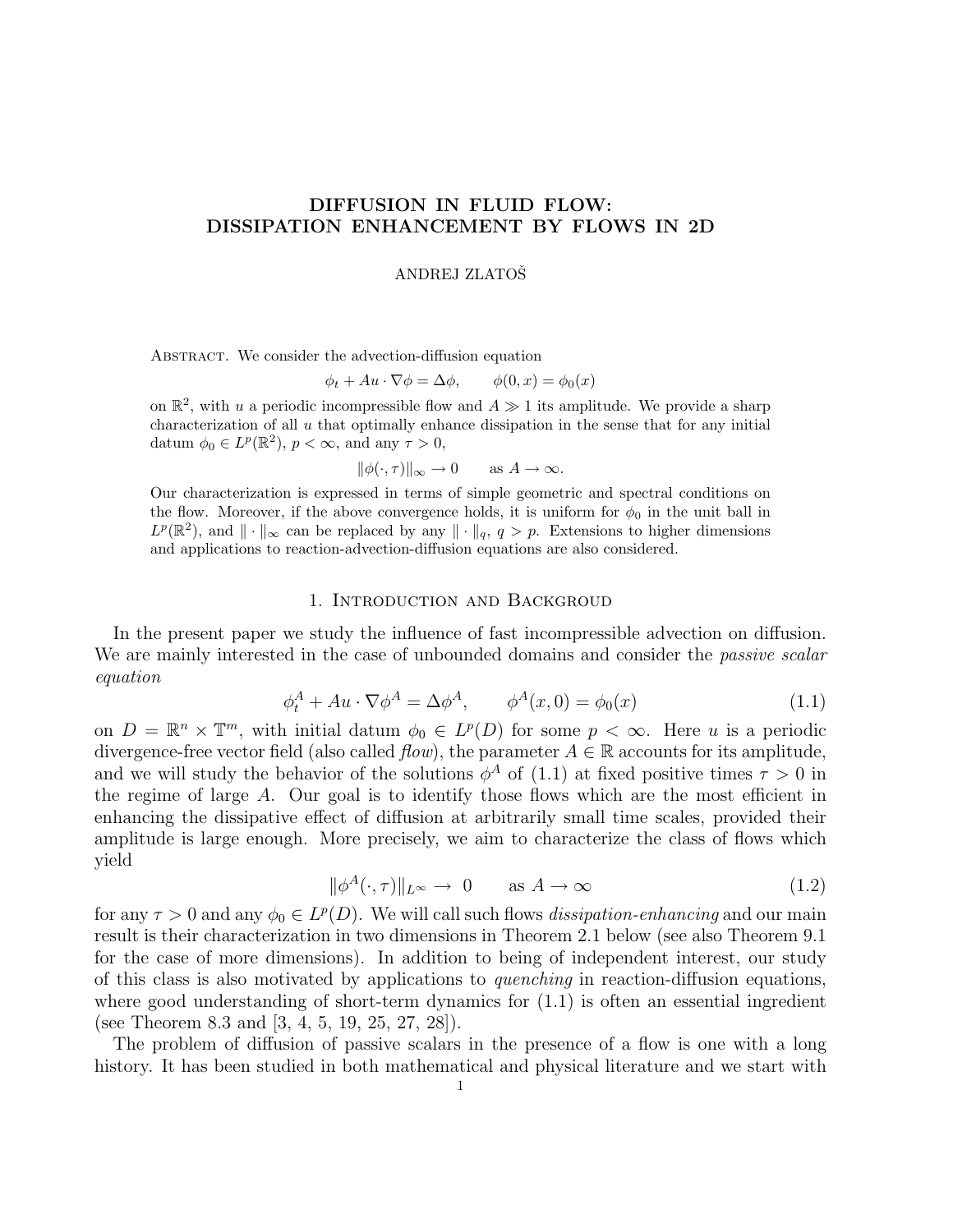### $2\,$  ANDREJ ZLATOŠ $\,$

reviewing some related literature. The long time behavior of the solutions of (1.1) for a fixed A is by now well understood and, in particular, one has for each  $\phi_0$ ,

$$
\|\phi^A(\cdot,t)\|_{L^\infty} \to 0 \quad \text{as } t \to \infty. \tag{1.3}
$$

The question of determining finer properties of the solutions has been addressed within the framework of homogenization theory, which identifies an effective diffusion equation that governs the long time–large space asymptotic behavior of solutions of (1.1). The dependence of the corresponding *effective diffusivity matrix*  $\sigma(Au)$  on A has been investigated by many authors and classes of flows which enhance diffusion in arbitrary directions  $e$  the least  $(e^T \sigma(Au)e)$  bounded in A) or the most  $(e^T \sigma(Au)e \sim A^2)$  have been identified. The paper of Fannjiang and Papanicolaou [7] and the extensive review by Majda and Kramer [21] contain these results and provide many further references. However, flows efficient in enhancing diffusion on large time scales may have isolated pockets of stagnation in which solutions persist on short and intermediate time scales. Thus, in general, the knowledge of the asymptotic behavior of  $\sigma(Au)$  is not sufficient to obtain satisfactory answers to the kind of questions about short-term dynamics we are interested in.

Closer in spirit is the Freidlin-Wentzell theory [10, 11, 12, 13] which addresses the question of short-term behavior of solutions of (1.1) with large A in the equivalent formulation of fixed flow and vanishing diffusion  $-\varepsilon\Delta + u \cdot \nabla$  (on time scales  $\sim \varepsilon^{-1} \gg 1$ ). It applies to a class of Hamiltonian flows in two dimensions, with the Hamiltonian (stream function) satisfying certain non-degeneracy and growth assumptions. By studying random perturbations of Hamiltonian systems via probabilistic methods, it shows the convergence of the solution of (1.1) to that of an effective diffusion equation on the Reeb graph of the Hamiltonian, which is obtained by collapsing each streamline of the flow to a point. However, the flows in this class have only closed streamlines and thus cannot be dissipation-enhancing, meaning that the Freidlin-Wentzell method is not applicable to the problem of our interest.

It turns out that this problem can instead be approached via methods pioneered in a recent work of Constantin, Kiselev, Ryzhik, and the author [4]. That paper has studied the question of influence of advection on diffusion in the simpler setting of bounded domains and compact Riemannian manifolds, and we now briefly review the literature most relevant to this setting.

Long time behavior of solutions of  $(1.1)$  on bounded domains D with Dirichlet boundary conditions at  $\partial D$  has been investigated in many works. It is well known (see, e.g. [14]) that the asymptotic rate of decay of the solution of (1.1) in this setting is given by the principal eigenvalue  $\lambda_0^A$  of the corresponding elliptic operator  $-\Delta + Au \cdot \nabla$ . More precisely, we have

$$
t^{-1}\log \|\phi^A(\cdot, t)\|_{L^2} \to -\lambda_0^A \qquad \text{as } t \to \infty. \tag{1.4}
$$

The question of dependence of  $\lambda_0^A$  on A has been addressed by Kifer [14, 15, 16, 17] in the small diffusion formulation  $-\varepsilon\Delta + u \cdot \nabla$ . Using probabilistic methods, he has obtained estimates on  $\lambda_0^A$  for large A under certain smoothness assumptions on u.

More recently and using PDE methods, Berestycki, Hamel, and Nadirashvili [2] have characterized those flows u for which  $\lambda_0^A \to \infty$  as  $A \to \infty$  (the limit  $\lim_{A \to \infty} \lambda_0^A$  in the opposite case is also determined via a variational principle). These are those that have no non-zero first integrals (i.e., solutions of  $u \cdot \nabla \psi \equiv 0$ ) in  $H_0^1(D)$ . Moreover, and particularly interesting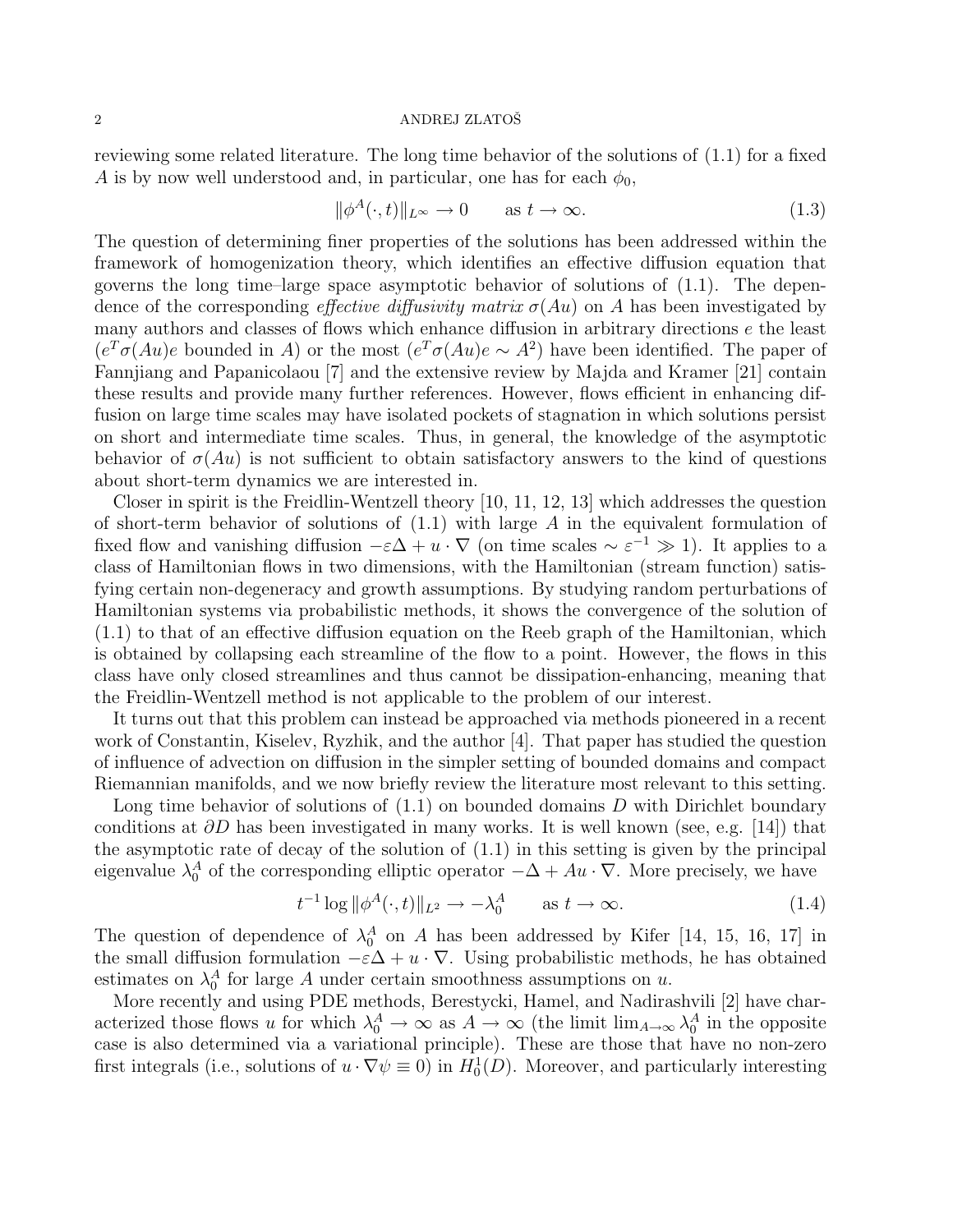to us, [2] shows that (1.2) with  $L^2$  in place of  $L^{\infty}$  holds precisely for these flows. This can be shown to imply (1.2) using Lemma 5.4 below, thus answering our basic question in the setting of bounded domains with Dirichlet boundary conditions.

However, the situation is quite different in the case of unbounded domains, when the equivalent of  $\lambda_0^A$ , the bottom of the spectrum of  $-\Delta + Au \cdot \nabla$ , is always zero. In the light of this fact, the problem on bounded domains with Neumann boundary conditions or on compact manifolds (when the principal eigenvalue is also always zero) is more relevant to our investigation. This is precisely the focus of [4]. In this setting the average of the solution of (1.1) over D (which has a finite volume) stays constant and we are therefore interested in the enhancement of the speed of *relaxation* of  $\phi^A$  to this average  $\bar{\phi}_0$ . That is, one wants to characterize the flows for which

$$
\|\phi^A(\cdot,\tau) - \bar{\phi}_0\|_{L^\infty} \to 0 \quad \text{as } A \to \infty \tag{1.5}
$$

for each  $\phi_0 \in L^p(D)$  and  $\tau > 0$ . It has been proved in [4] that these *relaxation-enhancing* flows are precisely those for which the operator  $u \cdot \nabla$  has no non-constant eigenfunctions in  $H^1(D)$ . The method is based on a functional-analytic approach and spectral techniques (e.g., the RAGE theorem), and rests on an abstract result concerning evolution equations in a Hilbert space governed by the coupling of a dissipative evolution to a fast unitary evolution, with the latter having no "slowly dissipating" eigenfunctions (see Theorem 2.3 below). We also note that the property (1.5) has been showed to be equivalent to  $\Re(\lambda_1^A) \to \infty$  as  $A \to \infty$ by Franke et al. [9], where  $\lambda_1^A$  is an eigenvalue of  $-\Delta + Au \cdot \nabla$  with the smallest positive real part (so  $\Re(\lambda_1^A)$  is the spectral gap of  $-\Delta + Au \cdot \nabla$ ).

Similar questions in the time-discrete setting have been studied by Fannjiang, Nonnenmacher, and Wolowski [6, 8]. In these a unitary evolution step, represented by a measure preserving automorphism of the torus, alternates with a dissipative step, represented by multiplication of Fourier coefficients by damping factors. Estimates on the dissipation rates for certain classes of toral automorphisms have been provided, along with results linking enhanced dissipation and absence of sufficiently regular eigenfunctions.

As mentioned before, our main goal is to extend the results of [4] to the non-compact setting of unbounded domains. Having  $|4|$  at hand, one may consider the following idea. Let  $\phi_0$  have a compact support and assume that a periodic flow u on  $\mathbb{R}^n$  (let the period be 1 in all directions) is relaxation-enhancing on all scales. That is, u is relaxation-enhancing on each compact manifold  $\mathcal{M}_k = (k\mathbb{T})^n$ . Since the average of  $\phi_0$  over  $\mathcal{M}_k$  decays to zero as  $k \to \infty$ , large k and A together with (1.5) will make  $\|\phi^A(\cdot, \tau)\|_{L^\infty}$  as small as desired when  $\phi^A$  solves  $(1.1)$  on  $\mathcal{M}_k$ . The comparison principle ensures that the solution on  $\mathbb{R}^n$  is dominated by that on  $\mathcal{M}_k$  and so (1.2) follows. Moreover, we prove in Lemma 5.3 that flows which are relaxation-enhancing on a single scale are also relaxation-enhancing on all other scales. Thus we obtain the result of Theorem 9.1 below that all flows which are relaxation-enhancing on their cell of periodicity are also dissipation-enhancing on  $\mathbb{R}^n$  (Theorem 9.1 also covers the more general case of spacetime-periodic flows).

It turns out, however, that these flows are only some of the periodic dissipation-enhancing ones on  $\mathbb{R}^n$ . For instance, it has been showed in [3, 19] that all generic shear (i.e., unidirectional) flows satisfy (1.2) but no shear flow is relaxation-enhancing on  $\mathbb{T}^n$ . The requirement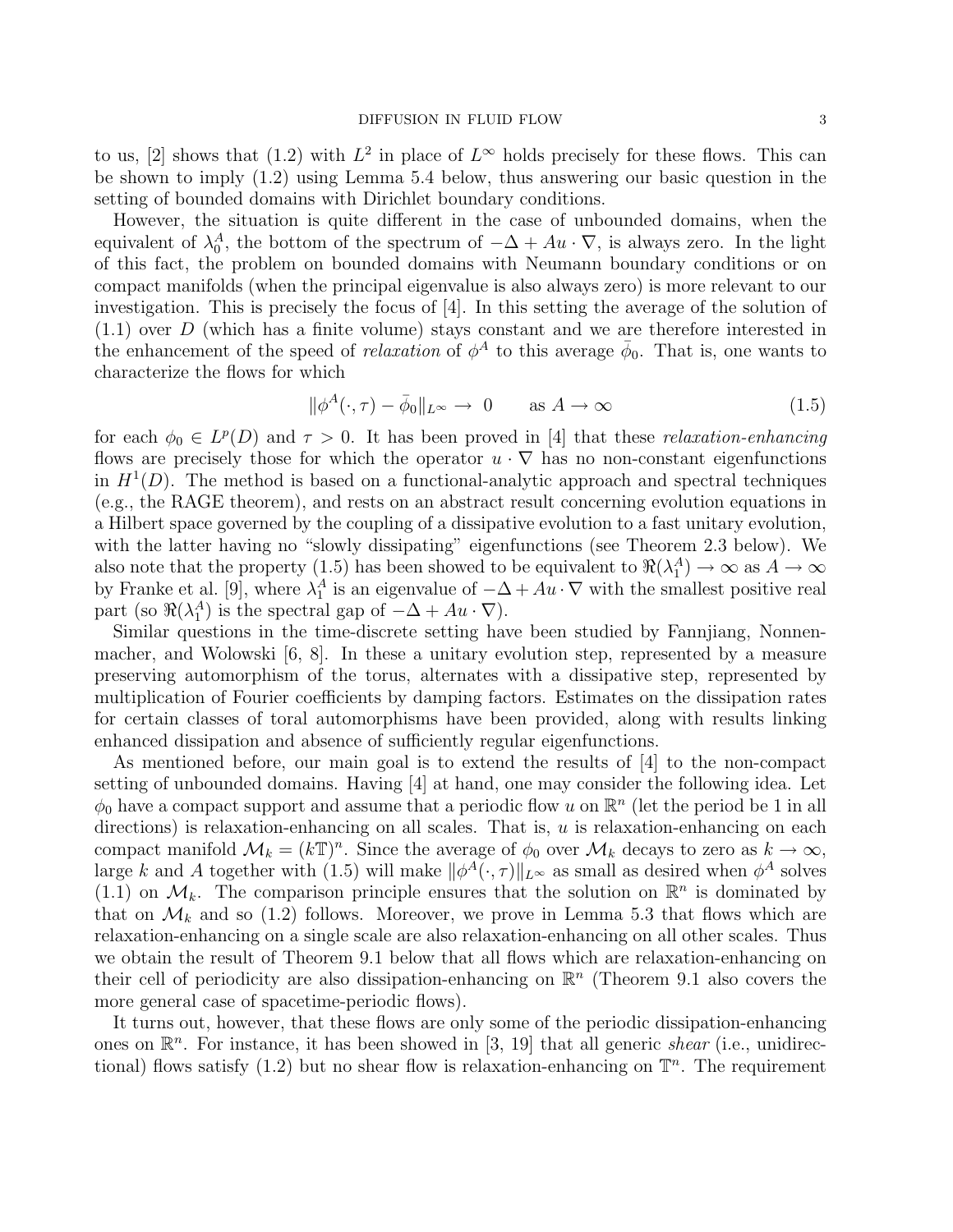(1.5) is quite strong and forces the flow to have certain mixing properties which are not possessed by shear flows, whose streamlines are straight lines. The issue here is that when k is large, a flow need not make  $\phi^A$  "evenly distributed" over all of  $\mathcal{M}_k$  in order to make  $\|\phi^A\|_{L^{\infty}}$  small.

Nevertheless, we are still able to provide a sharp characterization of the dissipationenhancing flows in two dimesions in Theorem 2.1. The proof uses, among others, a generalization of the abovementioned abstract Hilbert space result from [4], which also allows the existence of slowly dissipating eigenfunctions of the fast unitary evolution (see Theorem 2.4 and its time-periodic version, Theorem 4.1). It turns out that this characterization can again be stated in terms of a simple condition concerning  $H^1(\mathcal{C})$  eigenfunctions of the operator  $u\cdot\nabla$ , with C the cell of periodicity of u, plus the requirement that no open bounded set be invariant under  $u$ . This time, however, the condition excludes only the existence of  $H^1(\mathcal{C})$  eigenfunctions of  $u \cdot \nabla$  with non-zero eigenvalues, placing no restrictions on the first integrals of u.

We note that an extension of this characterization to more than two dimensions will not be trivial. Limitations of the proof include the use of the stream function of the flow (e.g., in the proof that flows with bounded invariant domains are not dissipation-enhancing) as well as the use of continuity of  $H^1(\mathcal{C})$  eigenfunctions of  $u \cdot \nabla$  where  $u(x) \neq 0$  (because streamlines have co-dimension 1). The descriptions of some of the main ideas of the proof at the beginnings of Sections 5 and 6 provide a few more details in this direction. As a result, in more than two dimensions we are only able to obtain a sufficient condition for dissipation-enhancement in Theorem 9.1 mentioned above. A characterization of (periodic incompressible) dissipation-enhancing flows in three and more dimensions thus remains open.

As mentioned above, our study of dissipation enhancement by flows on fixed time scales is motivated in part by applications to quenching in reaction-diffusion equations. In this case we consider  $(1.1)$  in two dimensions with an *ignition-type* non-negative non-linear reaction term added to the right-hand side (8.1), and the question is which flows are able to extinguish (quench) any initially compactly supported reaction, provided their amplitude is large enough. Our main result here is Theorem 8.2 (and its extension to some strictly positive non-linearities, Theorem 8.3), which shows that outside of the class of flows that do have  $H^1(\mathcal{C})$  eigenfunctions other than the first integrals but none of them belongs to  $C^{1,1}(\mathcal{C})$ , these *strongly quenching* flows are precisely the dissipation-enhancing ones.

The rest of the paper is organized as follows. In Section 2 we state our main result, Theorem 2.1, as well as the abstract Hilbert space result, Theorem 2.4, which is an important step in the proof. In Section 3 we prove Theorem 2.4 and in Section 4 its time-periodic version, Theorem 4.1. Sections 5 and 6 contain the proof of Theorem 2.1, and Section 7 extends it to the case of the strip  $\mathbb{R} \times (0,1)$  with Dirichlet or Neumann boundary conditions, along with providing some examples. In Section 8 we apply of our main result to quenching in reaction-diffusion equations, and in Section 9 we provide sufficient conditions for dissipationenhancement and quenching by space- and time-periodic flows in all dimensions.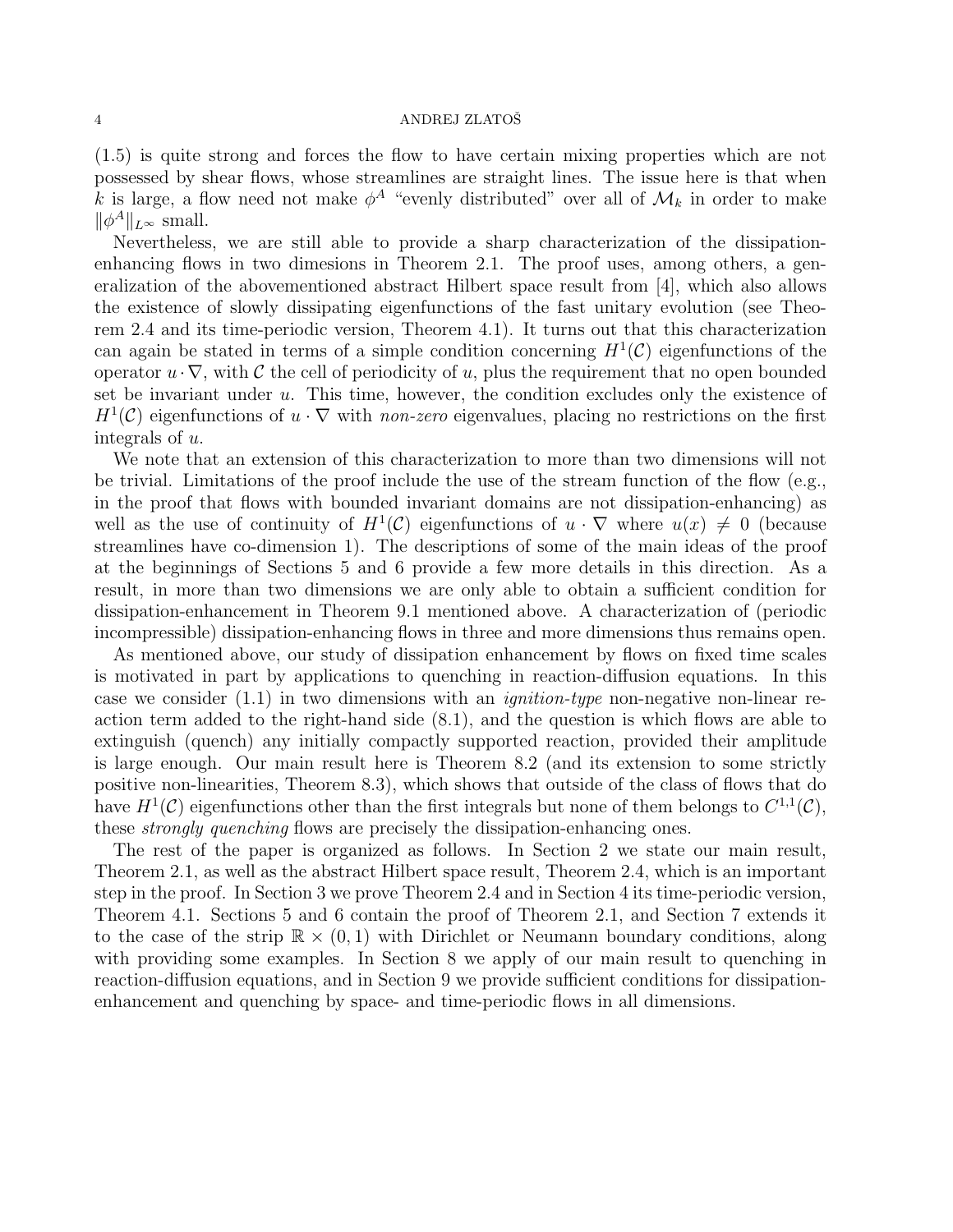The author would like to thank Nicolai Krylov, Lenya Ryzhik, and Daniel Spirn for useful discussions. He also acknowledges partial support by the NSF grant DMS-0901363 and an Alfred P. Sloan Fellowship.

# 2. Statements of the Main Results

Let u be a periodic, incompressible, Lipschitz flow on the domain  $D = \mathbb{R}^n \times \mathbb{T}^m$ , and let C be its cell of periodicity with each couple of opposite  $(n + m - 1)$ -dimensional "faces" identified, so that C is a blown-up  $(m + n)$ -dimensional torus. Then u defines a unitary evolution  $\{U_t\}_{t\in\mathbb{R}}$  on  $L^2(\mathcal{C})$  (and also on  $L^2(D)$ ) in the following manner. For each  $x \in \mathcal{C}$ there is a unique solution  $X(x, t)$  to the ODE

$$
\frac{d}{dt}X(x,t) = u(X(x,t)), \qquad X(x,0) = x.
$$
\n(2.1)

We then let

$$
(U_t\psi)(x) \equiv \psi(X(x, -t))
$$

for any  $\psi \in L^2(\mathcal{C})$ . Incompressibility of u implies that the group  $\{U_t\}_{t \in \mathbb{R}}$  is unitary, and its generator is the operator  $-iu \cdot \nabla$ . It is self-adjoint on  $L^2(\mathcal{C})$  and for each  $\psi \in H^1(\mathcal{C})$  we have

$$
i\frac{d}{dt}(U_t\psi) = -iu \cdot \nabla(U_t\psi). \tag{2.2}
$$

If  $\psi \in L^2(\mathcal{C})$  is an eigenfunction of the anti-self-adjoint operator  $u \cdot \nabla$  (i.e.,  $u \cdot \nabla \psi \equiv i \lambda \psi$ for some  $\lambda \in \mathbb{R}$ , and therefore also an eigenfunction of each  $U_t = e^{-(u \cdot \nabla)t}$ , we say that  $\psi$  is an *eigenfunction of the flow u* on C. The eigenfunctions  $\psi$  of u that correspond to eigenvalue zero (i.e.,  $u \cdot \nabla \psi \equiv 0$ ) are called the *first integrals* of u. We also say that a set  $V \subseteq D$  is *invariant under the flow u* if and only if  $V \neq \emptyset$  and  $X(x, t) \in V$  for all  $x \in V$  and  $t \in \mathbb{R}$ . Finally, if v is an incompressible Lipschitz flow on D, we let  $\mathcal{P}_t(v)$  be the solution operator for

$$
\psi_t + v \cdot \nabla \psi = \Delta \psi, \qquad \psi(0) = \psi_0 \tag{2.3}
$$

on D. That is,  $\mathcal{P}_t(v)\psi_0 = \psi(\cdot, t)$  when  $\psi$  solves (2.3).

We can now state our main result.

**Theorem 2.1.** Let u be a periodic, incompressible, Lipschitz flow on  $D = \mathbb{R}^2$  or  $D = \mathbb{R} \times \mathbb{T}$ with a cell of periodicity C, and let  $\phi^A$  solve (1.1) on D. Then the following are equivalent. (i) For some  $1 \le p \le q \le \infty$  and each  $\tau > 0$ ,  $\phi_0 \in L^p(D)$ ,

$$
\|\phi^A(\cdot,\tau)\|_{L^q(D)} \to 0 \qquad \text{as } A \to \infty. \tag{2.4}
$$

(ii) For any  $1 \le p \le q \le \infty$  such that  $p < \infty$  and  $q > 1$ , and each  $\tau > 0$ ,  $\phi_0 \in L^p(D)$ ,

$$
\|\phi^A(\cdot,\tau)\|_{L^q(D)} \to 0 \quad \text{as } A \to \infty.
$$

(iii) For any  $1 \leq p < q \leq \infty$  and each  $\tau > 0$ ,

$$
\|\mathcal{P}_{\tau}(Au)\|_{L^{p}(D)\to L^{q}(D)} \to 0 \quad \text{as } A \to \infty. \tag{2.5}
$$

(iv) No bounded open subset of D is invariant under u and any eigenfunction of u on  $\mathcal C$  that belongs to  $H^1(\mathcal{C})$  is a first integral of u.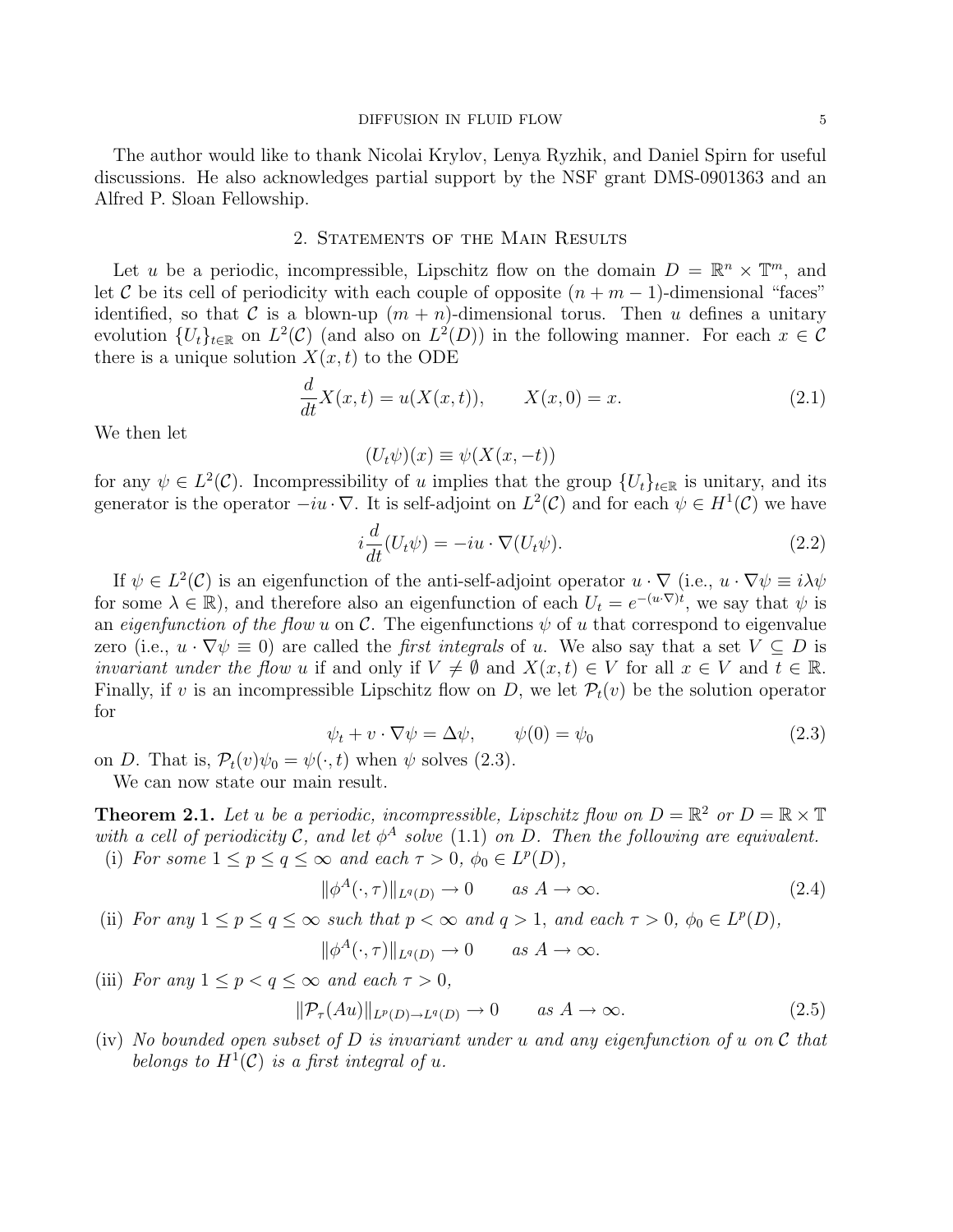*Remarks.* 1. The couples  $p, q$  in the theorem are the only ones for which the corresponding claims can possibly hold. The conclusion of (ii) and (iii) cannot hold for  $p > q$  because then  $\mathcal{P}_{\tau}(v)$  does not map  $L^p$  to  $L^q$ . As for  $p = q$ , note that since  $\frac{d}{dt} \int_D \psi dx \equiv 0$  for solutions of  $(2.3)$  when v is incompressible, the  $L<sup>1</sup>$  norm of non-negative solutions does not decay. This and the fact that  $\psi \equiv 1$  is a constant solution mean that (ii) cannot hold for  $p = q \in \{1, \infty\}$ . The above arguments and the maximum principle give

$$
\|\mathcal{P}_{\tau}(v)\|_{L^p \to L^p} = 1\tag{2.6}
$$

for  $p \in \{1,\infty\}$ . Finally, the estimate  $0 \leq k_v(x - \bar{v}t, y, t) \leq Ct^{-1}e^{-|x-y|^2/Ct}$  on the heat kernel  $k_v(x, y, t)$  for the flow v on D from [24] (with  $\bar{v}$  the mean of v and  $C = C(v)$ ) and  $\int_D k_v(x, y, t) dy = 1$ , applied to slowly varying initial data  $\phi_0$ , gives  $\|\mathcal{P}_{\tau}(v)\|_{L^p \to L^p} \ge 1$  for any  $p \geq 1$ . Interpolation then extends (2.6) to all p and so (iii) cannot hold for any  $p = q$ .

2. The claim (iii) means that for  $p < q$ , the decay in (ii) is uniform for  $\|\phi_0\|_{L^p} \leq 1$ . In particular, taking  $p = 1$  and  $q = \infty$  yields a characterization of the (periodic incompressible Lipschitz) flows for which the corresponding heat kernel  $k_{Au}(x, y, t)$  on D satisfies

$$
||k_{Au}(\cdot,\cdot,\tau)||_{L^{\infty}} \to 0 \quad \text{as } A \to \infty
$$

for each  $\tau > 0$ . Namely, these are the flows from Theorem 2.1(iv). One direction of our proof — (iv)⇒(i),(ii),(iii) in Section 5 — will actually only concentrate on the case  $(p, q) = (1, \infty)$ , since the others will follow by (2.6) and interpolation.

3. In the case of the strip  $D = \mathbb{R} \times (0, 1)$  we only consider periodic boundary conditions here. The result remains unchanged (with  $\mathcal C$  the surface of a cylinder rather than a torus) if Dirichlet or Neumann boundary conditions are assumed and  $u(x) \cdot (0,1) = 0$  for  $x \in \partial D$ . See Section 7 below, which also provides examples demonstrating that the two conditions in (iv) are independent in general.

4. Notice that for some  $u$  (e.g., vertical shear flows), the first condition in (iv) is satisfied when  $D = \mathbb{R}^2$  but not when  $D = \mathbb{R} \times \mathbb{T}$ .

Definition 2.2. We will call the flows that satisfy  $(2.5)$  dissipation-enhancing on D.

It is natural to ask what makes the first integrals different from eigenfunctions corresponding to a non-zero eigenvalue. The answer is essentially the fact that the existence of a single  $H^1$  eigenfunction corresponding to eigenvalue  $\lambda \neq 0$  implies the existence of infinitely many eigenspaces of u with  $H^1$  eigenfunctions — those corresponding to all integer multiples of  $\lambda$ . This can be seen from the proof of Lemma 5.3 below.

We will see from the proof of Theorem 2.1 that condition (iv) essentially tells us that the flow Au quickly "stretches" any initial datum  $\phi_0$  and exposes it to diffusion (by making  $\|\nabla \phi^A\|_{L^2}$  large), thus enhancing the dissipation rate as much as desired when A is large. One might therefore think that a sufficient condition for a flow to not be dissipation-enhancing could be the existence of a stable solution of  $(2.1)$ . If  $(2.1)$  on C has no dense orbits, then this is indeed the case (see Theorem 7.3). However, the claim is not true in general. We will not provide all details here, but a counterexample can be obtained in the following manner. One first constructs a 1-periodic flow u whose spectrum is  $\{n + m\alpha \mid n, m \in \mathbb{Z}\}\$ for some  $\alpha \in \mathbb{R} \setminus \mathbb{Q}$ , and such that all the eigenfunctions of u except of the constant function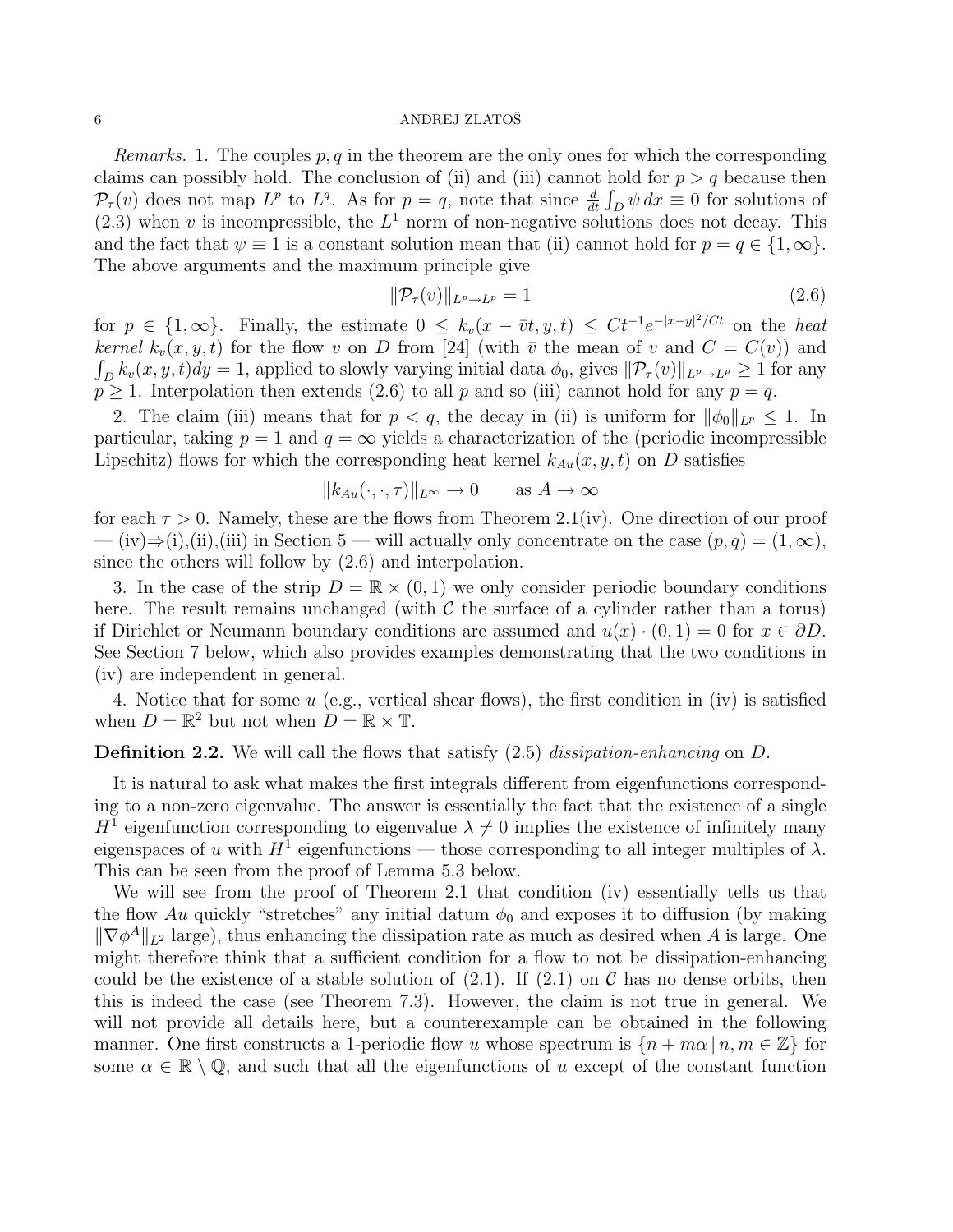belong to  $C(\mathbb{T}^2) \setminus H^1(\mathbb{T}^2)$ . This can be done using Example 2 in Section 6 of [4], with the obtained flow smoothly isomorphic to a reparametrization of the constant flow  $(\alpha, 1)$  (and therefore no bounded subset of  $D$  is invariant under the flow). The construction goes back to Kolmogorov's work [20] and at its core is the problem of small divisors — it is based on the existence of a smooth function  $Q: \mathbb{T} \to \mathbb{T}$  with  $\int_{\mathbb{T}} Q(\xi) d\xi = 1$  and  $\alpha \in \mathbb{T}$  such that the homology equation (6.2) in [4]

$$
R(\xi + \alpha) - R(\xi) = Q(\xi) - 1,\tag{2.7}
$$

has a solution  $R \in H^{\frac{1}{2}+\varepsilon}(\mathbb{T}) \setminus H^1(\mathbb{T}) \subseteq C(\mathbb{T}) \setminus H^1(\mathbb{T})$ . This is possible when  $\alpha$  is Liouvillean, that is, well approximated by rationals. The (continuous, non- $H<sup>1</sup>$ ) eigenfunctons of the constructed flow have absolute value one and  $u$  is non-zero everywhere, so our analysis in Section 6 below can be used to show that all solutions of (2.1) are stable. Nevertheless, Theorem 2.1 shows that  $u$  is dissipation-enhancing!

As we have mentioned in the Introduction, the proof of Theorem 2.1 crucially uses an abstract result concerning dissipative evolution in a Hilbert space — Theorem 2.4. This is a generalization of Theorem 1.4 in [4] and we now state both results.

Let  $\Gamma$  be a self-adjoint, non-negative, unbounded operator with a discrete spectrum on a separable Hilbert space H. Let  $\lambda_1 \leq \lambda_2 \leq \ldots$  be the eigenvalues of  $\Gamma$  (so that  $\lambda_1 \geq 0$  and  $\lambda_n \to \infty$ ) and let  $\kappa_i$  be the corresponding orthonormal eigenvectors forming a basis in H. The Sobolev space  $H^m(\Gamma)$  associated with  $\Gamma$  is formed by all vectors  $\psi = \sum_j c_j \kappa_j$  such that

$$
\|\psi\|_{\dot{H}^m(\Gamma)} \equiv \left(\sum_j \lambda_j^m |c_j|^2\right)^{1/2} < \infty.
$$

This is the homogeneous Sobolev semi-norm (which is a norm if  $\lambda_1 > 0$ ), and the Sobolev norm is defined by  $\|\cdot\|_{H^m(\Gamma)}^2 = \|\cdot\|_{\dot{H}^m(\Gamma)}^2 + \|\cdot\|_{\mathcal{H}}^2$ . Note that the domain of  $\Gamma$  is  $H^2(\Gamma)$ .

Let L be a self-adjoint operator on H such that, for any  $\psi \in H^1(\Gamma)$  and  $t > 0$  we have

$$
||L\psi||_{\mathcal{H}} \le C ||\psi||_{H^{1}(\Gamma)} \quad \text{and} \quad ||e^{iLt}\psi||_{H^{1}(\Gamma)} \le B(t)||\psi||_{H^{1}(\Gamma)} \tag{2.8}
$$

where the constant  $C < \infty$  and the function  $B(t) \in L^2_{loc}[0,\infty)$  are independent of  $\psi$ . Here  $e^{iLt}$  is the unitary evolution group generated by the self-adjoint operator L. It has been shown in [4] that the two conditions in (2.8) are independent in general.

Finally, let  $\phi^A(t)$  be a solution of the Bochner differential equation

$$
\frac{d}{dt}\phi^A(t) = iAL\phi^A(t) - \Gamma\phi^A(t), \qquad \phi^A(0) = \phi_0.
$$
\n(2.9)

Then we have the following result from [4].

**Theorem 2.3** ([4]). Let  $\Gamma$  be a self-adjoint, positive, unbounded operator with a discrete spectrum and let a self-adjoint operator L satisfy  $(2.8)$ . Then the following are equivalent.

- (i) For any  $\tau, \delta > 0$  and  $\phi_0 \in \mathcal{H}$  there exists  $A_0(\tau, \delta, \phi_0)$  such that for any  $A > A_0(\tau, \delta, \phi_0)$ , the solution  $\phi^A(t)$  of (2.9) satisfies  $\|\phi^A(\tau)\|_{\mathcal{H}}^2 < \delta$ .
- (ii) For any  $\tau, \delta > 0$  there exists  $A_0(\tau, \delta)$  such that for any  $A > A_0(\tau, \delta)$  and any  $\phi_0 \in \mathcal{H}$ with  $\|\phi_0\|_{\mathcal{H}} \leq 1$ , the solution  $\phi^A(t)$  of (2.9) satisfies  $\|\phi^A(\tau)\|_{\mathcal{H}}^2 < \delta$ .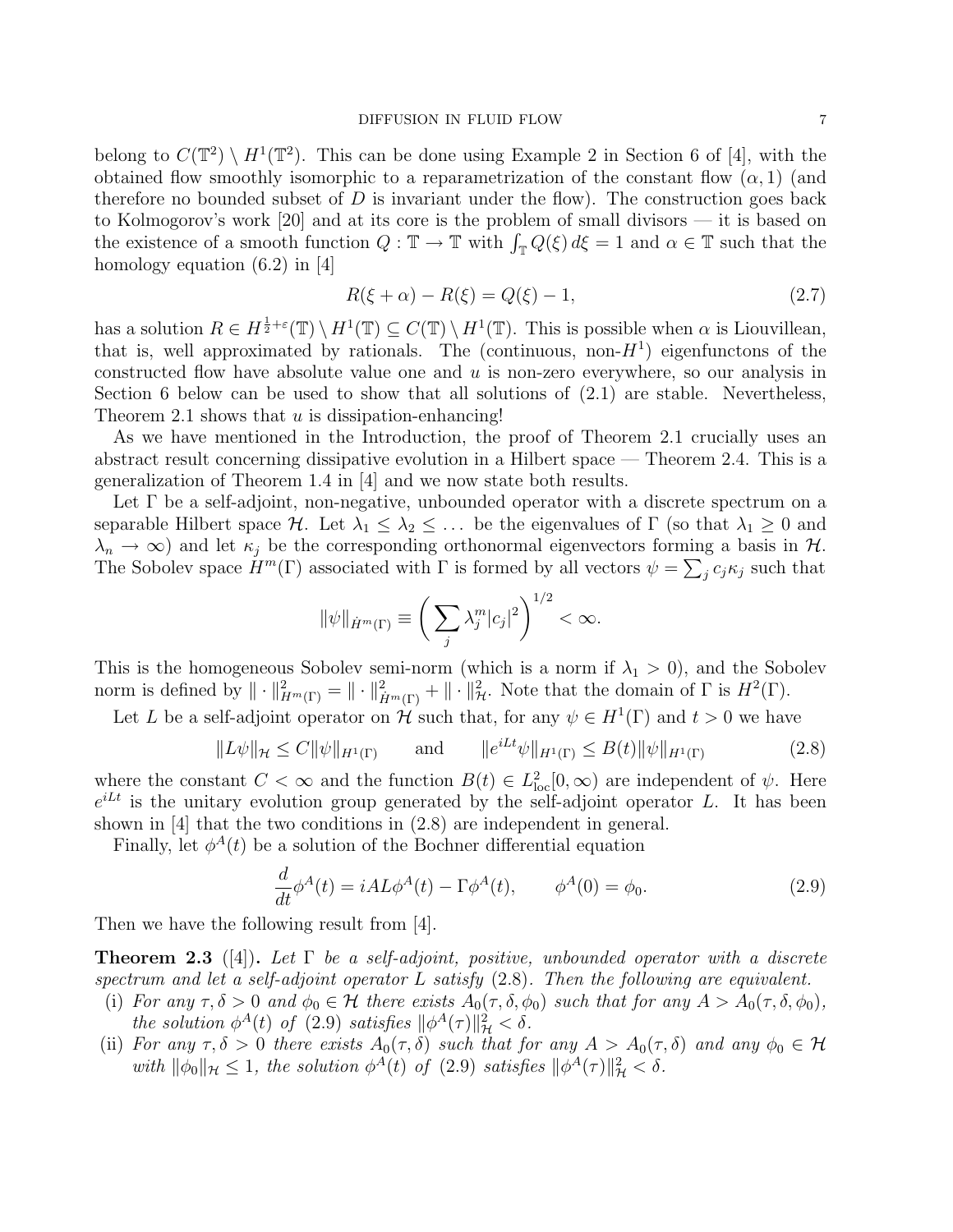(iii) The operator L has no eigenfunctions belonging to  $H^1(\Gamma)$ .

Remark. Note that the theorem says that if  $A_0$  above exists, it is independent of  $\phi_0$  inside the unit ball in  $H$ . This is the same as the equivalence of Theorem 2.1(ii) and (iii).

If one takes  $\Gamma \equiv -\Delta$  and  $L \equiv iu \cdot \nabla$ , both restricted to the space of mean-zero  $L^2$  functions, then (2.9) is (1.1) and this result can be applied to the study of fast relaxation by flows on compact manifolds or on bounded domains  $D$  (where  $\Gamma > 0$  has a discrete spectrum). It obviously only provides  $L^2 \to L^2$  estimates, but after coupling these with Lemma 5.4 below, one can obtain the characterization of relaxation-enhancing flows on D from [4] mentioned in the Introduction.

In the light of our earlier observation that on unbounded domains not all periodic flows satisfying (1.2) are relaxation-enhancing on their cell of periodicity, a natural next question is what happens to the dissipative dynamics  $(2.9)$  when some eigenfunctions of L do lie in  $H^1(\Gamma)$ . We denote by  $P_h : \mathcal{H} \to \mathcal{H}$  the projection onto the closed subspace  $P_h \mathcal{H} \subseteq \mathcal{H}$ generated by all such eigenfunctions. That is,  $P_h\mathcal{H}$  is the closure in  $\mathcal{H}$  of the set of all linear combinations of those eigenfunctions of L which lie in  $H^1(\Gamma)$ . Notice that  $P_h\mathcal{H}$  need not be contained in  $H^1(\Gamma)$  since the latter is not closed. Now we can provide the following answer.

**Theorem 2.4.** Let  $\Gamma$  be a self-adjoint, non-negative, unbounded operator with a discrete spectrum and let a self-adjoint operator L satisfy conditions (2.8). Then for any  $\tau, \delta > 0$ there exists  $A_0(\tau, \delta)$  such that for any  $A > A_0(\tau, \delta)$  and any  $\phi_0 \in \mathcal{H}$  with  $\|\phi_0\|_{\mathcal{H}} \leq 1$ , the Lebesgue measure of the set of times t for which the solution  $\phi^{A}(t)$  of (2.9) satisfies

$$
\|(I - P_h)\phi^A(t)\|_{\mathcal{H}}^2 \ge \delta \tag{2.10}
$$

is smaller than  $\tau$ . Moreover, if  $\dim(P_h \mathcal{H}) < \infty$ , then  $|| (I - P_h) \phi^A(t) ||^2_{\mathcal{H}} < \delta$  for all  $t > \tau$ .

Remarks. 1. That is, if A is large, any solution starting in the unit ball in  $\mathcal H$  will spend *Remarks.* 1. That is, if A is large, any solution starting in the unit ball in  $\pi$  will spend<br>a lot of time  $\sqrt{\delta}$ -close to the subspace  $P_h\mathcal{H}$ . We will actually show that this is even true for some  $(\tau, \delta)$ -dependent finite-dimensional subspace of  $P_h \mathcal{H} \cap H^1(\Gamma)$  (see the proof).

2. It follows from (3.9) below that  $P_h\mathcal{H}$  is the smallest closed subspace (and its unit ball the smallest closed subset) of  $H$  for which a result like this holds. In this sense, Theorem 2.4 is not only natural but also optimal.

3. It remains an open problem whether for large A the evolution stays close to  $P_h\mathcal{H}$  for all  $t > \tau$  when  $\dim(P_h \mathcal{H}) = \infty$  (note that, e.g.,  $\dim(P_h \mathcal{H}) = \infty$  when u in Theorem 2.1 has an  $H<sup>1</sup>$  eigenfunction with non-zero eigenvalue, due to Lemma 5.3). We conjecture that this is the case. A related interesting problem is to find the  $A \rightarrow \infty$  asymptotics of the evolution (2.9) and determine whether one recovers an effective evolution equation on the subspace  $P_h$ H in this way.

4. We allow here  $\Gamma \geq 0$  rather than  $\Gamma > 0$  (Theorem 2.3 can also be extended to this case). In the proof of Theorem 2.1 we will take  $\Gamma \equiv -\Delta$  and  $L \equiv iu \cdot \nabla$  on  $\mathcal{H} \equiv L^2(\mathcal{M}_k)$  (with  $\mathcal{M}_k$ from the Introduction), rather than just the mean-zero  $L^2$  functions.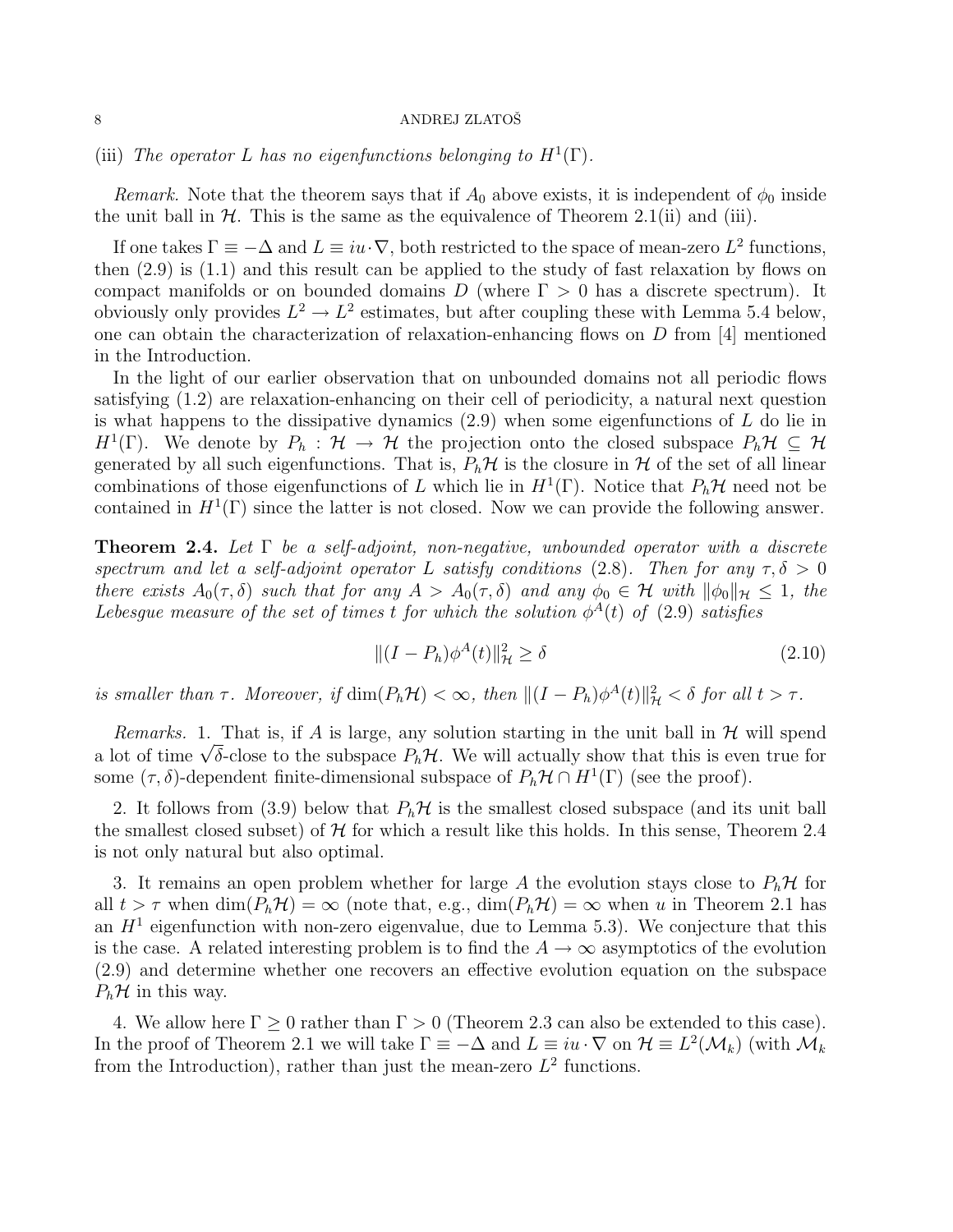# 3. The Abstract Result

In this section we prove Theorem 2.4. As in [4], we reformulate  $(2.9)$  as a small diffusion– long time problem. By setting  $\varepsilon = A^{-1}$  and rescaling time by the factor  $1/\varepsilon$ , we pass from considering (2.9) to

$$
\frac{d}{dt}\phi^{\varepsilon}(t) = (iL - \varepsilon\Gamma)\phi^{\varepsilon}(t), \qquad \phi^{\varepsilon}(0) = \phi_0.
$$
\n(3.1)

We now want to show that for all small enough  $\varepsilon > 0$  the measure of times for which (2.10) holds (with A replaced by  $\varepsilon$ ) is smaller than  $\tau/\varepsilon$ .

We will be comparing this dissipative dynamics to the "free" one given by

$$
\frac{d}{dt}\phi^0(t) = iL\phi^0(t), \qquad \phi^0(0) = \phi_0,
$$
\n(3.2)

so that  $\phi^0(t) = e^{iLt}\phi_0$ . Notice that if  $L \equiv iu \cdot \nabla$ , then this is just

$$
\phi_t^0 + u \cdot \nabla \phi^0 = 0, \qquad \phi^0(x, 0) = \phi_0(x), \tag{3.3}
$$

that is, (2.2) with  $\phi_0 \equiv \psi$  and  $\phi^0(x,t) \equiv (U_t \psi)(x) = \phi_0(X(x,-t)).$ 

For the sake of convenience, in the remainder of this section we will denote the norm  $\|\cdot\|_{\mathcal{H}}$ by  $\|\cdot\|$ , the space  $H^m(\Gamma)$  by  $H^m$ , and the semi-norm  $\|\cdot\|_{\dot{H}^m(\Gamma)}$  by  $\|\cdot\|_m$ .

We begin with collecting some preliminary results from [4] in the following lemma.

**Lemma 3.1** ([4]). Assume that conditions  $(2.8)$  hold.

(i) For  $\varepsilon \geq 0$  and  $\phi_0 \in H^1$  there exists a unique solution  $\phi^{\varepsilon}(t)$  of (3.1) on  $[0, \infty)$ . If  $\varepsilon > 0$ , then for any  $T < \infty$ ,

$$
\phi^{\varepsilon}(t) \in L^{2}([0,T], H^{2}) \cap C([0,T], H^{1}), \qquad \frac{d}{dt} \phi^{\varepsilon}(t) \in L^{2}([0,T], \mathcal{H}). \tag{3.4}
$$

If  $\varepsilon = 0$ , then for any  $T < \infty$ ,

$$
\phi^{0}(t) \in L^{2}([0, T], H^{1}) \cap C([0, T], \mathcal{H}), \qquad \frac{d}{dt}\phi^{0}(t) \in L^{2}([0, T], \mathcal{H})
$$

(ii) We have

$$
\frac{d}{dt} \|\phi^{\varepsilon}\|^2 = -2\varepsilon \|\phi^{\varepsilon}\|^2_1 \tag{3.5}
$$

for a.e. t, and hence

$$
\|\phi^{\varepsilon}(t)\|^{2} \le \|\phi_{0}\|^{2} \quad \text{and} \quad \int_{0}^{\infty} \|\phi^{\varepsilon}(t)\|_{1}^{2} dt \le \frac{\|\phi_{0}\|^{2}}{2\varepsilon}.
$$
 (3.6)

(iii) If  $\phi^{\varepsilon}$  and  $\phi^0$  solve (3.1) and (3.2), respectively, with  $\phi_0 \in H^1$ , then

$$
\frac{d}{dt} \|\phi^{\varepsilon}(t) - \phi^{0}(t)\|^{2} \le \frac{\varepsilon}{2} \|\phi^{0}(t)\|_{1}^{2} \le \frac{\varepsilon}{2} B(t)^{2} (\|\phi_{0}\|_{1}^{2} + \|\phi_{0}\|^{2})
$$
\n(3.7)

for a.e. t. In particular,

$$
\|\phi^{\varepsilon}(t) - \phi^{0}(t)\|^{2} \le \frac{\varepsilon}{2} (\|\phi_{0}\|_{1}^{2} + \|\phi_{0}\|^{2}) \int_{0}^{T_{0}} B(t)^{2} dt \qquad (3.8)
$$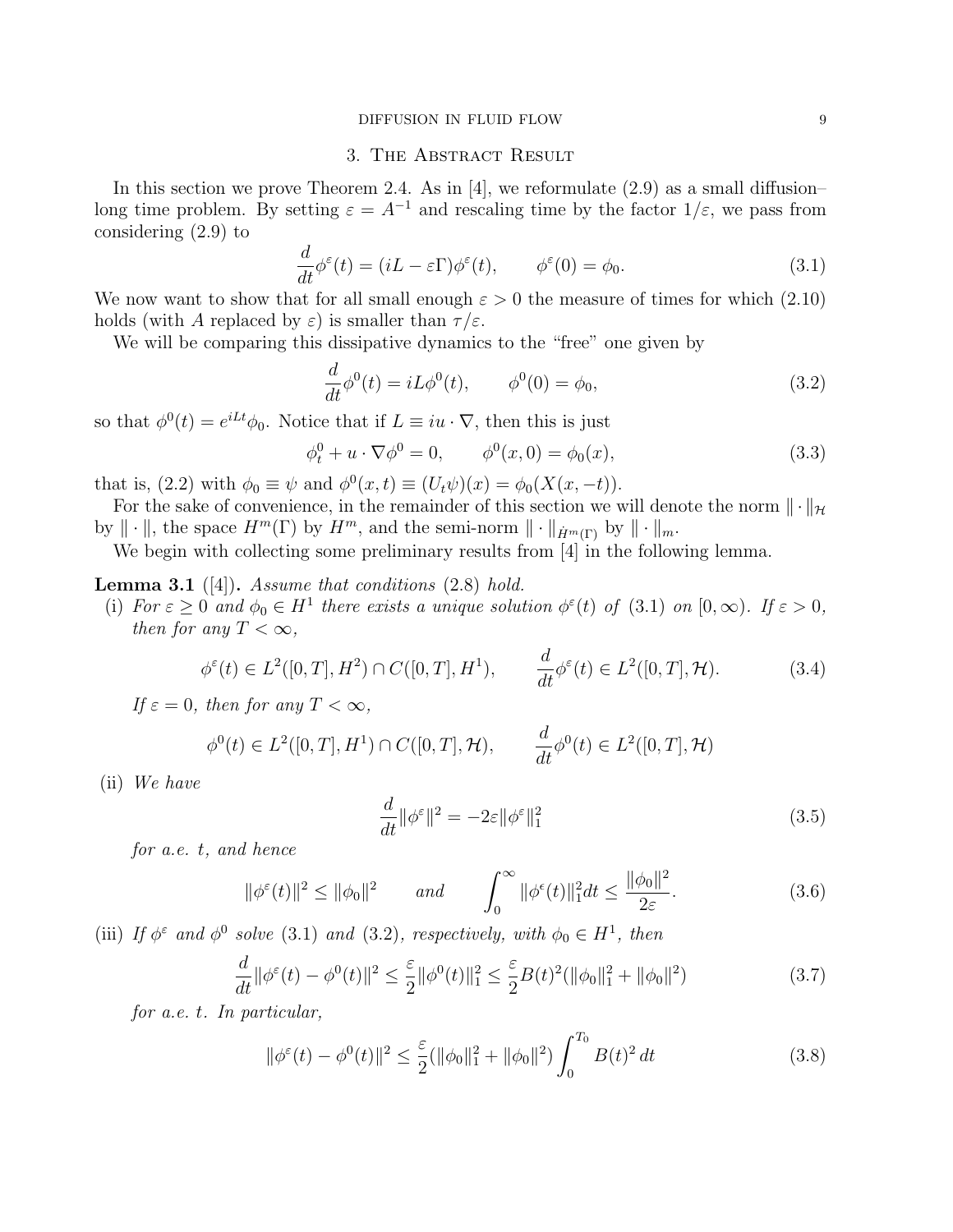for any  $\phi_0$  and  $t \leq T_0$ . Moreover, if  $b = b(\phi_0, T_0) < \infty$  is such that  $\|\phi^0(t)\|_1 \leq b \|\phi_0\|$  for any  $t \in [0, T_0]$ , then for all such t,

$$
\|\phi^{\varepsilon}(t) - \phi^{0}(t)\|^{2} \le \frac{b^{2}\varepsilon t}{2} \|\phi_{0}\|^{2}.
$$
\n(3.9)

Remarks. 1. We consider here  $\phi^{\varepsilon}$  to be a solution of (3.1) if it is continuous and satisfies  $(3.1)$  for a.e. t.

2. The solution  $\phi^{\varepsilon}$  also exists for any  $\phi_0 \in \mathcal{H}$ , but then it may be rougher on time intervals containing 0 when  $\varepsilon > 0$ , and everywhere when  $\varepsilon = 0$ . We will only need to consider  $\phi_0 \in H^1$ in the proof of Theorem 2.4. This is because  $H^1$  is dense in  $\mathcal{H}$ , and the norm of the difference of two solutions of (3.1) with the same  $\varepsilon$  cannot increase due to (3.6).

Notice that according to (3.5), the rate of decrease of  $\|\phi^{\varepsilon}\|^2$  is proportional to  $\|\phi^{\varepsilon}\|^2_1$ . This illuminates the following result from which Theorem 2.4 will follow.

**Theorem 3.2.** Consider the setting of Theorem 2.4. Then for any  $\tau, \delta > 0$  there exists  $\varepsilon_0(\tau, \delta) > 0$  and  $T_0 = T_0(\tau, \delta)$  such that for any  $\varepsilon \in (0, \varepsilon_0(\tau, \delta))$ , any  $\phi_0 \in H^1$  with  $\|\phi_0\| \leq 1$ , and any  $t \geq 0$ , the solution  $\phi^{\varepsilon}$  of (3.1) satisfies at least one of the following: (a)

$$
\|\phi^{\varepsilon}(t)\|_{1}^{2} > \frac{1}{\tau};\tag{3.10}
$$

(b)

$$
\int_{t}^{T_0+t} \|\phi^{\varepsilon}(s)\|_{1}^{2}ds \ge \frac{T_0}{\tau};\tag{3.11}
$$

(c)

 $||(I - P_h)\phi^{\varepsilon}(t)||^2 < \delta$  and neither (a) nor (b) holds. (3.12)

Remark. This result in the absence of  $H^1$ -eigenfunctions was the cornerstone of the proof of Theorem 1.4 in [4].

*Proof of Theorem 2.4 given Theorem 3.2.* Let  $t_1 \geq 0$  be the first time such that Theorem 3.2(b) holds for  $t = t_1$ , let  $t_2 \ge t_1 + T_0$  be first such time after  $t_1 + T_0$ , etc. Thus we obtain a sequence of times  $t_j$  such that  $t_{j+1} \ge t_j + T_0$  and (b) holds for  $t = t_j$ . If  $J_1 = \bigcup_j [t_j, t_j + T_0]$ , then (b) does not hold for any  $t \in \mathbb{R}^+ \setminus J_1$  by construction. Let  $J_2$  be the set of all  $t \in \mathbb{R}^+ \setminus J_1$ for which (a) holds and let  $J_0 \equiv J_1 \cup J_2$ , so that neither (a) nor (b) holds for  $t \in \mathbb{R}^+ \setminus J_0$ . Therefore (c) holds for these t, and so (2.10) (with  $\varepsilon$  in place of A) can only hold for  $t \in J_0$ . From the definition of  $J_0$  we have that

$$
\int_{J_0} \|\phi^{\varepsilon}(t)\|_{1}^{2} dt \geq \frac{|J_0|}{\tau}.
$$

From (3.6) we obtain  $|J_0| \le \tau/2\varepsilon < \tau/\varepsilon$ . This proves the first claim in Theorem 2.4 when  $\phi_0 \in H^1$  (after rescaling time by a factor of  $\varepsilon$  to pass from (3.1) to (2.9)). As explained above, the case  $\phi_0 \in \mathcal{H}$  is immediate from the density of  $H^1$  in  $\mathcal{H}$ .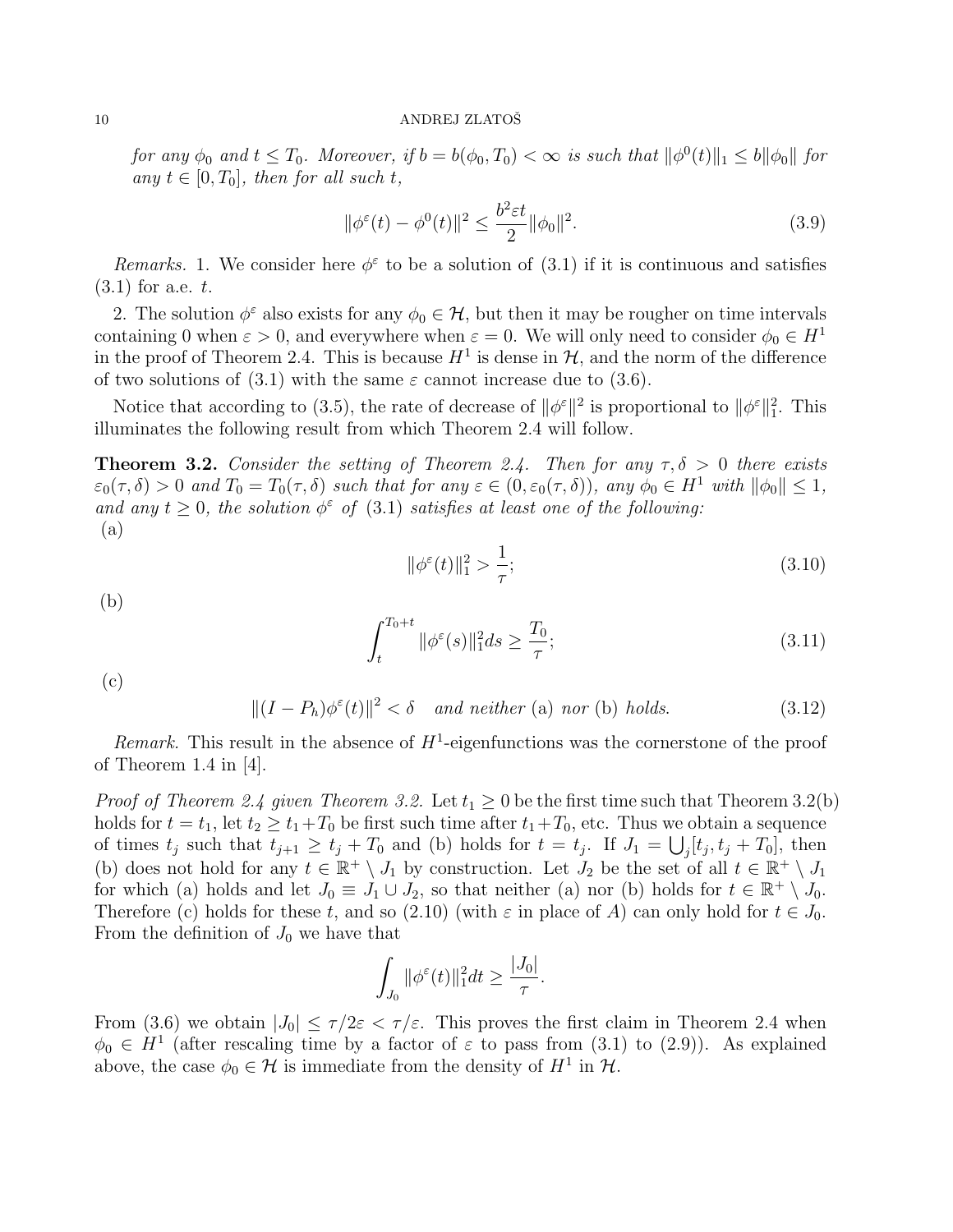Let  $\{\phi_n\}_{n\in\mathbb{N}}$  be an orthonormal basis of  $P_h\mathcal{H}$  with each  $\phi_n$  an  $H^1$  eigenfunction of L. Notice that each  $\phi^{\varepsilon}(t)$  satisfying Theorem 3.2(c) belongs to

$$
K \equiv \left\{ \phi \, \middle| \, \|\phi\|^2 \le 1, \, \|\phi\|_1^2 \le \frac{1}{\tau}, \text{ and } \|(I - P_h)\phi\|^2 \le \delta \right\}.
$$

This set is compact and hence so is  $P_h K \subseteq P_h H$ . Each element of K is  $\sqrt{\delta}$ -close to  $P_h K$ , and This set is compact and hence so is  $P_h K \subseteq P_h H$ . Each element of K is  $\sqrt{\theta}$ -close to  $P_h K$ , and compactness shows that there is  $n_0 = n_0(\tau, \delta) < \infty$  such that each element of  $P_h K$  is  $\sqrt{\delta}$ -close to the subspace with basis  $\{\phi_n\}_{n=1}^{n_0}$ . Replacing  $\delta$  by  $\delta/4$  proves the claim of Remark 1 after Theorem 2.4.

Finally, assume  $\dim(P_h\mathcal{H}) < \infty$ . Then  $P_h\mathcal{H} \subseteq H^1$  and there must be  $b < \infty$  such that  $\|\phi\|_1 \leq b\|\phi\|$  for all  $\phi \in P_h\mathcal{H}$ . By (3.9), there is  $\tau_1 \equiv 2\delta/b^2$  such that for all  $\varepsilon > 0$  and all  $\|\varphi\|_1 \leq \varphi\|\varphi\|$  for an  $\varphi \in P_h$ . By (5.9), there is  $\tau_1 = 2\varphi/\varphi$  such that for an  $\varepsilon > 0$  and an  $\varphi_1 \in P_h$  with  $\|\varphi_1\| \leq 1$ , the solution of (3.1) with initial condition  $\varphi_1$  stays  $\sqrt{\delta}$ -close to  $P_h$ H on the time interval  $[0, \tau_1/\varepsilon]$ .

Now change  $\tau$  to  $\min{\lbrace \tau, \tau_1 \rbrace}$ , and change  $\varepsilon_0(\tau, \delta)$  accordingly. The first claim of Theorem 2.4 says that for any  $\phi_0$  with  $\|\phi_0\| \leq 1$  and any  $t > \tau/\varepsilon$  there is  $t_0 \in [t - \tau/\varepsilon, t]$  and  $\phi_1 \in P_h$ H with  $\|\phi_1\| \leq 1$  such that  $\|\phi^\varepsilon(t_0) - \phi_1\| < \sqrt{\delta}$ . But then from (3.6) and  $t - t_0 \leq \tau/\varepsilon \leq \tau_1/\varepsilon$ , √

$$
dist(\phi^{\varepsilon}(t), P_h \mathcal{H}) \le ||\phi^{\varepsilon}(t) - \phi_1^{\varepsilon}(t - t_0)|| + dist(\phi_1^{\varepsilon}(t - t_0), P_h \mathcal{H}) < 2\sqrt{\delta},
$$

where  $\phi_1^{\varepsilon}$  is the solution of (3.1) with initial condition  $\phi_1$ . Again, replacing  $\delta$  by  $\delta/4$  gives the second claim of Theorem 2.4.

We devote the rest of this section to the proof of Theorem 3.2.

*Proof of Theorem 3.2.* We let  $P_c$  and  $P_p$  be the spectral projections in  $H$  onto the continuous and pure point spectral subspaces of  $L$ , respectively. We also let  $e_j$  be the eigenvalues of L and  $P_j$  the projection onto the eigenspace corresponding to  $e_j$ . Finally, let  $Q_N$  be the projection onto the subspace generated by the eigenfunctions  $\kappa_1, \ldots, \kappa_N$  corresponding to the first N eigenvalues of  $\Gamma$ .

Take  $\varepsilon > 0$  and let us assume that  $\|\phi^{\varepsilon}(t_0)\|_{1}^{2} \leq 1/\tau$  and  $\|(I-P_h)\phi^{\varepsilon}(t_0)\|^{2} \geq \delta$ . We then need to show that (b) holds with  $t = t_0$  provided  $\varepsilon \in (0, \varepsilon_0)$ , with  $\varepsilon_0 = \varepsilon_0(\tau, \delta)$  and  $T_0 = T_0(\tau, \delta)$ to be determined later. To simplify notation we rename  $\phi^{\varepsilon}(t_0)$  to  $\phi_0$  and  $\phi^{\varepsilon}(t_0 + t)$  to  $\phi^{\varepsilon}(t)$ so that  $\phi^{\varepsilon}(t)$  solves  $(3.1)$  and we have

$$
\|\phi_0\|^2 \le 1
$$
,  $\|\phi_0\|_1^2 \le \frac{1}{\tau}$ , and  $\|(I - P_h)\phi_0\|^2 \ge \delta$ . (3.13)

We now need to show

$$
\int_{0}^{T_0} \|\phi^{\varepsilon}(t)\|_{1}^{2} dt \ge \frac{T_0}{\tau}
$$
\n(3.14)

in order to conclude (b), which is what we will do.

The idea, partly borrowed from [4], is as follows. We let  $\phi^0(t) \equiv e^{iLt}\phi_0$  solve (3.2) and note that (3.8) guarantees  $\phi^{\epsilon}(t)$  to be close to  $\phi^{0}(t)$  for all  $t \leq T_0$  as long as  $\varepsilon$  is sufficiently small. As a result we will be left with studying the free dynamics  $\phi^0(t)$ . We will show, in an averaged sense over  $[0, T_0]$ , that its pure point part  $P_p \phi^0(t)$  will "live" in low and intermediate modes of  $\Gamma$  (i.e., in  $Q_N\mathcal{H}$  for some  $N < \infty$ ) with a large  $H^1$  norm there if  $||(P_p - P_h)\phi_0||^2 \ge \delta/2$ .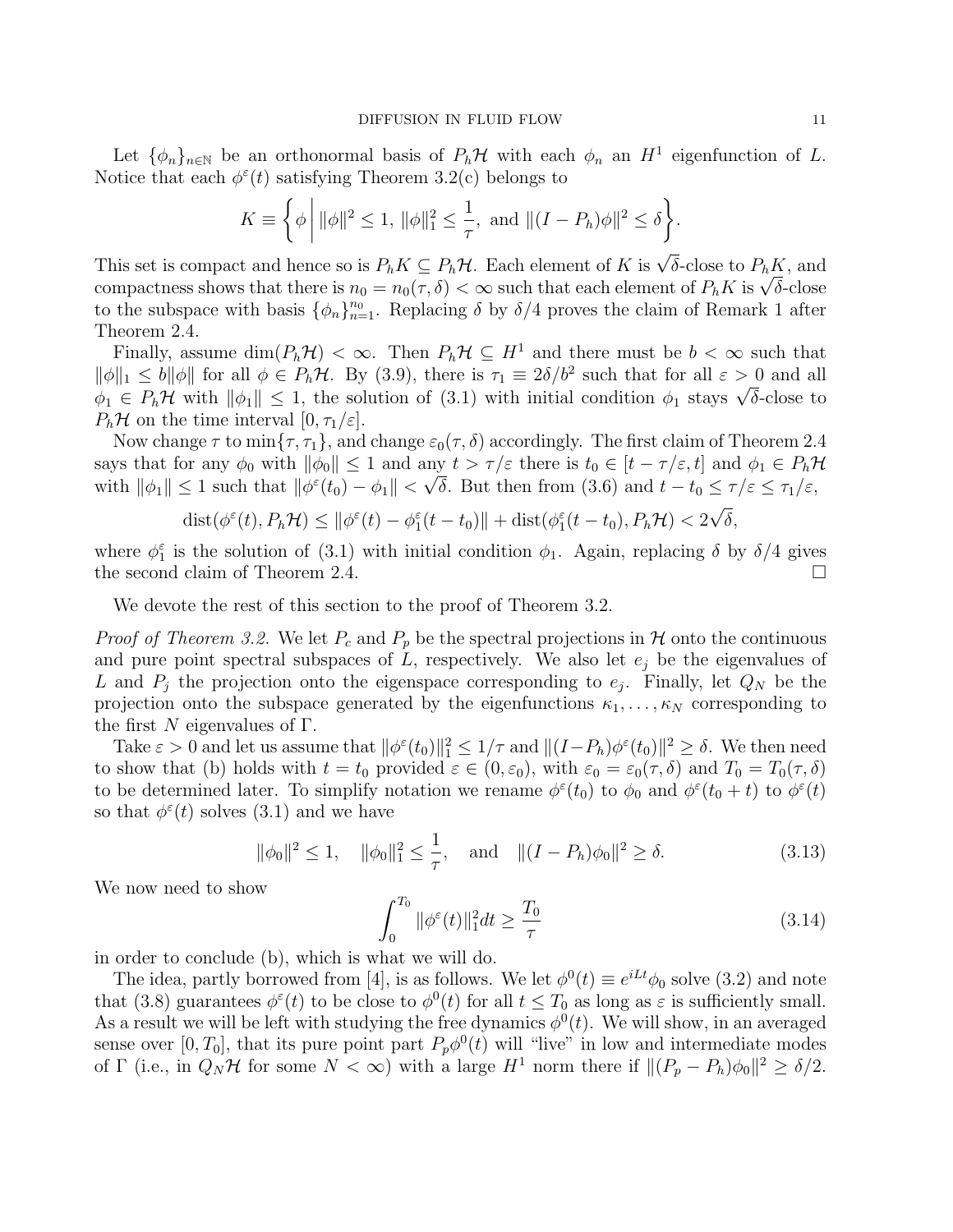On the other hand the continuous part  $P_c\phi^0(t)$  will live in high modes (i.e., in  $(I - Q_N)\mathcal{H}$ ), and thus also have large  $H^1$  norm if  $||P_c\phi_0||^2 \ge \delta/2$ . Since  $I - P_h = P_c + (P_p - P_h)$ , (3.13) will ensure  $(3.14)$  for both the free and dissipative dynamics. The key to these conclusions will be the compactness of the set of  $\phi_0$  satisfying (3.13).

The main point is that the pure point and continuous parts of the free dynamics effectively "decouple" into different modes of Γ and therefore do not cancel out each other's contribution to the  $H^1$  norm. We note that in [4], the possibility of  $P_p\phi^0(t)$  leaking into the high modes has not been excluded, resulting in the limitation mentioned in the remark after Theorem 3.2.

The next three lemmas make the above heuristic rigorous.

**Lemma 3.3** ([4]). Let  $K \subset \mathcal{H}$  be a compact set. For any  $N, \omega > 0$ , there exists  $T_c(N, K, \omega)$ such that for all  $T \geq T_c(N, K, \omega)$  and any  $\phi \in K$ , we have

$$
\frac{1}{T} \int_0^T \|Q_N e^{iLt} P_c \phi\|^2 dt < \omega. \tag{3.15}
$$

This is the "uniform RAGE theorem" for a compact set of vectors [4]. It says that if we wait long enough, the continuous part of the free dynamics starting in  $K$  escapes into the high modes of  $\Gamma$  in a time average. The next lemma shows that the pure point dynamics stays in low and intermediate modes.

**Lemma 3.4.** Let  $K \subset \mathcal{H}$  be a compact set. For any  $\omega > 0$ , there exists  $N_p(K, \omega)$  such that for any  $N \geq N_p(K, \omega)$ ,  $\phi \in K$ , and  $t \in \mathbb{R}$ , we have

$$
\|(I - Q_N)e^{iLt}P_p\phi\|^2 < \omega.
$$
\n(3.16)

*Proof.* Let  $\{\phi_n\}$  be an orthonormal basis of  $P_p\mathcal{H}$  such that each  $\phi_n$  is an eigenfunction of L with eigenvalue  $e_{j(n)}$ . Since  $P_p K$  is compact, it has a finite  $1/k$  net for any  $k \in \mathbb{N}$ . Moreover, this net can be chosen so that each its element is a finite linear combination of the  $\phi_n$ , since these are dense in  $P_p\mathcal{H}$  (of course, it may happen that some elements of this net are not in  $P_pK$ ). Let the net be  $\{\sum_{n=1}^{n_0} \alpha_{m,n} \phi_n\}_{m=1}^{m_0}$ . Since  $e^{iLt}$  is unitary,  $R \equiv$  $\bigcup_{t\in\mathbb{R}}\{\sum_{n=1}^{n_0}e^{ie_{j(n)}t}\alpha_{m,n}\phi_n\}_{m=1}^{m_0}$  is a  $1/k$  net for  $K'\equiv\bigcup_{t\in\mathbb{R}}e^{i\tilde{L}t}\tilde{P}_pK$ . Let  $\alpha\geq\sup|\alpha_{m,n}|$  be an integer and  $S \equiv \frac{2\pi}{4n\alpha k} \{1, 2, \dots, 4n\alpha k\}$ . Then

$$
\bigcup_{q_{m,n}\in S}\left\{\sum_{n=1}^{n_0}e^{iq_{m,n}}\alpha_{m,n}\phi_n\right\}_{m=1}^{m_0}
$$

is a finite  $1/k$  net for R, and thus a  $2/k$  net for K'. Since k was arbitrary, K' must be compact. We have that  $I - Q_N$  converges strongly to zero as  $N \to \infty$ , and so there must be N such that  $||(I - Q_N)\phi||^2 < \omega$  for all  $\phi \in K'$ .

Finally, we show that the  $H^1$  norm of the pure point part of the free dynamics will become large provided  $P_p\phi_0$  is sufficiently "rough". Recall that  $P_j$  are the projections onto the eigenspaces of L.

**Lemma 3.5.** Let  $K \subset \mathcal{H}$  be a compact set and  $\Omega < \infty$  be such that each  $\phi \in K$  satisfies  $\sum_j ||P_j \phi||_1^2 \geq 3\Omega$  (the sum may be equal to  $\infty$ ). Then there exists  $N_1(K, \Omega)$  and  $T_1(K, \Omega)$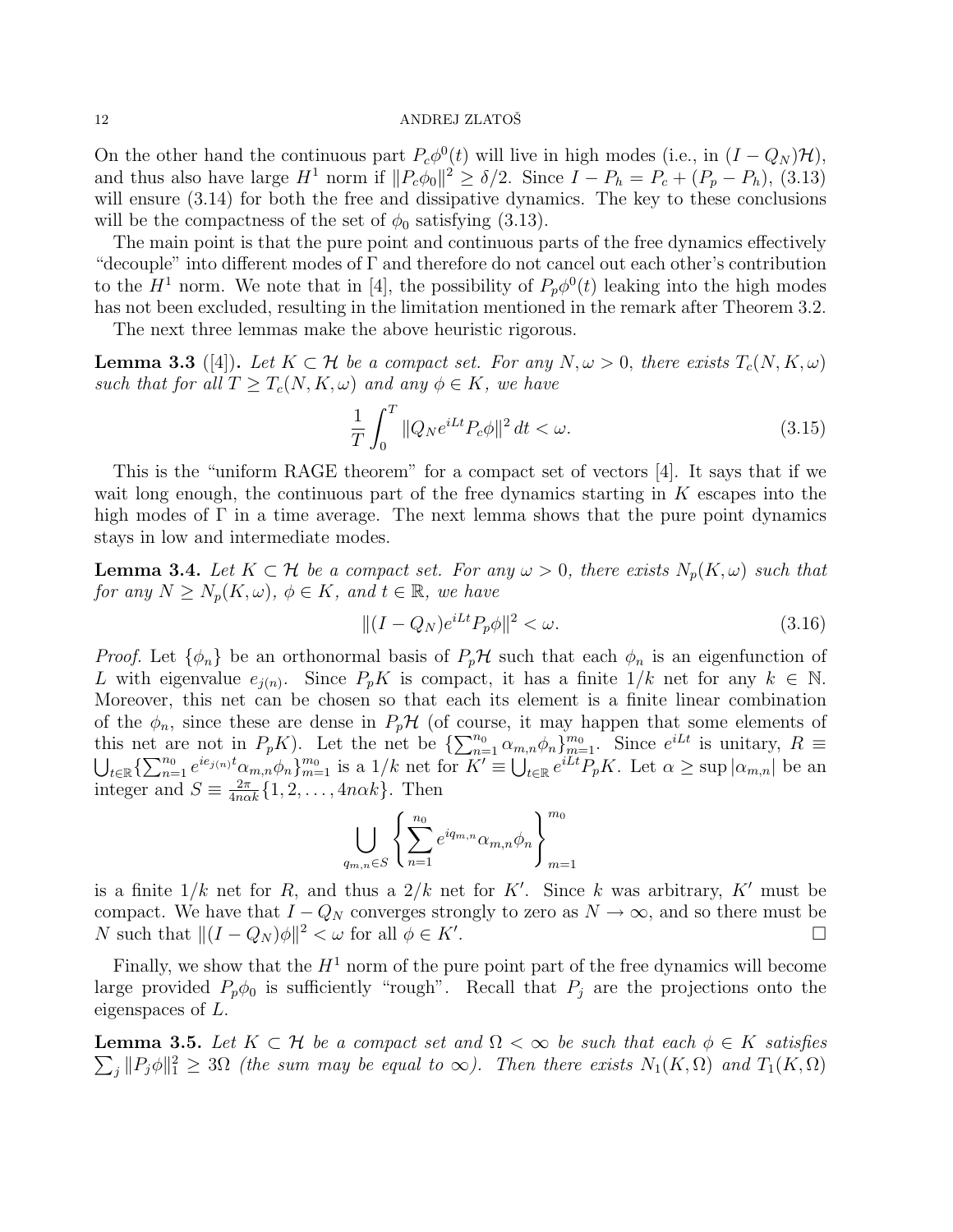such that for all  $N \geq N_1(K, \Omega)$  and  $T \geq T_1(K, \Omega)$  we have

$$
\frac{1}{T} \int_0^T \|Q_N e^{iLt} P_p \phi\|_1^2 dt > \Omega.
$$
\n(3.17)

This is almost identical to Lemma 3.3 in [4] (which only treats the case  $\sum_j ||P_j \phi||_1^2 = \infty$ ) and the proof carries over. Namely, one first shows using compactness that there is  $N$  such that for all  $\phi \in K$  we have  $\sum_j ||Q_N P_j \phi||_1^2 \ge 2\Omega$ . Then one shows

$$
\left| \frac{1}{T} \int_0^T \|Q_N e^{iLt} P_p \phi \|_1^2 dt - \sum_j \|Q_N P_j \phi \|_1^2 \right| \to 0
$$

as  $T \to \infty$ , with the convergence being uniform on compacts. We refer to [4] for details.

We are now ready to finish the proof of Theorem 3.2. Recall that we need to show  $(3.14)$ , assuming (3.13). Let

$$
K_0 \equiv \left\{ \phi \mid ||\phi||^2 \le 1 \text{ and } ||\phi||_1^2 \le \frac{1}{\tau} \right\},\
$$
  

$$
K_1 \equiv K_0 \cap \left\{ \phi \mid ||(P_p - P_h)\phi||^2 \ge \frac{\delta}{2} \right\},\
$$
(3.18)

$$
N_p = N_p \left( K_0, \frac{\delta}{12} \right),
$$
  
\n
$$
N_1 = N_1 \left( K_1, \frac{10}{\tau} \right),
$$
  
\n
$$
N_2 \equiv \min \left\{ N \middle| \lambda_N \ge \frac{48}{\tau \delta} \right\},
$$
  
\n
$$
N_c \equiv \max \left\{ N_p, N_1, N_2 \right\},
$$
  
\n
$$
\omega \equiv \min \left\{ \frac{\delta}{48}, \frac{1}{\tau \lambda_{N_1}} \right\},
$$
  
\n
$$
T_0 = T_0(\tau, \delta) \ge \max \left\{ T_1 \left( K_1, \frac{10}{\tau} \right), T_c(N_c, K_0, \omega) \right\},
$$
  
\n
$$
\varepsilon < \varepsilon_0(\tau, \delta) \equiv \frac{2\tau}{1 + \varepsilon} \left( \int^{T_0} B(t)^2 dt \right)^{-1} \omega.
$$
\n(3.20)

Note that  $K_0$  is compact and hence so is  $K_1$ . Also,  $N_1$  and  $T_1$  are well defined because if  $\phi \in K_1$ , then  $P_n \phi \notin P_h \mathcal{H}$  for some n by the definition of  $K_1$ . Since  $P_n \phi$  is an eigenfunction of L, we have  $P_n \phi \notin H^1$ , and so  $\sum_j ||P_j \phi||_1^2 = \infty$  (note that we do not claim  $P_p \phi \notin H^1$ ). This suggests that we could have used the version of Lemma 3.5 from [4] (with  $3\Omega$  replaced by  $\infty$ ). We shall see later that the current form will be necessary in the proof of Theorem 2.1.

 $\boldsymbol{0}$ 

 $1 + \tau$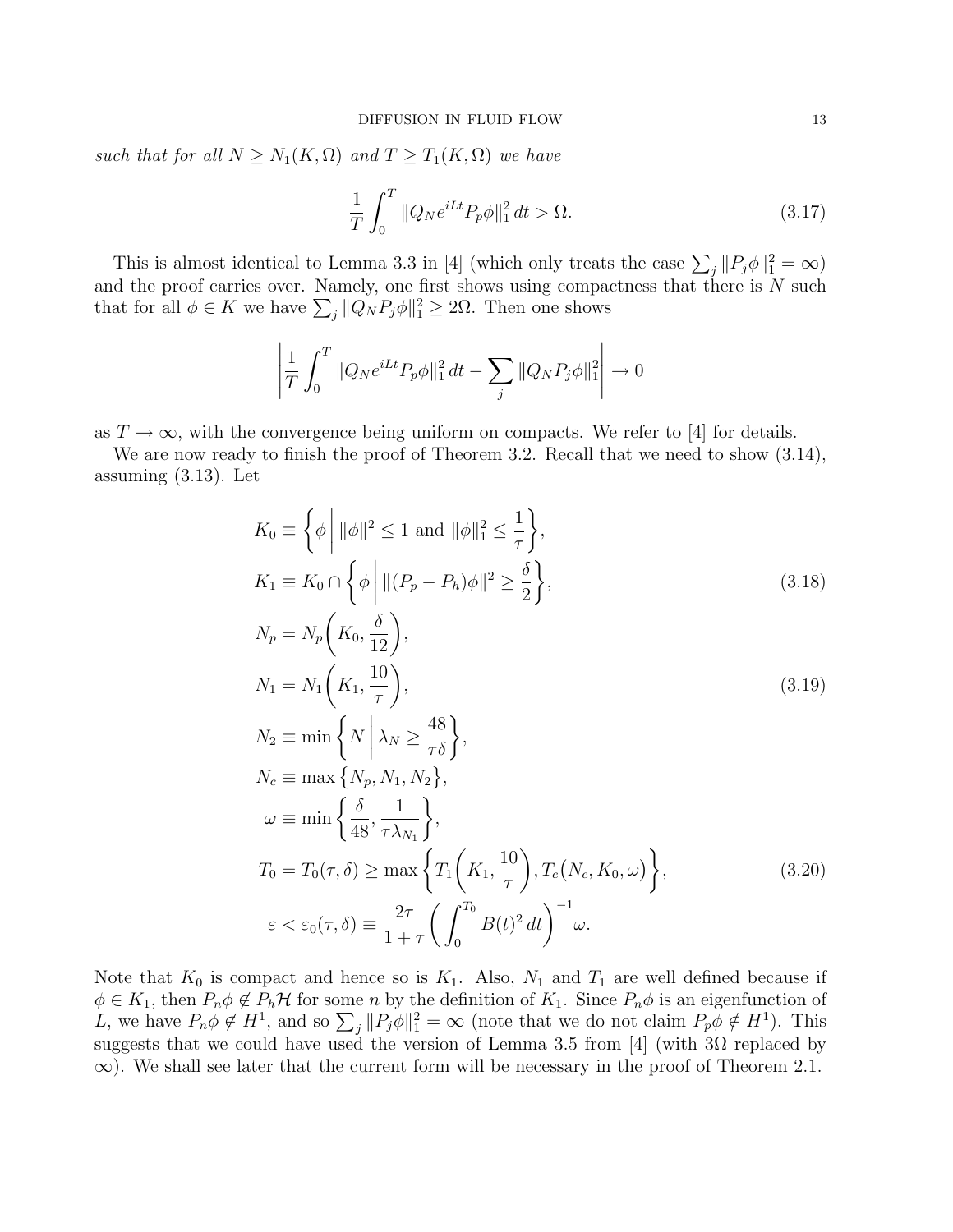From (3.13) we know that either  $||(P_p - P_h)\phi_0||^2 \ge \delta/2$  or  $||P_c\phi_0||^2 \ge \delta/2$ . Assume the former. Then  $\phi_0 \in K_1$  and so by Lemma 3.5,

$$
\frac{1}{T_0} \int_0^{T_0} \|Q_{N_1} e^{iLt} P_p \phi_0\|_1^2 dt \ge \frac{10}{\tau}.
$$

We also know from Lemma 3.3 and (3.20) that

$$
\frac{1}{T_0} \int_0^{T_0} \|Q_{N_1} e^{iLt} P_c \phi_0\|^2 dt \le \frac{1}{T_0} \int_0^{T_0} \|Q_{N_c} e^{iLt} P_c \phi_0\|^2 dt \le \omega \le \frac{1}{\tau \lambda_{N_1}}
$$

and so

$$
\frac{1}{T_0} \int_0^{T_0} \|Q_{N_1} e^{iLt} P_c \phi_0\|_1^2 dt \le \frac{1}{\tau}.
$$

It follows using the triangle inequality for  $\|\cdot\|_1$  and  $(a - b)^2 \geq \frac{1}{2}$  $\frac{1}{2}a^2 - b^2$  that

$$
\frac{1}{T_0} \int_0^{T_0} \|Q_{N_1} \phi^0(t)\|_1^2 dt \ge \frac{4}{\tau}.
$$

From  $(3.8)$  and  $(3.13)$  we know that

$$
\|\phi^{\varepsilon}(t) - \phi^{0}(t)\|^{2} \le \frac{\varepsilon}{2} \left(\frac{1}{\tau} + 1\right) \int_{0}^{T_{0}} B(t)^{2} dt \le \omega \tag{3.21}
$$

for  $t \leq T_0$ , and so

$$
\frac{1}{T_0} \int_0^{T_0} \|Q_{N_1}(\phi^{\varepsilon}(t) - \phi^0(t))\|_1^2 dt \le \lambda_{N_1} \omega \le \frac{1}{\tau}.
$$

Using again  $(a - b)^2 \geq \frac{1}{2}$  $\frac{1}{2}a^2 - b^2$  yields

$$
\frac{1}{T_0} \int_0^{T_0} \|Q_{N_1} \phi^{\varepsilon}(t)\|_1^2 dt \ge \frac{1}{\tau}
$$

and (3.14) follows.

Next we assume (3.13) and  $||P_c\phi_0||^2 \ge \delta/2$ . Since  $\phi_0 \in K_0$ , Lemma 3.3 gives

$$
\frac{1}{T_0} \int_0^{T_0} \| (I - Q_{N_c}) e^{iLt} P_c \phi_0 \|^2 dt > \frac{\delta}{2} - \omega > \frac{\delta}{3}.
$$

Lemma 3.4 and  $N_c \geq N_p$  give

$$
\frac{1}{T_0} \int_0^{T_0} \| (I - Q_{N_c}) e^{iLt} P_p \phi_0 \|^2 dt < \frac{\delta}{12},
$$

so we obtain

$$
\frac{1}{T_0} \int_0^{T_0} ||(I - Q_{N_c})\phi^0(t)||^2 dt > \frac{\delta}{12}.
$$

Applying (3.21) yields

$$
\frac{1}{T_0} \int_0^{T_0} ||(I - Q_{N_c})\phi^{\varepsilon}(t)||^2 dt > \frac{\delta}{24} - \omega \ge \frac{\delta}{48}
$$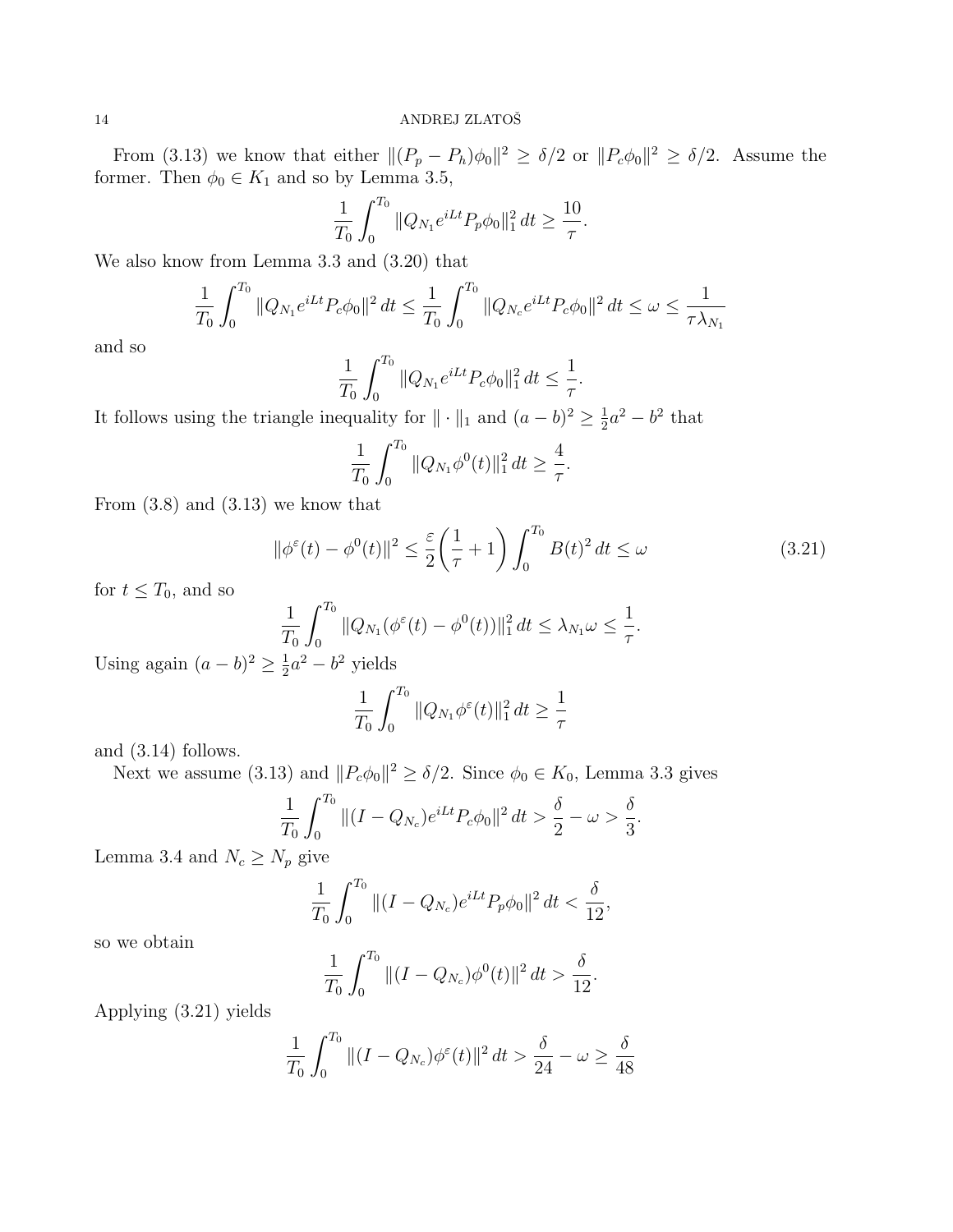and so

$$
\frac{1}{T_0} \int_0^{T_0} \| (I - Q_{N_c}) \phi^{\varepsilon}(t) \|_1^2 dt > \frac{\delta}{48} \lambda_{N_c} \ge \frac{\delta}{48} \lambda_{N_2} \ge \frac{1}{\tau}.
$$

Again  $(3.14)$  follows and the proof of Theorem 3.2 is complete.

# 4. The Time-Periodic Case

Theorem 2.3 has a natural extension to the case of time-periodic family of operators  $L_t$  in place of  $L$  [18]. We provide here the corresponding extension of Theorem 2.4.

Let  $\Gamma$  be as before and let  $L_t$  be a periodic family of self-adjoint operators on  $\mathcal H$  such that for some  $C < \infty$ , all  $\psi \in H^1(\Gamma)$ , and all  $t \in \mathbb{R}$ ,

$$
||L_t \psi||_{\mathcal{H}} \le C ||\psi||_{H^1(\Gamma)}.
$$
\n
$$
(4.1)
$$

Without loss of generality assume  $L_t$  has period 1. Let  $\{U_t\}_{t\in\mathbb{R}}$  be a strongly continuous family of unitary operators on H such that for any  $\phi_0 \in H^1(\Gamma)$ , the function  $\phi^0(t) \equiv U_t \phi_0$ satisfies

$$
\frac{d}{dt}\phi^0(t) = iL_t\phi^0(t)
$$
\n(4.2)

for almost every t. Notice that if  $L_t \equiv L$  is constant, then  $U_t = e^{iLt}$ . Finally, assume there is a locally bounded function  $B(t)$  such that for any  $\psi \in H^1(\Gamma)$  and  $t \in \mathbb{R}$ ,

$$
||U_t \psi||_{H^1(\Gamma)} \le B(t) ||\psi||_{H^1(\Gamma)}.
$$
\n(4.3)

We denote by  $P_h$  the projection onto the closed subspace  $P_h \mathcal{H} \subseteq \mathcal{H}$  generated by all  $H^1(\Gamma)$ eigenfunctions of  $U_1$  (these coincide with those of L when  $L_t \equiv L$ ) and we let  $\phi^A(t)$  be the solution of

$$
\frac{d}{dt}\phi^A(t) = iAL_{At}\phi^A(t) - \Gamma\phi^A(t), \qquad \phi^A(0) = \phi_0.
$$
\n(4.4)

Note that this is the right choice of the fast dissipative evolution to consider since the orbits of the fast free evolution  $\frac{d}{dt}\phi(t) = iAL_{At}\phi(t)$  coincide with those of (4.2).

**Theorem 4.1.** Let  $\Gamma$  be a self-adjoint, non-negative, unbounded operator with a discrete spectrum and let  $L_t$  and  $U_t$  satisfy conditions (4.1)–(4.3). Then for any  $\tau, \delta > 0$  there exists  $A_0(\tau, \delta)$  such that for any  $A > A_0(\tau, \delta)$  and any  $\phi_0 \in \mathcal{H}$  with  $\|\phi_0\|_{\mathcal{H}} \leq 1$ , the Lebesgue measure of the set of times  $t \geq 0$  for which the solution  $\phi^{A}(t)$  of (4.4) satisfies

$$
\|(I - P_h)U_{At}^*\phi^A(t)\|_{\mathcal{H}}^2 \ge \delta \tag{4.5}
$$

is smaller than  $\tau$ .

Remark. Let  $U_{s,t} \equiv U_t U_s^*$  with  $U_s^*$  the adjoint of  $U_s$ . Then  $B(t)$ ,  $B(-t) < \infty$  and periodicity of  $L_t$  guarantee that  $U_t = U_{0,t}$  maps  $H^1$  eigenfunctions of  $U_1 = U_{0,1}$  onto those of  $U_{t,t+1}$ , and that  $U_{t,0} = U_t^*$  maps  $H^1$  eigenfunctions of  $U_{t,t+1}$  onto those of  $U_1$ . Hence  $P_{t,h} \equiv U_t P_h$  is the projection on the subspace of H generated by all  $H^1$  eigenfunctions of  $U_{t,t+1}$ , and so

$$
||(I - P_h)U_t^*\phi|| = ||(I - P_{t,h})\phi||.
$$

This illuminates (4.5). Notice also that  $P_{t+1,h} = P_{t,h}$  by definition.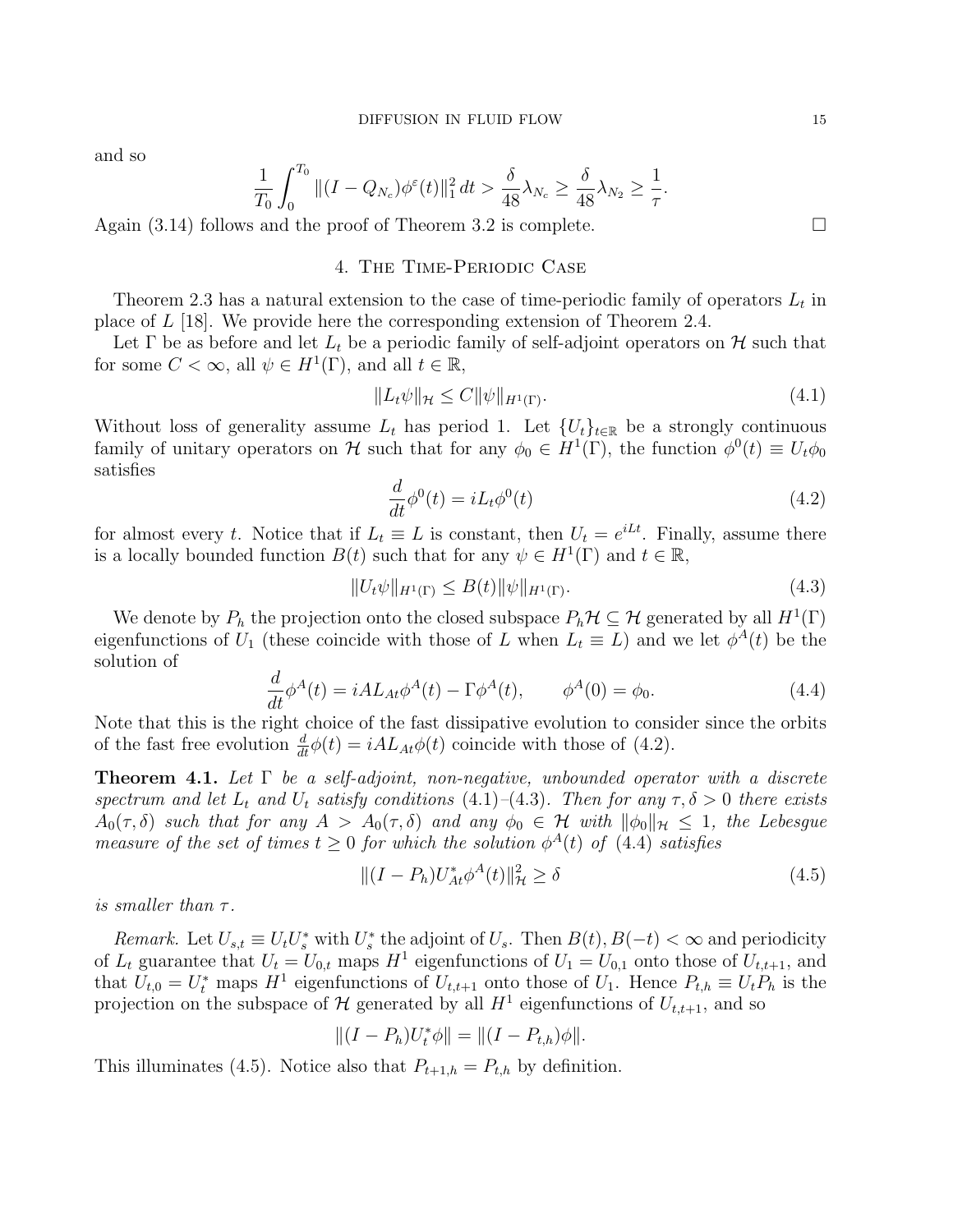We will now sketch the proof, which follows the lines of the proof of Theorem 2.4. The point is to obtain Theorem 3.2 with (c) replaced by

 $||(I - P_h)U_t^*\phi^{\varepsilon}(t)||^2 < \delta$  and neither (a) nor (b) holds (4.6)

(from which Theorem 4.1 follows immediately). This is done in two steps.

First we fix any  $\gamma \in [0, 1)$ . We then obtain Theorem 3.2 with (b) replaced by

$$
\sum_{n=0}^{T_0 - 2} \|\phi^{\varepsilon}(\lceil t \rceil + \gamma + n)\|_{1}^{2} > \frac{2T_0}{\tau} \tag{4.7}
$$

and (c) by (4.6). Here  $\lceil t \rceil$  is the least integer not smaller than t (and we let  $\beta \equiv \lceil t \rceil - t$ ), and the obtained  $T_0$ ,  $\varepsilon_0$  additionally depend on  $\gamma$ . The proof extends directly with the following changes. After renaming  $\phi^{\varepsilon}(t)$  to  $\phi_0$ , we replace all integrals  $\int_0^{T_0} \dots dt$  in the proof by the sums  $\sum_{n=0}^{T_0-2}$ , with the argument t inside the integrals replaced by the argument  $\beta + \gamma + n$ inside the sums. The role of  $\phi_0$  is then played by  $\phi^0(\beta + \gamma)$ , and that of  $e^{iLt}$  by  $U_{\gamma,\gamma+1}^n$  (since  $\phi^0(\beta + \gamma + n) = U_{\gamma,\gamma+1}^n \phi^0(\beta + \gamma)$ . The assumption (3.13) now reads

$$
\|\phi_0\|^2 \le 1
$$
,  $\|\phi_0\|_1^2 \le \frac{1}{\tau}$ , and  $\|(I - P_h)U_t^*\phi_0\|^2 \ge \delta$ ,

which together with

 $||(I-P_{\gamma,h})\phi^0(\beta+\gamma)|| = ||U^*_{[t]}(I-P_h)U^*_{\gamma}\phi^0(\beta+\gamma)|| = ||(I-P_h)U^*_{t+\beta+\gamma}\phi^0(\beta+\gamma)|| = ||(I-P_h)U^*_{t}\phi_0||$ guarantees

$$
\|\phi^0(\beta+\gamma)\|^2\leq 1,\quad \|\phi^0(\beta+\gamma)\|^2_1\leq \frac{b}{\tau},\quad \text{and}\quad \|(I-P_{\gamma,h})\phi^0(\beta+\gamma)\|^2\geq \delta,
$$

where  $b \equiv \sup_{t \in [0,2]} B(t)$ . From this (4.7) follows as in Section 3, with the definitions of  $K_0$ and  $K_1$  involving  $\|\phi\|_1^2 \le b/\tau$  and  $\|(P_{\gamma,p} - P_{\gamma,h})\phi\|^2 \ge \delta/2$ , respectively, and with  $\tau$  replaced by  $\tau/2$  in order to account for the extra factor of two in (4.7).

Next we notice that we can actually pick  $T_0$ ,  $\varepsilon_0$  uniformly for all  $\gamma$  inside a set G of measure 1  $\frac{1}{2}$ . This is because the maximum in (3.20) is finite for each  $\gamma$ , and so the same  $T_0$  (and hence the same  $\varepsilon_0$ ) can be chosen for all  $\gamma$  outside of a set of a small measure. Integrating (4.7) over G now gives Theorem 3.2 with (a) and (b) the same as in  $(3.10)$  and  $(3.11)$ , and  $(c)$ replaced by (4.6). This finishes the proof.

# 5. Proof of Theorem 2.1: Part I

We devote the next two sections to the proof of Theorem 2.1. We will consider  $D = \mathbb{R} \times \mathbb{T}$ and since the case  $D = \mathbb{R}^2$  is almost identical, we will just indicate along the way where adjustments for this setting are required. We will also assume that  $u$  has period one in each coordinate, that is,  $C = \mathbb{T}^2$ . The general case is again identical.

In this section we prove that if Theorem 2.1(iv) holds, then so do parts (i)–(iii). Let us therefore assume that the 1-periodic incompressible Lipschitz flow u leaves no open bounded subset of D invariant and has no  $H^1(\mathbb{T}^2)$  eigenfunctions except possibly with eigenvalue zero (i.e., first integrals). We will then show that Theorem  $2.1(i)$ –(iii) hold.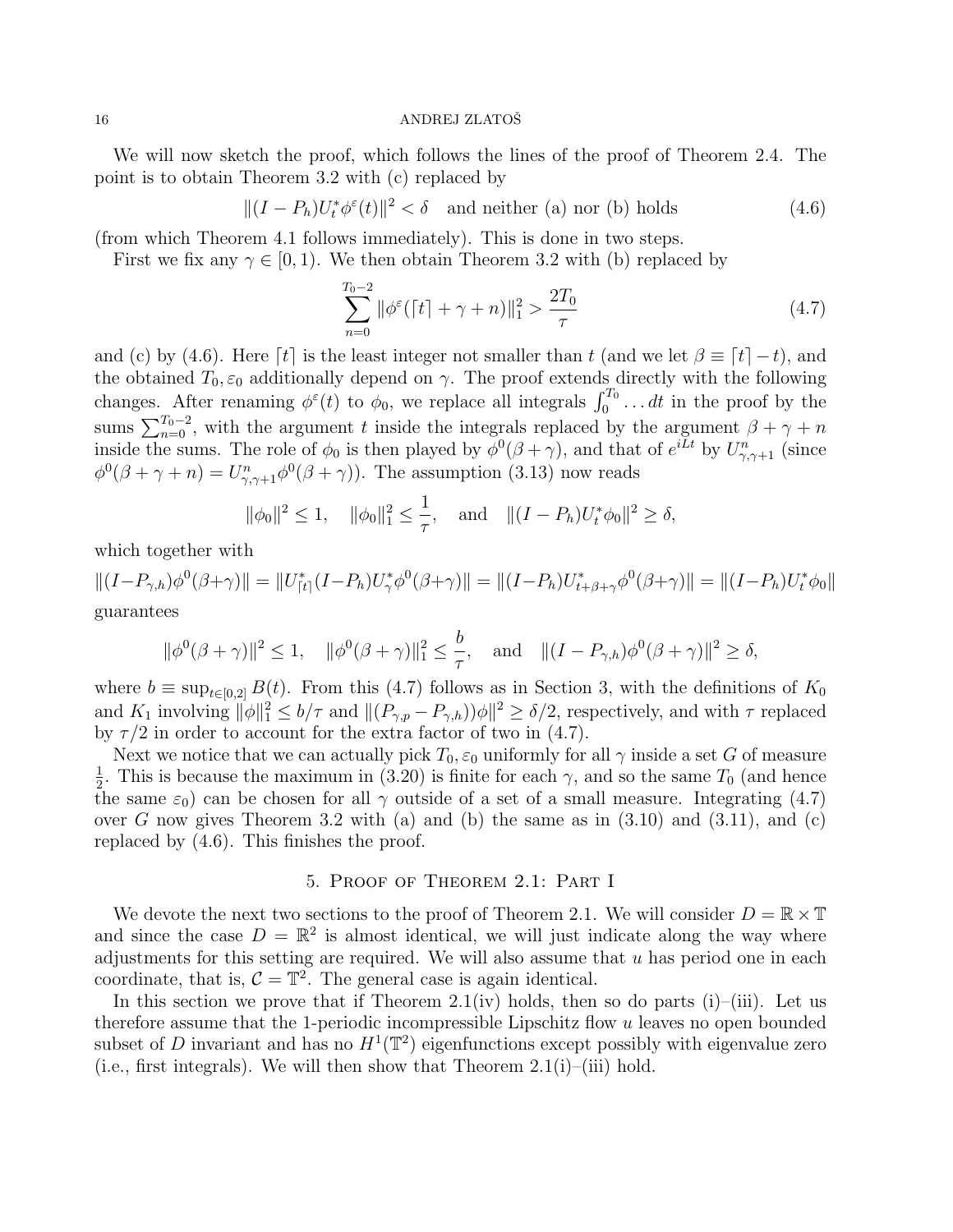Let us start with a description of the main idea. Fix any  $\tau, \delta > 0$  and let  $\|\phi_0\|_{L^2} \leq 1$  (we will actually take  $\|\phi_0\|_{L^1} \leq 1$  to obtain the desired  $L^1 \to L^{\infty}$  bounds). As mentioned in the Introduction, we periodize the domain and consider the solution  $\phi^A$  of (1.1) on  $\mathcal{M} \equiv k \mathbb{T} \times \mathbb{T}$ with  $k \gg 1$  depending on  $\tau, \delta$  (we use  $\mathcal{M} \equiv (k\mathbb{T})^2$  when  $D = \mathbb{R}^2$ ). Here  $k\mathbb{T}$  for  $k \in \mathbb{N}$  is the interval [0, k] with 0 and k identified, and the  $\phi^A$  on M will majorize the  $|\phi^A|$  on D. We will show that on M the flow u also cannot have  $H^1$  eigenfunctions other than the first integrals (i.e., the operator  $u \cdot \nabla$  on M can only have  $H^1(\mathcal{M})$  eigenfunctions with eigenvalue zero). We will then show that if k and A are large enough,  $\|\phi^A(\tau)\|_{L^\infty}$  will be small.

To this end we notice that we are now in the setting of our main abstract result because the Laplacian on  $\mathcal M$  has a discrete spectrum. Similarly to (3.5), we now have

$$
\frac{d}{dt} \|\phi^A\|_{L^2}^2 = -2\|\phi^A\|_{H^1}^2,\tag{5.1}
$$

and so  $\|\phi^A\|_{L^2}$  will decay quickly as long as  $\|\phi^A\|_{H^1}$  stays large. Theorem 3.2 for  $\phi^A$  says that if A is large, then the latter can only be prevented by  $\phi^A$  becoming close to an  $H^1$  first integral  $\psi$  of u.

If  $\|\psi\|_{L^{\infty}}$  is small,  $\|\phi^A\|_{L^{\infty}}$  will also become small after a short time interval during which Lemma 5.4 below takes care of  $\phi^A - \psi$  (which is small). In this case we will be done.

If, on the other hand,  $\|\psi\|_{L^{\infty}}$  is large, then we will show that  $\psi$  has to be large on a long streamline of u. More precisely, we will show using  $\dim(\mathcal{M}) = 2$  that under our hypotheses  $\psi$  has to be continuous, constant on the streamlines of u on  $\mathcal{M}$ , and that long streamlines must be dense. As a result, we will obtain that  $\|\psi\|_{H^1}$  is large (again using dim $(\mathcal{M}) = 2$ ). We would like to conclude that  $\|\phi^A\|_{H^1}$  must also be large but we only know that  $\|\phi^A - \psi\|_{L^2}$ is small, which does not guarantee this. Instead, we will need to slightly adjust the proof of Theorem 2.4 to obtain that  $\|\phi^A\|_{H^1}$  will be large on average during a short time interval (essentially showing that the fast flow quickly aligns  $\phi^A$  with  $\psi$ ). Thus the fast decay of  $\|\phi^A\|_{L^2}$  can only be stopped by  $\|\phi^A\|_{L^{\infty}}$  becoming small. Since this fast decay can only be sustained for a short time due to  $\|\phi_0\|_{L^2} \leq 1$ , we will indeed obtain that  $\|\phi^A(\tau)\|_{L^\infty}$  is small. Lemma 5.4 and interpolation will take care of the rest.

In what follows we make this heuristic rigorous. A *stream function* for  $u$  is a function  $H \in C^1(D)$  with values in  $\mathbb R$  if  $D = \mathbb R^2$  and in aT for some  $a > 0$  if  $D = \mathbb R \times \mathbb T$  such that

$$
u(x_1, x_2) = (u_1(x_1, x_2), u_2(x_1, x_2)) = \nabla^{\perp} H(x_1, x_2) \equiv \left( -\frac{\partial H}{\partial x_2}(x_1, x_2), \frac{\partial H}{\partial x_1}(x_1, x_2) \right). \tag{5.2}
$$

If  $D = \mathbb{R}^2$ , then we can take

$$
H(x_1, x_2) \equiv \int_0^{x_1} u_2(s, 0) \, ds - \int_0^{x_2} u_1(x_1, s) \, ds,
$$

which satisfies  $(5.2)$  because u is incompressible and so

$$
\int_0^{x_1} u_2(s,0) \, ds - \int_0^{x_2} u_1(x_1,s) \, ds = -\int_0^{x_2} u_1(0,s) \, ds + \int_0^{x_1} u_2(s,x_2) \, ds.
$$

For the same reason and from periodicity of u we also have that  $\tilde{a} \equiv H(x_1, x_2+1)-H(x_1, x_2)$ is independent of  $(x_1, x_2)$ . Let  $a \equiv |\tilde{a}|$  if  $\tilde{a} \neq 0$  and let a be any positive number otherwise.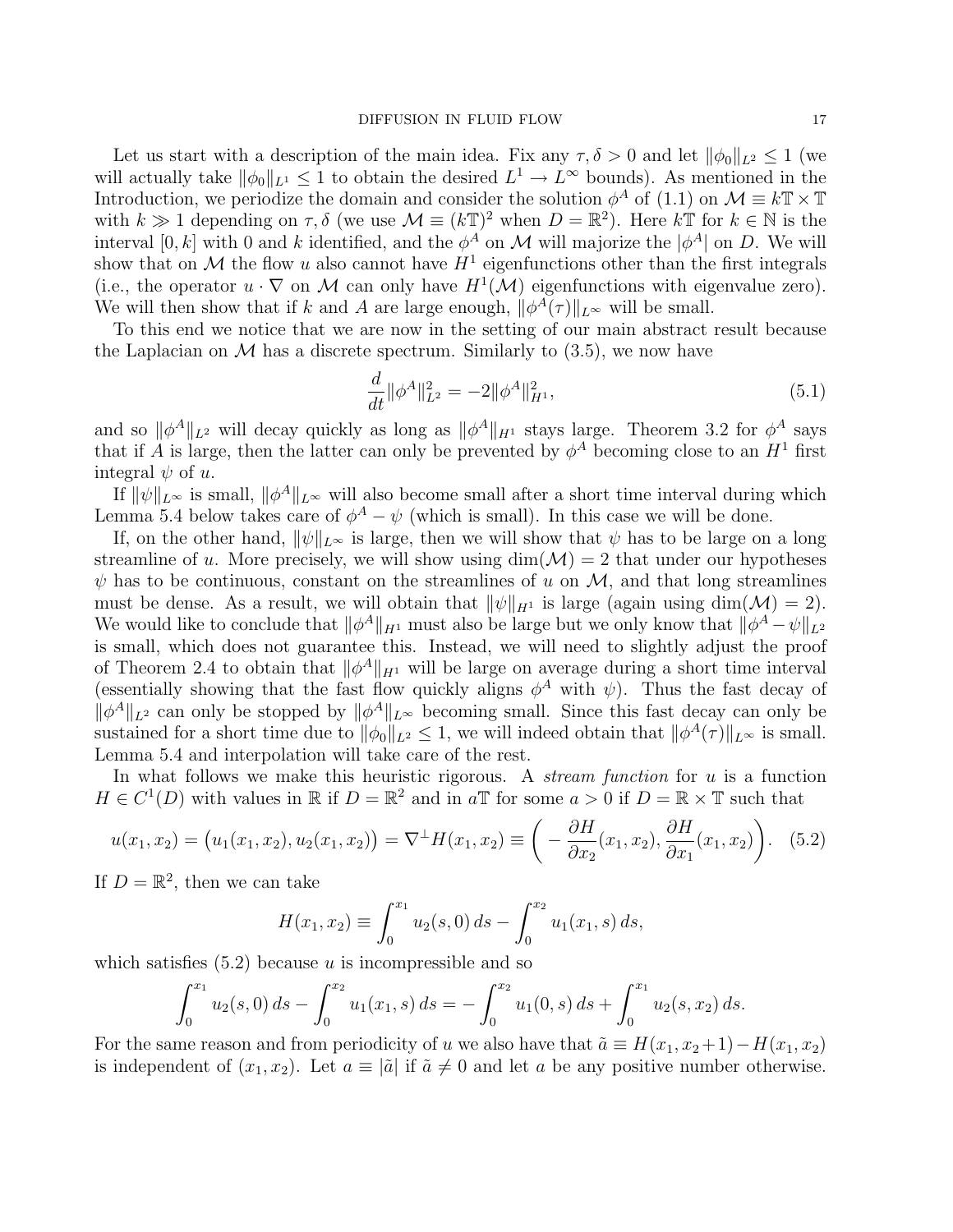Changing H to  $(H \mod a\mathbb{Z})$  gives a  $C^1$  stream function with values in  $a\mathbb{T}$  which is 1-periodic in  $x_2$ , that is, a stream function on  $\mathbb{R} \times \mathbb{T}$ . Without loss of generality we will assume  $a \equiv 1$ , as this can be achieved by changing u to  $a^{-1}u$ . Note also that

$$
u \cdot \nabla H \equiv 0 \tag{5.3}
$$

by  $(5.2)$ , so that H is constant on the streamlines of u.

Lemma 5.1. Let u be a 1-periodic incompressible Lipschitz flow. Then u leaves no open bounded subset of D invariant if and only if the union of unbounded streamlines of u is a dense subset of D.

*Proof.* If the unbounded streamlines of u are dense in  $D$ , clearly no open bounded subsets of D are left invariant by the flow.

Assume now that the unbounded streamlines of u are not dense in D and let  $Y \subset D$  be open bounded and such that all streamlines intersecting Y are bounded. If  $u \equiv 0$  on Y, then Y is an open bounded set invariant under u.

Otherwise take  $x_0 \in Y$  such that  $u(x_0) \neq 0$ . This means that  $0 \neq \nabla H(x_0) \perp u(x_0)$ , and since  $H \in C^1$ , there is a neighborhood  $V \subseteq Y$  of  $x_0$  such that for each  $y_0 \in V$  the set

$$
\left\{x \in V \, \big| \, H(x) = H(y_0) \right\}
$$

is precisely the intersection of V with the streamline passing through  $y_0$ . Pick V small enough so that there is  $t_0 > 0$  such that  $X(V, t_0) \cap V = \emptyset$ , with X the solution of (2.1) on D. This is possible because  $u$  is continuous. Finally, we let

$$
W_0 \equiv \left\{ x \in V \, \big| \, |X(x,t)| \le M \text{ for all } t \in \mathbb{R} \right\}
$$

with M large enough so that  $|W_0| > 0$ . This is possible because all streamlines intersecting V are bounded.

Let  $W_j \equiv X(W_0, j t_0)$ , so that  $W_j \subseteq B(0, M)$  and incompressibility of u gives  $|W_j| =$  $|W_0| > 0$ . Hence there must be  $j < k$  with  $W_j \cap W_k \neq \emptyset$ , which in turn gives existence of  $y_0 \in W_0 \cap W_m$  for  $m \equiv k - j > 0$  (and then obviously we must have  $m \geq 2$ ). So there is  $y \in W_0$  such that  $X(t, y) = y_0$  for some  $t \in [(m-1)t_0, (m+1)t_0]$ . But then  $H(y) = H(y_0)$ , and so y must lie on the streamline through  $y_0$ . It follows that this non-trivial streamline S is closed, that is,  $X(y, \tau) = y$  for some  $\tau \ge (m - 1)t_0 > 0$ .

 $S$  is a simple closed curve in D and therefore it is either homotopic to a point (which is always the case if  $D = \mathbb{R}^2$  or to  $\{0\} \times \mathbb{T}$  (i.e., it winds around  $D = \mathbb{R} \times \mathbb{T}$ ). In the first case the interior of  $S$  is an open bounded set invariant under u because streamlines of u cannot intersect. In the second case we let  $S' \equiv S + (1,0)$ . Then S' is also a streamline of u and  $S' \neq S$ , due to periodicity of u and boundedness of S. Then the open bounded domain between S and  $S'$ , homotopic to a cylinder, is invariant under u.

**Lemma 5.2.** Let u be an incompressible Lipschitz flow on  $\mathcal{M} \equiv k \mathbb{T} \times l \mathbb{T}$  and let  $\psi \in H^1(\mathcal{M})$ satisfy  $u \cdot \nabla \psi \equiv 0$ . Then  $\psi$  is constant on each streamline of u and continuous at each  $x \in \mathcal{M}$ for which  $u(x) \neq 0$ . Moreover, if for some  $\varepsilon > 0$  the union of streamlines of u of diameter at least  $\varepsilon$  is dense in M, then  $\psi$  is continuous.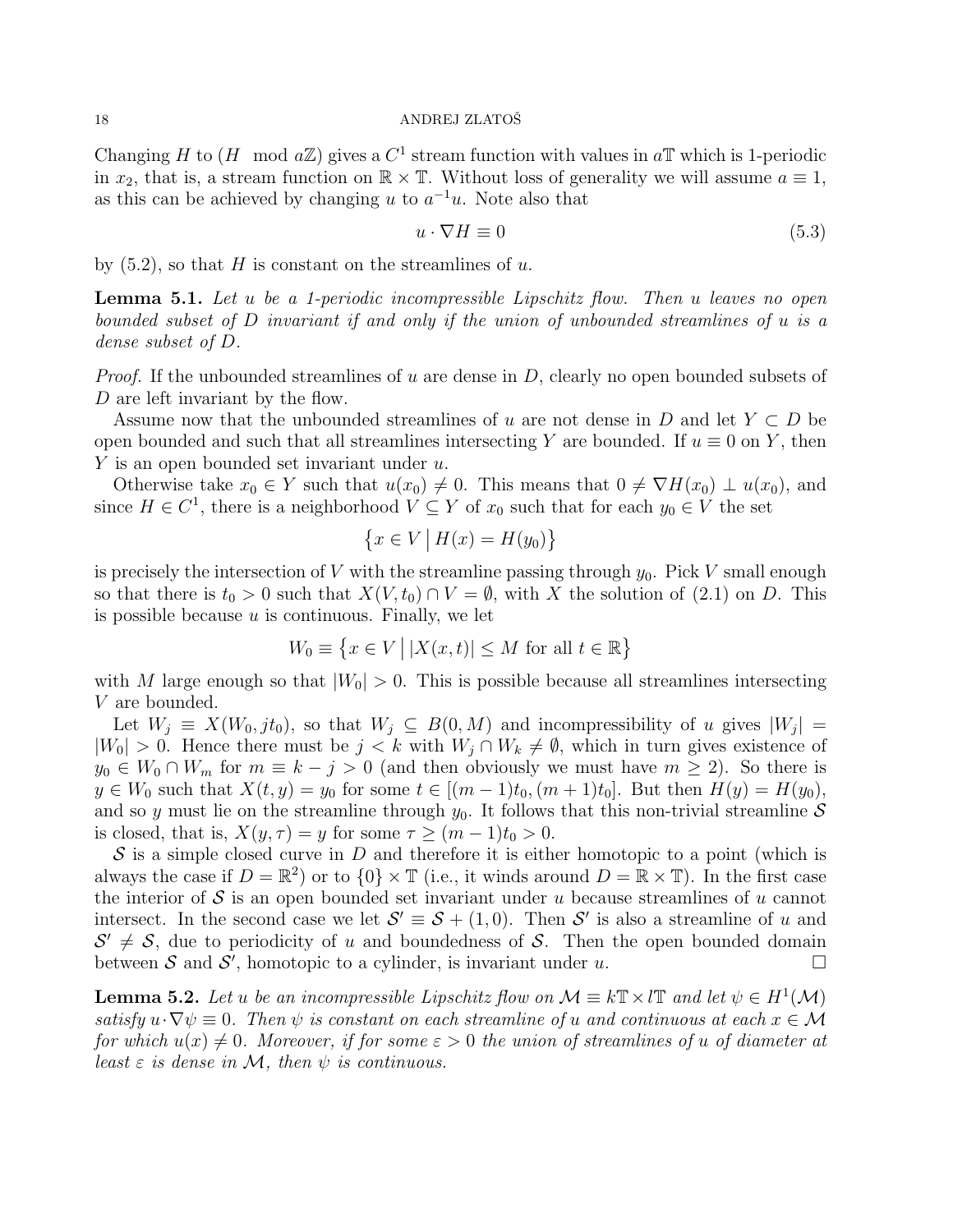*Proof.* Let  $x_0 \in \mathcal{M}$  be such that  $u(x_0) \neq 0$ , let  $v \perp u(x_0)$  have length 1, and set  $x_s \equiv x_0 + sv$ for  $s \in \mathbb{R}$ . Define  $g(t, s) \equiv X(x_s, t)$  with X from (2.1). Since u is Lipschitz, g is a bilipschitz diffeomorphism between some neighborhoods of  $0 \in \mathbb{R}^2$  and  $x_0$ . This means that the  $H<sup>1</sup>$ function  $\omega(\cdot) \equiv \psi(g(\cdot))$  satisfies  $(1,0) \cdot \nabla \omega \equiv 0$ . That is,  $\omega(t,s) = \tilde{\omega}(s)$  almost everywhere, with  $\tilde{\omega}$  an  $H^1$  function of a single variable and so continuous on a neighborhood of 0. We conclude that  $\psi$  is continuous on a neighborhood of  $x_0$  (after possibly changing it on a measure-zero set). This means that  $\psi$  is (equivalent to a function) continuous at each x such that  $u(x) \neq 0$ . This and the dependency of  $\omega$  on s only means that  $\psi$  is constant on all non-trivial streamlines. It is obviously constant on the trivial ones, too.

Next assume that the union of streamlines of diameter at least  $\varepsilon > 0$  is dense in M. It is sufficient to consider  $\varepsilon = 1$ , the general case is identical. The open set R of all x with  $u(x) \neq 0$  is dense in D. We will now show that  $\psi|_R$  can be continuously extended to M. Assume the contrary, that is, there is  $x_0 \in \mathcal{M}$  and  $x_n, z_n \in R$  with  $\lim x_n = \lim z_n = x_0$ such that either  $\lim |\psi(x_n)| = \infty$  or  $\lim \psi(x_n) \neq \lim \psi(z_n)$ . We can assume without loss of generality that  $x_n, z_n \in S$ , the union of streamlines with diameter at least 1, because S is dense in R and  $\psi$  is continuous on R.

If  $\lim |\psi(x_n)| = \infty$ , then for each  $M < \infty$  there is a curve joining the inner and outer perimeter of the annulus  $B_2 \equiv B(x_0, \frac{1}{2})$  $(\frac{1}{2}) \setminus B(x_0, \frac{1}{4})$  $\frac{1}{4}$ ) on which  $|\psi|$  is continuous and larger than M. Namely, it is a part of the streamline going through  $x_n \in B(x_0, \frac{1}{4})$  $(\frac{1}{4})$  (which cannot be completely contained inside  $B(x_0, \frac{1}{2})$  $\frac{1}{2}$ , and on which  $\psi$  is constant). On the other hand, we have  $|J| \geq \frac{1}{8}$  where  $J \subseteq [\frac{1}{4}]$  $\frac{1}{4}, \frac{1}{2}$  $\frac{1}{2}$  is the set of all r for which the measure of all  $\theta \in [0, 2\pi]$  such that  $|\psi(x_0 + re^{i\theta})| \leq 4 ||\psi||_{L^2}$  is positive. But then

$$
\|\psi\|_{H^1}^2 \ge \int_{B_2} |\nabla \psi|^2 dx \ge \int_J \int_0^{2\pi} r \left| \frac{1}{r} \frac{\partial \psi}{\partial \theta} \right|^2 d\theta dr \ge \int_J \frac{1}{2\pi r} \left( \int_0^{2\pi} \left| \frac{\partial \psi}{\partial \theta} \right| d\theta \right)^2 dr \ge \frac{(M - 4\|\psi\|_{L^2})^2}{8\pi}
$$

using the Schwartz inequality in the third step. Since the rightmost expression diverges as  $M \to \infty$ , we have a contradiction.

If on the other hand  $\lim \psi(x_n) = L_1 \neq L_2 = \lim \psi(z_n)$ , then for each  $n \in \mathbb{N}$  there must be two curves joining the inner and outer perimeters of the annulus  $B_n \equiv B(x_0, \frac{1}{2})$  $(\frac{1}{2}) \setminus B(x_0, 2^{-n}),$ on which  $\psi$  is continuous and has constant values  $a_n$  and  $b_n$ , respectively, with  $|a_n - b_n| \ge$ 1  $\frac{1}{2}|L_1 - L_2|$ . A similar argument as above gives

$$
\|\psi\|_{H^1}^2 \ge \int_{B_n} |\nabla \psi|^2 dx \ge \int_{2^{-n}}^{1/2} \frac{1}{r} \int_0^{2\pi} \left|\frac{\partial \psi}{\partial \theta}\right|^2 d\theta dr \ge \left|\frac{L_1 - L_2}{2}\right|^2 \int_{2^{-n}}^{1/2} \frac{1}{2\pi r} dr,
$$

with a contradiction when  $n \to \infty$ .

Hence  $\psi|_R$  has a continuous extension  $\omega$  to M and it remains to show  $\psi = \omega$  almost everywhere. Assume this is not the case and let  $x_0 \in \mathcal{M}$  be a Lebesgue point of the set  $P_\varepsilon$  of all  $x \in \mathbb{T}^2$  such that  $|\psi(x) - \omega(x)| > 2\varepsilon$  (by the hypothesis,  $|P_{\varepsilon}| > 0$  for some  $\varepsilon > 0$ ). Then for some  $r > 0$  and all  $x \in B(x_0, r)$  and  $z \in B(x_0, r) \cap P_{\varepsilon}$  we have

$$
|\psi(z) - \omega(x)| > \varepsilon \tag{5.4}
$$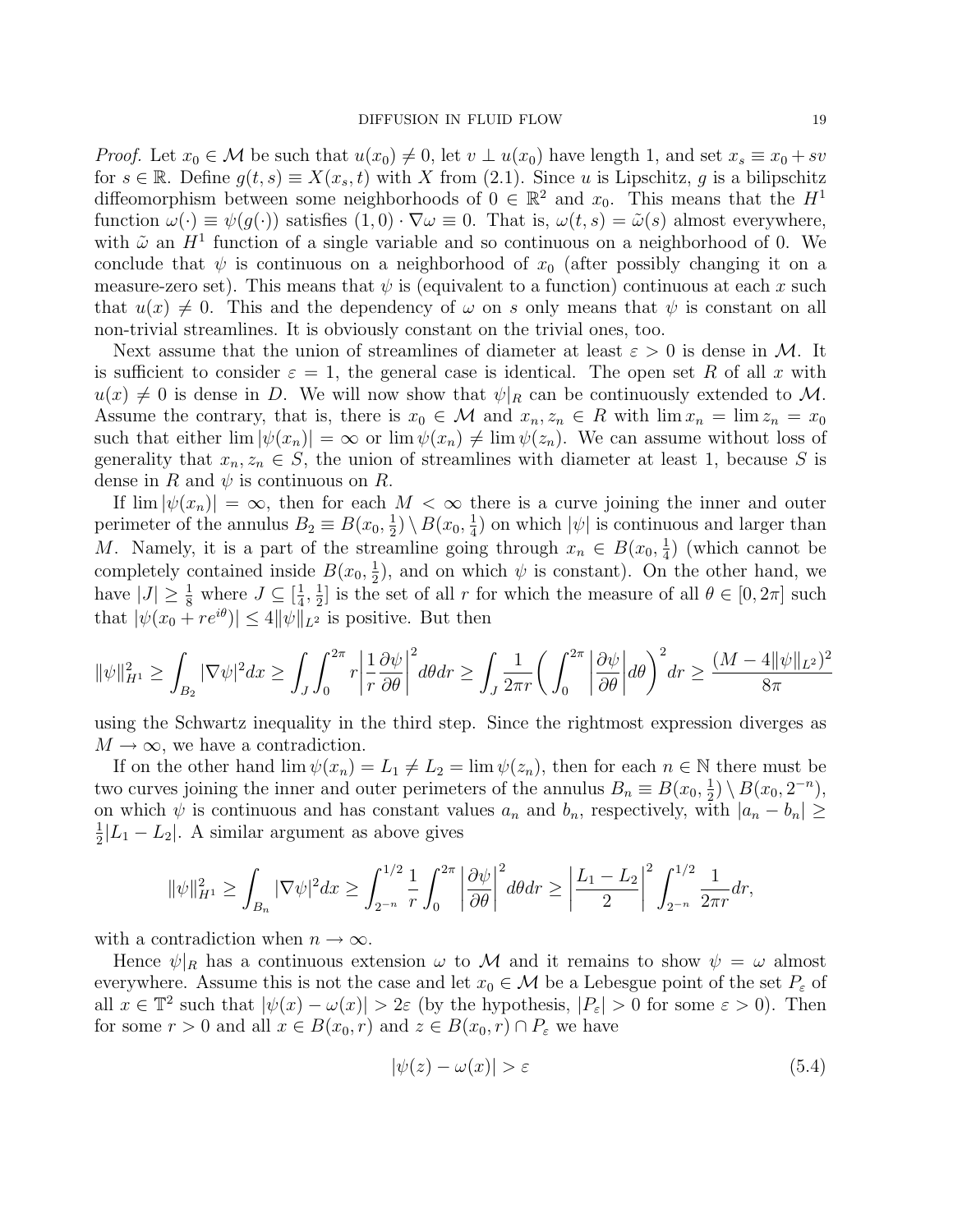because  $\omega$  is continuous. Since  $x_0$  is a Lebesgue point of  $P_{\varepsilon}$ , we have

$$
|B(x_0,r) \cap P_{\varepsilon}| \cdot |B(x_0,r)|^{-1} \to 1
$$

as  $r \to 0$ . Hence for any  $\delta > 0$  and a small enough  $\delta$ -dependent  $r_0$ , there is a set J with  $|J| \geq (1-\delta)r_0$  of  $r \in [0, r_0]$  such that  $|\{\theta | x_0 + re^{i\theta} \in P_{\varepsilon}\}| > 0$ . Again we can find a curve joining the inner and outer perimeter of the annulus  $B \equiv B(x_0, r_0) \setminus B(x_0, \delta r_0)$  on which  $\psi$ is continuous and equal to  $\omega$ , and an argument as above together with (5.4) gives

$$
\|\psi\|_{H^1}^2 \ge \int_B |\nabla \psi|^2 dx \ge \int_{J \cap [\delta r_0, r_0]} \frac{1}{r} \int_0^{2\pi} \left|\frac{\partial \psi}{\partial \theta}\right|^2 d\theta dr \ge \varepsilon^2 \int_{2\delta r_0}^{r_0} \frac{1}{2\pi r} dr = \frac{\varepsilon^2}{2\pi} |\log(2\delta)|.
$$

Taking  $\delta \to 0$  yields a contradiction, so  $\psi$  must be continuous.

**Lemma 5.3.** Let u be a 1-periodic incompressible Lipschitz flow on  $\mathbb{R}^n$  and let  $\mathcal{M} \equiv \prod_{j=1}^n k_j \mathbb{T}$ for some  $k_i \in \mathbb{N}$ .

- (i) If  $\psi$  is an H<sup>1</sup> eigenfunction of u on M, then  $|\psi|$  is an H<sup>1</sup> eigenfunction of u on M with eigenvalue 0.
- (ii) The flow u on M has an  $H^1$  eigenfunction with a non-zero eigenvalue if and only if the same is true for  $u$  on  $\mathbb{T}^n$ .
- (iii) The flow u on M has a non-constant  $H^1$  eigenfunction if and only if the same is true for  $u$  on  $\mathbb{T}^n$ .

Remark. The exclusion of constants in (iii) is natural as these are always eigenfunctions of u. We will us this part in Section 9.

Proof. (i) is an easy computation using

$$
\left(\nabla|\psi|\right)(x) = \begin{cases} \frac{\bar{\psi}(x)\nabla\psi(x) + \psi(x)\nabla\bar{\psi}(x)}{2|\psi(x)|} & \psi(x) \neq 0, \\ 0 & \psi(x) = 0, \end{cases} \tag{5.5}
$$

the fact that u is real, and that all eigenvalues of  $u \cdot \nabla$  are purely imaginary.

(ii) Let us first consider the case  $\mathcal{M} = 2\mathbb{T} \times \mathbb{T}^{n-1}$ . If  $\psi$  is an  $H^1$  eigenfunction of u on  $\mathbb{T}^n$ , then  $\phi(x_1, x') \equiv \psi(\lbrace x_1 \rbrace, x')$  is obviously an  $H^1$  eigenfunction on M with the same eigenvalue (here  $\{x_1\}$  is the fractional part of  $x_1$  and  $x' = (x_2, \ldots, x_n)$ ). This proves one implication.

Let us now assume  $\psi$  is an  $H^1$  eigenfunction of u on M with eigenvalue  $i\lambda \in i\mathbb{R}$ , and define  $\psi_e(x_1, x') \equiv \frac{1}{2}$  $\frac{1}{2}[\psi(x_1, x') + \psi(x_1 + 1, x')]$  and  $\psi_o(x_1, x') \equiv \frac{1}{2}$  $\frac{1}{2}[\psi(x_1, x') - \psi(x_1 + 1, x')]$ . Periodicity of u shows that  $\psi_e, \psi_o$  are also  $H^1$  eigenfunctions on M with the same eigenvalue. If  $\psi_e \neq 0$ then it is an  $H^1$  eigenfunction on  $\mathbb{T}^n$  because it is 1-periodic. If  $\psi_e \equiv 0$ , then  $\psi_o \not\equiv 0$ , and we let  $\phi \equiv \psi_o^2/|\psi_o|$ . Again using (5.5) we find that  $\phi$  is an  $H^1$  eigenfunction of u on M, with eigenvalue  $2i\lambda$ . But  $\phi$  is 1-periodic (because  $\psi_o(x_1 + 1, x') = -\psi_o(x_1, x')$ ), and so it is also an  $H^1$  eigenfunction of u on  $\mathbb{T}^n$ . Since  $i\lambda$  and  $2i\lambda$  are either both zero or both non-zero, this proves (ii) for  $\mathcal{M} = 2\mathbb{T} \times \mathbb{T}^{n-1}$ .

If now  $\mathcal{M} = k\mathbb{T} \times \mathbb{T}^{n-1}$ , we use the same argument but with  $\psi_e, \psi_o$  replaced by

$$
\left\{\psi_j(x_1, x') \equiv \frac{1}{k} \sum_{m=0}^{k-1} e^{2\pi i j m/k} \psi(x_1 + m, x')\right\}_{j=0}^{k-1}
$$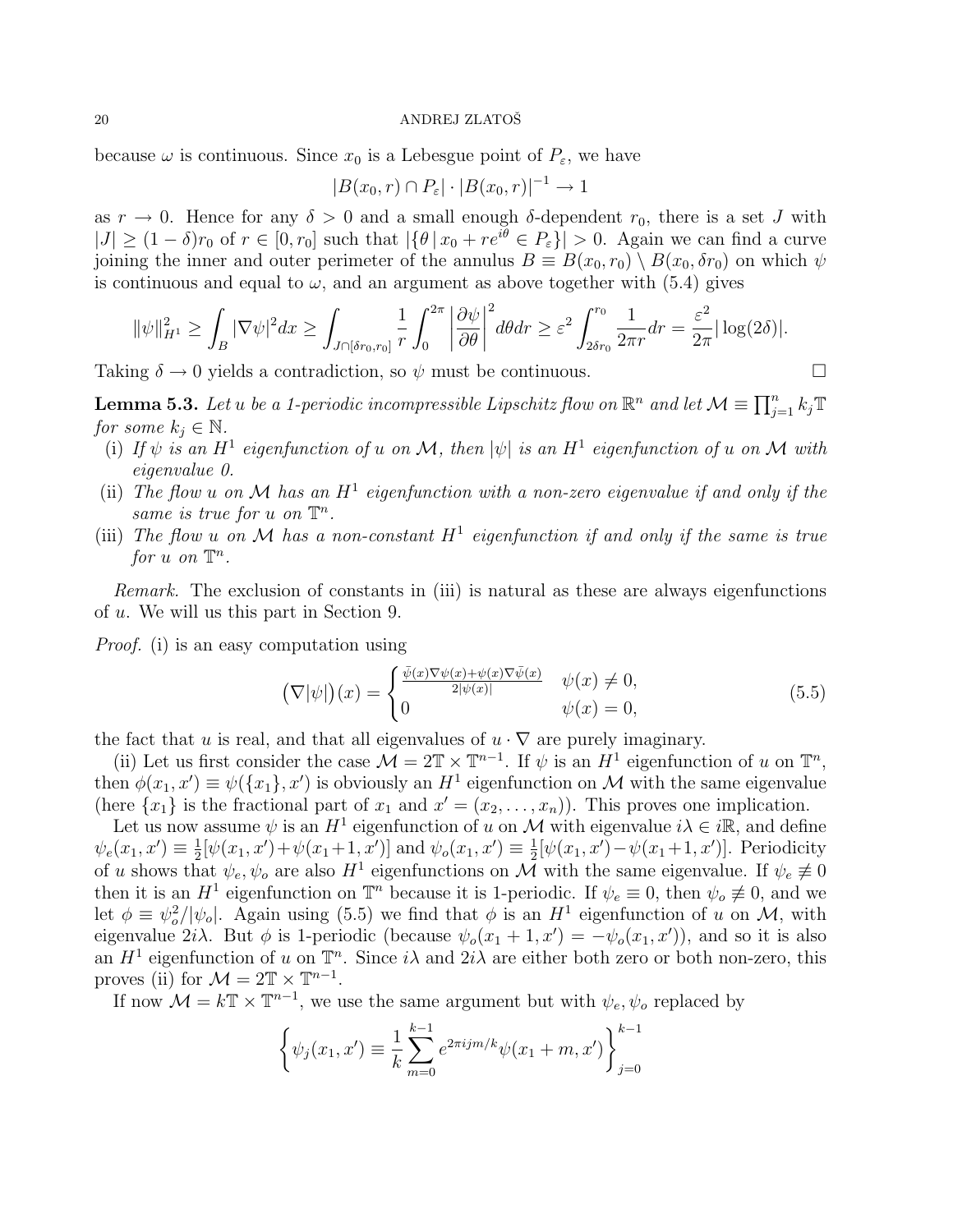and  $\phi \equiv \psi_j^k / |\psi_j|^{k-1} \in H^1$  associated to the eigenvalue  $k i \lambda$  (when  $\psi_j \not\equiv 0$ ). The general case is treated by subsequently repeating this "unfolding" for each coordinate.

(iii) The proof is essentially identical to that of (ii) after noting that  $\psi_j^k/|\psi_j|^{k-1}$  cannot be a constant function when  $\psi_j \in H^1(\mathcal{M})$  is non-constant.

The final lemma is based on [4, 5].

**Lemma 5.4.** For each  $p \in [1,\infty]$  and each integer  $d \geq 1$  there exists  $C(d) \geq 1$  such that for any  $D = \mathbb{R}^n \times \prod_{j=1}^m k_j \mathbb{T}$  with  $n + m = d$  and  $n, m \geq 0$ , any 1-periodic incompressible flow  $v \in \text{Lip}(D)$ , any  $\psi_0 \in L^1(D)$ , and any  $t \leq 1$  the solution of (2.3) on D satisfies

$$
\|\psi(\cdot,t)\|_{L^{\infty}(D)} \le C(d)t^{-d/2p} \|\psi_0\|_{L^p(D)}.
$$
\n(5.6)

*Proof.* Interpolation and (2.6) for  $p = \infty$  imply that we only need to obtain (5.6) for  $p = 1$ .

Consider first  $d = 2$ . When  $D = \mathbb{T}^2$  and  $\psi_0 \equiv |D|^{-1} \int_D \psi_0(x) dx = 0$  (in which case  $\psi$  is mean zero at all times because the evolution given by  $(2.\bar{3})$  preserves its mean), then this is just Lemma 3.3 in [5]. That is,

$$
\|\psi(\cdot,t) - \bar{\psi}_0\|_{L^\infty} \le Ct^{-d/2} \|\psi_0 - \bar{\psi}_0\|_{L^1}
$$
\n(5.7)

for any  $\psi_0$ . Using

$$
\|\bar{\psi}_0\|_{L^\infty} = \|\bar{\psi}_0\|_{L^1} \le \|\psi_0\|_{L^1}
$$

and  $t \leq 1$ , we obtain (5.6) for  $D = \mathbb{T}^2$  and  $p = 1$ .

Take now any other D with  $n+m=d=2$  and let  $\tilde{\psi}$  solve (2.3) on  $\mathbb{T}^2$  with  $\tilde{\psi}_0(x_1, x_2) \equiv$  $\sup_{i,m} |\psi_0(x_1+j, x_2+m)|$ . Then by the comparison principle [26],  $\tilde{\psi}(x_1, x_2, t) \geq \sup_{i,m} |\psi(x_1 + t)|$  $j, x_2 + m, t$ , and so

$$
\|\psi(\cdot,t)\|_{L^{\infty}} \le \|\tilde{\psi}(\cdot,t)\|_{L^{\infty}} \le Ct^{-d/2} \|\tilde{\psi}_0\|_{L^1} \le Ct^{-d/2} \|\psi_0\|_{L^1}
$$

with the same C (we then have  $C(2) = \max\{C, 1\}$ ).

If  $d > 3$ , then the proof is identical, using Lemma 5.6 in [4] in place of Lemma 3.3 in [5] to obtain (5.7). Finally, the case  $d = 1$  is obvious since the only incompressible flows in one dimension are the constant ones, so  $(2.3)$  is just the heat equation in a moving frame.  $\Box$ 

Next we show that given our assumptions on u, we have for each fixed  $\tau > 0$ ,

$$
\|\mathcal{P}_{\tau}(Au)\|_{L^{1}(D)\to L^{\infty}(D)} \to 0 \quad \text{as } A \to \infty.
$$
 (5.8)

More precisely, we let  $\tilde{\phi}_0 \in L^1(D)$  be such that

$$
\|\tilde{\phi}_0\|_{L^1} \le C^{-1/2} \tau^{1/2} \tag{5.9}
$$

with  $C \equiv C(2)$ , and we will show that for each  $\delta \in (0,1)$  and  $A > A_1(\tau, \delta)$  (for some  $A_1(\tau,\delta) < \infty$ , the solution  $\tilde{\phi}^A$  of (1.1) with initial condition  $\tilde{\phi}_0$  satisfies

$$
\|\tilde{\phi}^A(\cdot,3\tau)\|_{L^\infty} \le 3\delta. \tag{5.10}
$$

Equality (2.6) with  $p = \infty$  shows that it is only necessary to consider  $\tau \leq 1$ .

We will actually replace the problem on D by the same problem on  $\mathcal{M} \equiv k \mathbb{T} \times \mathbb{T}$ , with  $k > 270/\tau \delta^2$  and with  $\tilde{\phi}_0$  replaced by  $\sup_{j\in\mathbb{Z}}|\tilde{\phi}_0(x_1+jk,x_2)|$ . This new  $\tilde{\phi}_0$  also satisfies (5.9), and by the argument in the proof of Lemma 5.4, it is sufficient to show (5.10) for the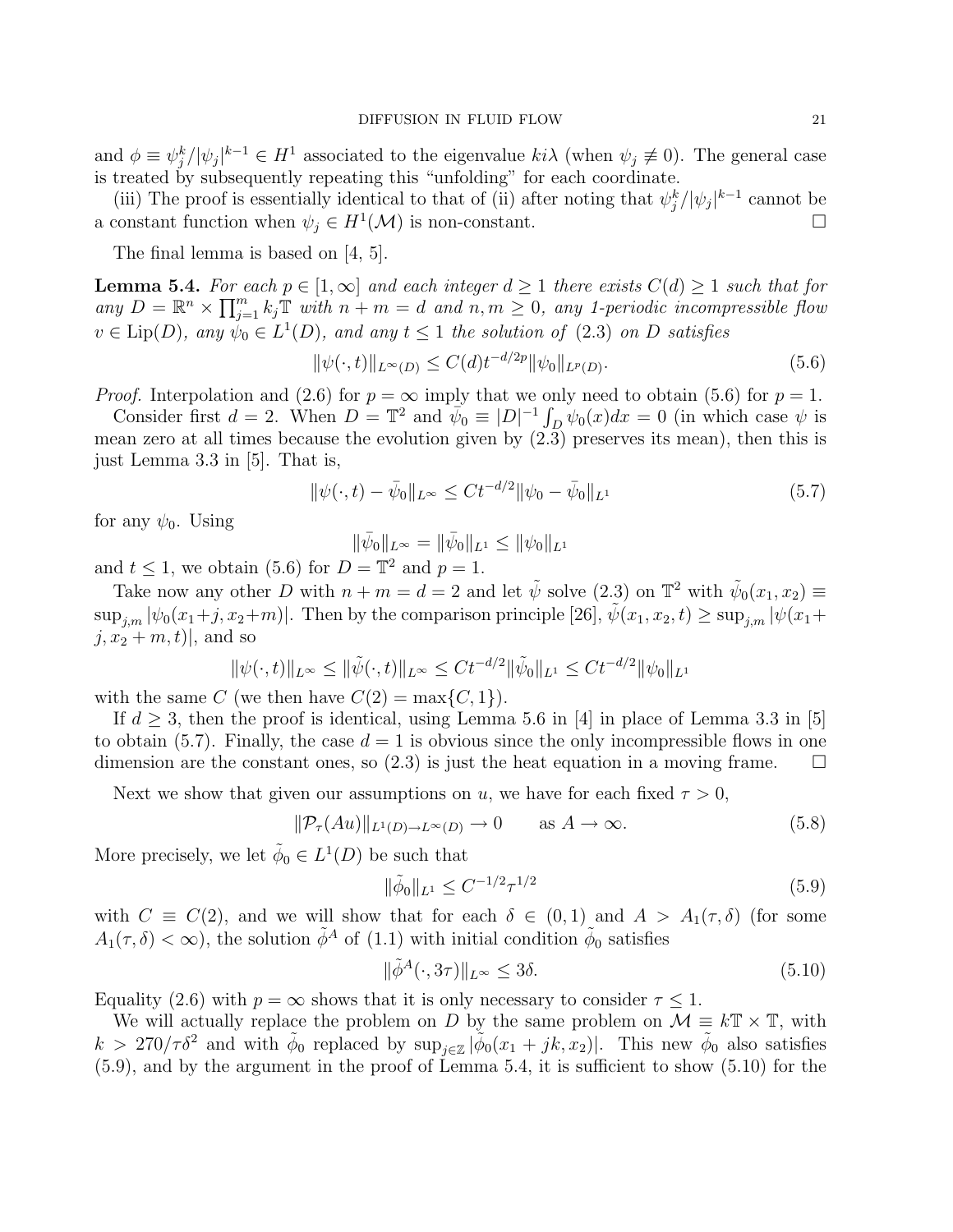new  $\tilde{\phi}^A$ . Note that if  $D = \mathbb{R}^2$ , then we consider the problem on  $\mathcal{M} \equiv (k\mathbb{T})^2$  and change  $\tilde{\phi}_0$ accordingly. In either case Lemma 5.3 shows that u can only have  $H<sup>1</sup>$  eigenfunctions with eigenvalue 0 on  $\mathcal{M}$ .

From (5.6) and (5.9) we get  $\|\tilde{\phi}^A(\cdot,\tau)\|_{L^\infty} \leq C^{1/2}\tau^{-1/2}$  and (2.6) gives  $\|\tilde{\phi}^A(\cdot,\tau)\|_{L^1} \leq$  $\|\tilde{\phi}_0\|_{L^1} \leq C^{-1/2} \tau^{1/2}$ , so  $\|\tilde{\phi}^A(\cdot,\tau)\|_{L^2} \leq 1$ . It is important here that C is independent of k and A. Let us now define  $\phi_0(x) \equiv \tilde{\phi}^A(x, \tau)$  and  $\phi^A(x, t) \equiv \tilde{\phi}^A(x, \tau + t)$  so that  $\|\phi_0\|_{L^2} \leq 1$  and  $\phi^A$  solves  $(1.1)$ .

We now use the abstract framework of Theorem 2.4 with  $\mathcal{H} \equiv L^2(\mathcal{M})$ ,  $\Gamma \equiv -\Delta$ , and  $L \equiv iu \cdot \nabla$ . It is easy to see [4] that the hypotheses of Theorem 2.4 are satisfied in this setting since  $\mathcal M$  is a compact manifold and u is Lipschitz. However, instead of directly applying the result we will need to adjust the proof a little, as has been mentioned at the beginning of the present section. Namely, we replace (3.18) by

$$
K_1 \equiv K_0 \cap \left\{ \phi \, \middle| \, \|(P_p - P_h)\phi\|_{L^2}^2 \ge \frac{\tilde{\delta}}{2} \text{ or } \left|W_{\phi,\delta}\right| \ge \tilde{\delta} \right\},\tag{5.11}
$$

where  $\tilde{\delta} \equiv \delta^2 \tau^2 / C^2$  and

$$
W_{\phi,\gamma} \equiv \{x \mid |(P_h \phi)(x)| \ge \gamma\}.
$$

Note that  $K_1$  is again compact because  $\phi_n \to \phi_\infty$  implies  $P_h \phi_n \to P_h \phi_\infty$ , and so (3.19) will be meaningful provided we show

$$
\sum_{j} \|P_j \phi\|_{H^1}^2 \ge \frac{30}{\tau} \tag{5.12}
$$

for all  $\phi \in K_1$ .

So assume  $\phi \in K_1$ . Since u can only have  $H^1$  eigenfunctions for eigenvalue zero,  $P_h \mathcal{H}$  must be a subspace of the eigenspace of  $u \cdot \nabla$  corresponding to the eigenvalue zero. This shows that if  $(P_p - P_h)\phi \neq 0$ , then at least one of  $P_j \phi \notin H^1$  and so  $\sum_j ||P_j \phi||_{H^1}^2 = \infty > \frac{30}{7}$  $\frac{30}{\tau}$ . If, on the other hand,  $(P_p - P_h)\phi = 0$ , then we must have  $|W_{\phi,\delta}| \geq \tilde{\delta}$  (and thus also  $P_p\phi = P_h\phi \neq 0$ ). If now  $P_h \phi \notin H^1$  (recall that  $P_h \mathcal{H}$  need not be contained in  $H^1$ ), then again  $\sum_j \|P_j \phi\|_{H^1}^2 =$  $||P_h\phi||_{H^1}^2 = \infty$ . If  $P_h\phi \in H^1$ , then  $\psi \equiv P_h\phi$  is an  $H^1$  eigenfunction of u with eigenvalue zero. Lemma 5.2 shows that  $\psi$  is continuous, and  $|W_{\phi,\delta}| > 0$  together with the density of unbounded streamlines of u (by Lemma 5.1) and the fact that  $\psi$  is constant on them imply that there is a streamline of u joining  $\{0\} \times \mathbb{T}$  and  $\{k\} \times \mathbb{T}$  inside  $[0, k] \times \mathbb{T}$  on which  $|\psi|$ is greater than  $2\delta/3$ . This is because any unbounded streamline must wind infinitely many times around M in the first coordinate. Since obviously  $\|\psi\|_{L^2} \leq 1$  and  $k > 9\delta^{-2}$ , the same reasoning shows that there must also be a streamline of u joining  $\{0\} \times \mathbb{T}$  and  $\{k\} \times \mathbb{T}$  on which  $|\psi|$  is smaller than  $\delta/3$ . Therefore

$$
\|\psi\|_{H^1}^2 \ge \int_0^k \int_0^1 \left|\frac{\partial \psi}{\partial x_2}\right|^2 dx_2 dx_1 \ge \int_0^k \left(\int_0^1 \left|\frac{\partial \psi}{\partial x_2}\right|^2 dx_2\right)^2 dx_1 \ge \int_0^k \left(\frac{\delta}{3}\right)^2 dx_1 \ge \frac{30}{\tau}.
$$

In particular,  $\sum_{j} ||P_j \phi||_{H^1}^2 = ||\psi||_{H^1}^2 \ge \frac{30}{\tau}$  $\frac{30}{\tau}$ , and hence (5.12) holds for all  $\phi \in K_1$ .

We note that in the case  $D = \mathbb{R}^2$  the last argument has to be changed slightly. Namely, we obtain that there must be a streamline of u joining either  $\{0\} \times k\mathbb{T}$  and  $\{k\} \times k\mathbb{T}$  inside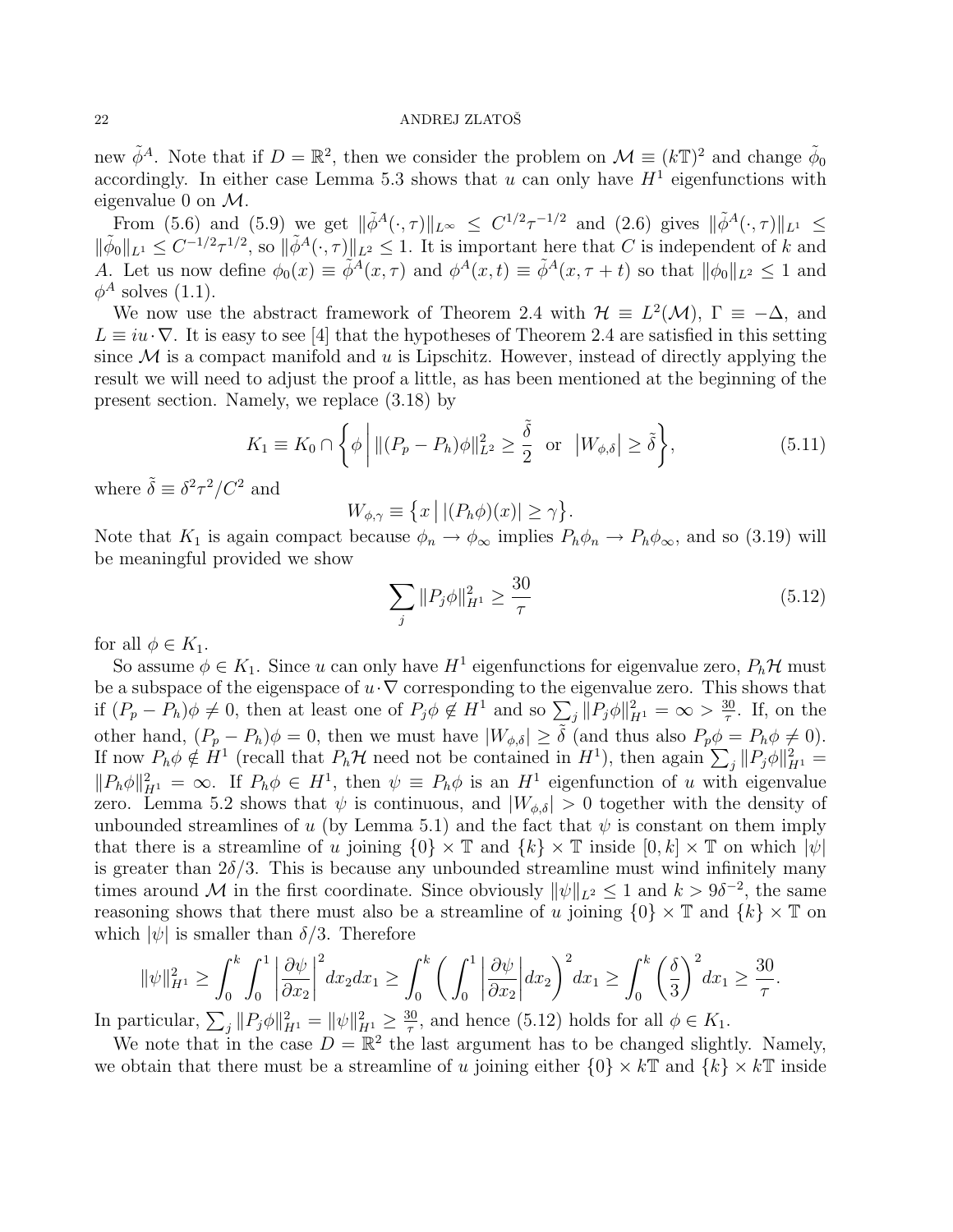$[0, k] \times k \mathbb{T}$ , or one joining  $k \mathbb{T} \times \{0\}$  and  $k \mathbb{T} \times \{k\}$  inside  $k \mathbb{T} \times [0, k]$ , on which  $|\psi|$  is greater than 2δ/3. Assume the former. Then for each  $x_1 \in [0, k]$  there is  $x_2(x_1)$  such that  $|\psi(x_1, x_2(x_1))|$ 2δ/3. But since  $\|\psi\|_{L^2} \leq 1$  and  $k > 18\delta^{-2}$ , there must be at least measure  $\frac{k}{2}$  set of  $x_1 \in [0, k]$ such that  $|\psi(x_1, x_2(x_1) + z(x_1))| < \delta/3$  for some  $|z(x_1)| \leq \frac{1}{2}$ . As above,  $||\psi||_{H^1}^2 \geq \frac{30}{\tau}$  $rac{30}{\tau}$  follows.

We have thus shown that  $N_1, T_1$  are well defined, and so Theorem 3.2(b) must hold whenever  $\phi^{\varepsilon}(\cdot,t) \in K_1$  (with  $\varepsilon = A^{-1}$  and  $\phi^{\varepsilon}$  as in Section 3). This allows us to strengthen the condition in Theorem 3.2(c) by adding the requirement  $|W_{\phi^{\varepsilon}(\cdot,t),\delta}| < \tilde{\delta}$ . Ultimately we obtain Theorem 2.4 on  $L^2(\mathcal{M})$  with the conclusion that if  $\|\phi_0\|_{L^2} \leq 1$  (which is our case) and  $A > A_1(\tau, \delta)$  (with  $A_1$  only dependent on  $\tau, \delta$  because  $k = k(\tau, \delta)$  and C is universal), then the set of all times  $t$  for which

$$
\|(I - P_h)\phi^A(\cdot, t)\|_{L^2}^2 \ge \tilde{\delta} \qquad \text{or} \qquad |W_{\phi^A(\cdot, t), \delta}| \ge \tilde{\delta}
$$

has measure less than  $\tau$ . Since  $\tilde{\phi}^{A}(x,t) = \phi^{A}(x,t-\tau)$ , this says that there must be a time  $t_0 \in [\tau, 2\tau]$  such that

$$
\|(I - P_h)\tilde{\phi}^A(\cdot, t_0)\|_{L^2}^2 < \tilde{\delta} \qquad \text{and} \qquad \left|W_{\tilde{\phi}^A(\cdot, t_0), \delta}\right| < \tilde{\delta}.\tag{5.13}
$$

We now let  $\chi$  be the characteristic function of  $W_{\tilde{\phi}^{A}(\cdot,t_0),\delta}$ , define

$$
\psi_0^1(\cdot) \equiv (I - P_h) \tilde{\phi}^A(\cdot, t_0),
$$
  
\n
$$
\psi_0^2(\cdot) \equiv \chi(\cdot) P_h \tilde{\phi}^A(\cdot, t_0),
$$
  
\n
$$
\psi_0^3(\cdot) \equiv (1 - \chi(\cdot)) P_h \tilde{\phi}^A(\cdot, t_0),
$$

and let  $\psi^j$  solve (1.1) with initial condition  $\psi^j_0$  $\tilde{\phi}^j$  so that  $\tilde{\phi}^A(x,t) = \sum_{j=1}^3 \psi^j(x,t-t_0)$ . Lemma 5.4, (5.13),  $C = C(2) \geq 1$ , and  $\tau \leq 1$  give  $\|\psi^1(\cdot, \tau)\|_{L^{\infty}} \leq C\tau^{-1/2}\tilde{\delta} \leq \delta$ , and obviously  $\|\psi^2(\cdot,\tau)\|_{L^\infty} \le \|\psi_0^2\|_{L^\infty} \le \delta$ . Finally, we have

$$
\|\psi_0^3\|_{L^1} \leq |\text{supp}(\psi_0^3)|^{1/2} \|\psi_0^3\|_{L^2} \leq \tilde{\delta}^{1/2} \|P_h \tilde{\phi}^A(\cdot, t_0)\|_{L^2} \leq \tilde{\delta}^{1/2} \|\tilde{\phi}^A(\cdot, t_0)\|_{L^2} \leq \tilde{\delta}^{1/2} \|\tilde{\phi}^A(\cdot, \tau)\|_{L^2} \leq \tilde{\delta}^{1/2},
$$

and Lemma 5.4 again gives  $\|\psi^3(\cdot,\tau)\|_{L^\infty} \leq C\tau^{-1}\tilde{\delta}^{1/2} = \delta$ . It follows using (2.6) that

$$
\|\tilde{\phi}^A(\cdot,3\tau)\|_{L^\infty} \le \|\tilde{\phi}^A(\cdot,t_0+\tau)\|_{L^\infty} \le 3\delta,
$$

that is,  $(5.10)$  holds and  $(5.8)$  follows.

Interpolation and (2.6) then give (2.5) for any  $1 \leq p < q \leq \infty$ , thus yielding Theorem 2.1(i)–(iii) for  $p < q$ . The case  $p = q \in (1, \infty)$  in part (ii) follows by splitting  $\phi_0 = \phi'_0 + \phi''_0$  with  $\phi'_0 \in L^1$  and  $||\phi''_0||_{L^p}$  small. Using (2.5) for  $\phi'_0$  and (2.6) for  $\phi''_0$  then gives the result.

# 6. Proof of Theorem 2.1: Part II

In the present section we complete the proof of Theorem 2.1. We now assume that  $u$  is a 1-periodic incompressible Lipschitz flow on  $D = \mathbb{R} \times \mathbb{T}$  that either leaves a bounded open subset of D invariant or has an  $H^1(\mathbb{T}^2)$  eigenfunction with a non-zero eigenvalue. We will then show that Theorem 2.1(i)–(iii) do not hold. Again the cases of  $D = \mathbb{R}^2$  and/or of other periods are handled similarly.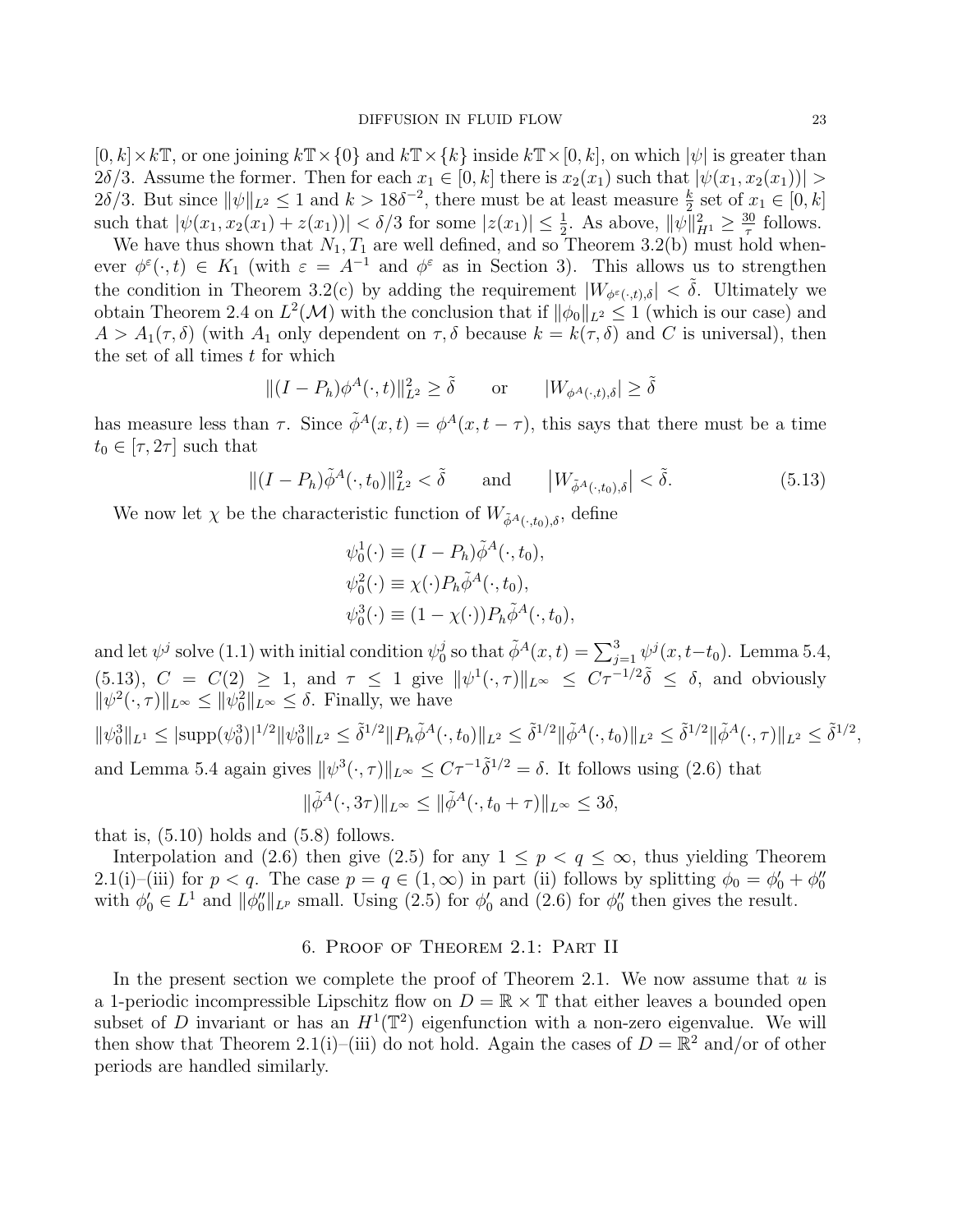The main point here is that flows with the above properties do not "stretch" compactly supported initial data in the way the flows considered in the previous section do, which means the exposure of the solution to the effects of diffusion is limited (at least for a short time), regardless of the flow strength. More precisely, we will show

**Lemma 6.1.** Under the above assumptions on u, there is a bounded non-zero compactly supported  $\phi_0 \in H^1(D)$  and  $b < \infty$  such that the solution of (3.3) on D satisfies  $\|\phi^0(\cdot,t)\|_{H^1(D)} \leq b$ for all  $t \geq 0$ .

Assume for the moment that Lemma 6.1 holds. Then (3.9) with  $\Gamma \equiv -\Delta$  and  $L \equiv iu \cdot \nabla$ on  $\mathcal{H} \equiv L^2(D)$ , and after setting  $A = \varepsilon^{-1}$  and rescaling time appropriately, shows that for each A,

$$
\|\phi^A(\cdot,t) - \phi^0(\cdot, At)\|_{L^2}^2 \le \frac{b^2t}{2} \|\phi_0\|_{L^2}.
$$

Note that (3.9) extends to the non-compact setting of D, where  $\Gamma$  does not have a discrete spectrum. Since the measure of the set

$$
\left\{x \mid |\phi^0(x,t)| \ge \gamma \right\}
$$

is constant in t for each  $\gamma$ , this means that  $\phi^A(\cdot, t)$  cannot be small in any  $L^p$  norm for t sufficiently small, regardless of the choice of A. Thus none of Theorem  $2.1(i)$ –(iii) can be valid and we are left with establishing Lemma 6.1.

*Proof of Lemma 6.1.* Let us first assume that u leaves an open bounded domain  $Y \subseteq D$ invariant. If  $u \equiv 0$  on some such Y, then we only need to take  $\phi_0$  to be any bounded  $H^1$ function supported in  $Y$ .

If this is not the case, then we know from the proof of Lemma 5.1 that there is such a domain Y with  $\partial Y$  a union of one or two non-trivial streamlines of u. If H is a stream function for u, we then have  $H(\partial Y) = \{\beta, \gamma\}$  (with possibly  $\beta = \gamma$ ). Since H cannot be constant inside Y (because  $u(y) \neq 0$  on  $\partial Y$ ), there is  $y_0 \in Y$  with  $H(y_0) \notin {\beta, \gamma}$ . Then

$$
\phi_0(x) \equiv \chi_Y(x)(H(x) - \beta)(H(x) - \gamma) \not\equiv 0.
$$

is a compactly supported Lipschitz (and therefore  $H<sup>1</sup>$ ) function that is constant on the streamlines of u and thus  $\phi^0(x,t) \equiv \phi_0(x)$  for all t. The claim of the lemma follows.

It remains to consider the case that u on  $\mathbb{T}^2$  has an eigenfunction  $\psi \in H^1(\mathbb{T}^2)$  with eigenvalue  $i\lambda \in i\mathbb{R} \setminus \{0\}$ . Notice that the first paragraph of the proof of Lemma 5.2 again shows that  $\psi$  has to be continuous at each x for which  $u(x) \neq 0$  (the only difference is that now we obtain  $(1,0) \cdot \nabla \omega \equiv i \lambda \omega$  and so  $\omega(t,s) = e^{i\lambda t} \tilde{\omega}(s)$ .

Let  $x_0 \in \mathbb{T}^2$  be such that  $\psi(x_0) \neq 0 \neq u(x_0)$ . Such  $x_0$  exists because  $\lambda \neq 0$  implies  $u(x_0) \neq 0$  for almost all  $x_0$  with  $\psi(x_0) \neq 0$ . Without loss of generality we can assume that  $x_0 = 0$  and on a neighborhood V of 0 we have  $u(x) \equiv (1, 0)$ ; otherwise a Lipschitz change of coordinates as in the proof of Lemma 5.2 will bring us to this situation. Then

$$
\psi(x_1, x_2) = e^{i\lambda x_1} \tilde{\psi}(x_2)
$$
\n(6.1)

(with  $\tilde{\psi}$  continuous) for  $|x_1|, |x_2| \leq 2\alpha$  and some small  $\alpha \in (0, \frac{\pi}{\lambda})$  $\frac{\pi}{\lambda}$ ). Also,  $\nabla H \equiv (0, -1)$  on V.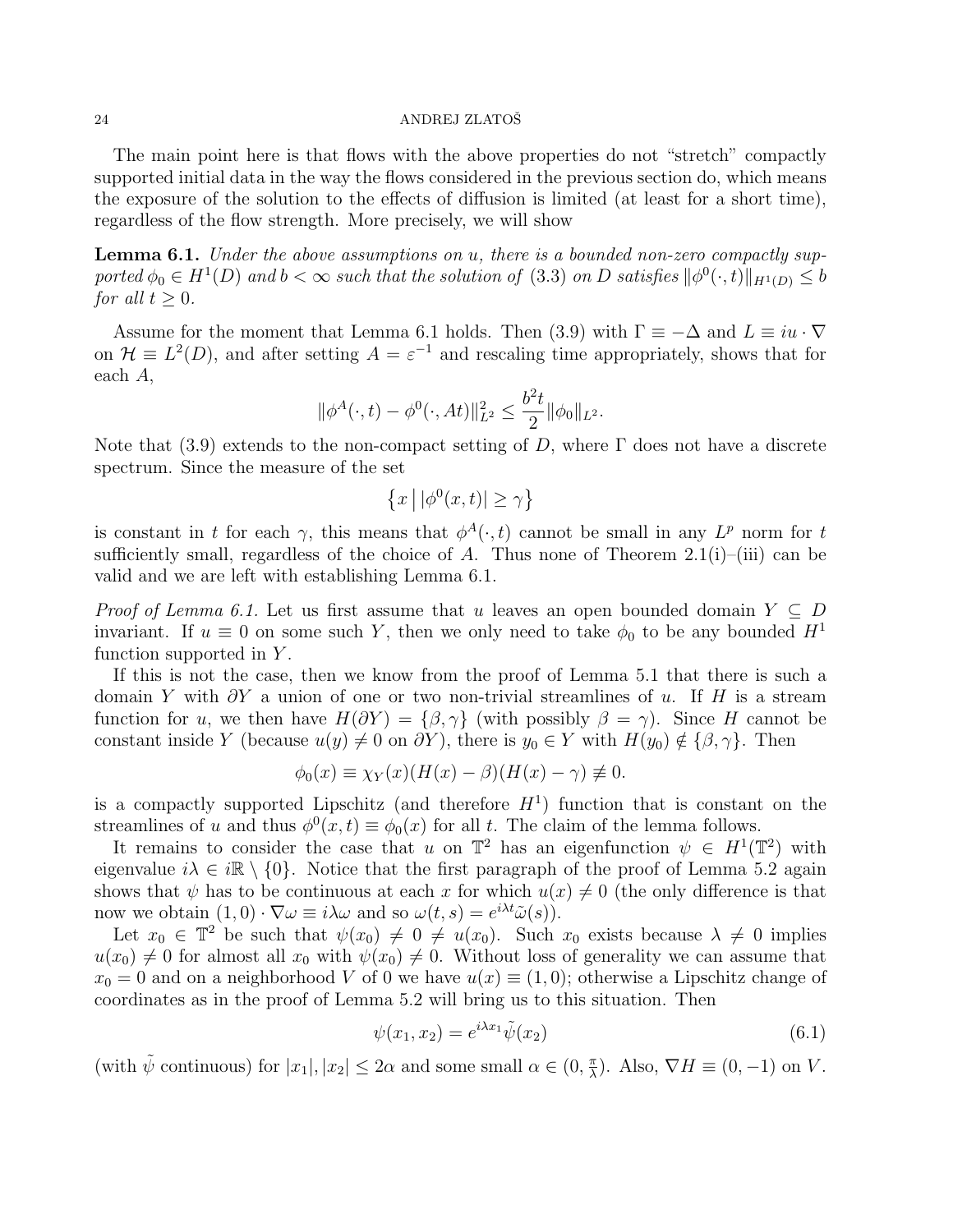Choose a non-negative function  $\omega : \mathbb{C} \to \mathbb{R}$  that is smooth as a function from  $\mathbb{R}^2$  to  $\mathbb{R}$ and is supported on a small ball around  $\psi(0)$ , so that for some small  $\beta, \gamma > 0$  we have  $\omega(\psi(x_1, x_2)) = 0$  for  $(x_1, x_2) \in ([\alpha, \alpha + \gamma] \cup [-\alpha - \gamma, -\alpha]) \times [-\beta, \beta]$ . This is possible because of the continuity of  $\psi$  and  $\lambda \neq 0$  in (6.1), together with  $\alpha < \pi/\lambda$  (this is where we crucially use  $\lambda \neq 0$ . We also let  $\theta$  with  $\theta(0) \neq 0$  be a smooth non-negative function supported in  $[-\alpha - \gamma, \alpha + \gamma] \times [-\beta, \beta]$  which only depends on  $x_2$  in  $R \equiv [-\alpha, \alpha] \times [-\beta, \beta] \subseteq V$ . Since  $H(x) = c - x_2$  on V (for some c), we have  $\theta(x) = \tilde{\theta}(H(x))$  for all  $x \in R$  and a smooth compactly supported  $\theta$ .

Now extend  $\psi$  periodically and  $\theta$  by 0 onto D and consider

$$
\phi_0(x) \equiv \theta(x)\omega(\psi(x)) = \chi_R(x)\tilde{\theta}(H(x))\omega(\psi(x)) \in H^1(D).
$$

Then  $\phi^0(x,t) = \phi_0(X(x,-t))$  (with X from (2.1)) is supported in  $R_t \equiv X(R,t)$  and

$$
\omega(\psi(X(x,-t))) = \omega(e^{-i\lambda t}\psi(x))
$$

because  $u \cdot \nabla \psi = i \lambda \psi$ . Since constancy of H on the streamlines of u gives

$$
\theta(X(x, -t)) = \tilde{\theta}(H(X(x, -t))) = \tilde{\theta}(H(x))
$$
\n(6.2)

for  $x \in R_t$ , we have

$$
\phi^{0}(x,t) = \chi_{R_t}(x) \tilde{\theta}(H(x)) \,\omega(e^{-i\lambda t}\psi(x)). \tag{6.3}
$$

Note that since  $R \subseteq \mathbb{T}^2$ , the domain  $R_t \subseteq D$  is simply connected and the natural map from D onto  $\mathbb{T}^2$  is one-to-one when restricted to  $R_t$ . Hence

$$
\int_{R_t} |\nabla[\omega(e^{-i\lambda t}\psi(x))]|^2 dx \leq \int_{\mathbb{T}^2} |\nabla[\omega(e^{-i\lambda t}\psi(x))]|^2 dx \leq ||\nabla\omega||^2_{L^{\infty}(\mathbb{T}^2)} ||\psi||^2_{H^1(\mathbb{T}^2)}.
$$

Since  $\tilde{\theta}$  and  $\omega$  are bounded and  $\phi^0$  vanishes on  $\partial R_t$ , to obtain the claim of the lemma, we only need to show that  $\int_{R_t} |\nabla[\tilde{\theta}(H(x))]|^2 dx$  is uniformly bounded in t. But  $|R_t| \leq 1$  and

$$
|\nabla[\tilde{\theta}(H(x))]| \leq ||\nabla\tilde{\theta}||_{L^{\infty}(\mathbb{R})} ||\nabla H||_{L^{\infty}(R_t)} \leq ||\nabla\tilde{\theta}||_{L^{\infty}(\mathbb{R})} ||u||_{L^{\infty}(\mathbb{T}^2)},
$$

for  $x \in R_t$ , so this is obvious.

We note that  $\theta$  is only needed when  $|\tilde{\psi}(x_2)|$  is constant on an open interval containing zero. Otherwise  $\phi_0(x) \equiv \chi_R(x) \omega(\psi(x))$  does the job.

This finishes the proof of Theorem 2.1.

### 7. Other Boundary Conditions and Examples

In the case  $D = \mathbb{R} \times (0, 1)$  we have so far only considered periodic boundary conditions on  $\partial D$ . It turns out that there is no change to Theorem 2.1 when we impose Dirichlet or Neumann boundary conditions, provided  $u(x) \cdot (0, 1) = 0$  for  $x \in \partial D$ .

**Corollary 7.1.** Assume that u is a periodic, incompressible, Lipschitz flow on  $D = \mathbb{R} \times (0, 1)$ with a cell of periodicity  $C = \alpha \mathbb{T} \times (0, 1)$  such that  $u(x) \cdot (0, 1) = 0$  for  $x \in \partial D$ . Let  $\phi^A$  be the solution of (1.1) on D with either Dirichlet or Neumann boundary conditions on ∂D. Then Theorem 2.1(i)–(iv) are again equivalent.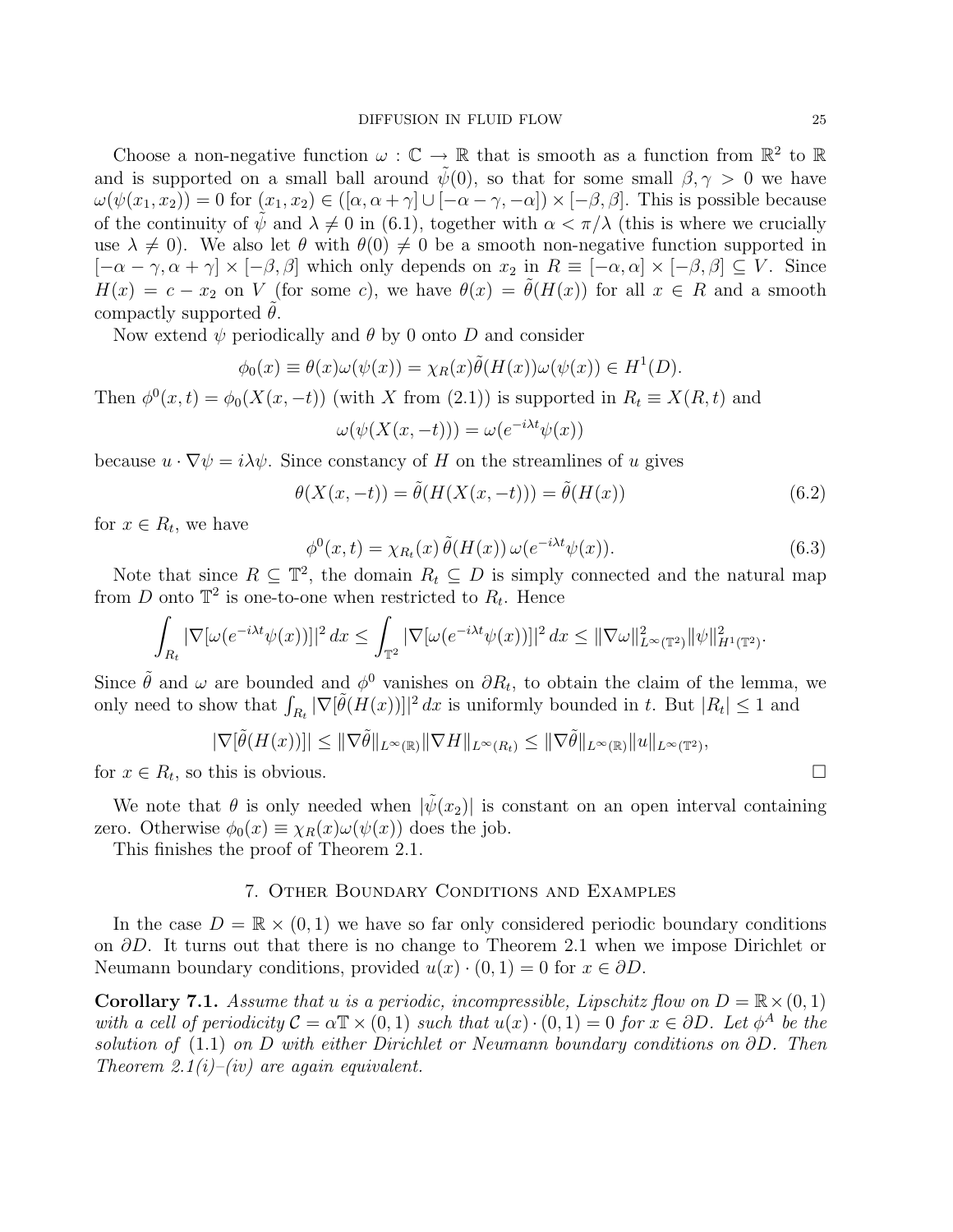Remarks. 1. The operator  $u \cdot \nabla$  is again anti-self-adjoint on  $L^2(\mathcal{C})$  due to  $u_2 \equiv 0$  on  $\partial \mathcal{C}$ .

2. Notice that there is no distinction between dissipation-enhancing flows in the Dirichlet and Neumann boundary conditions cases. This is because  $u_2 \equiv 0$  on  $\partial D$  means that boundary conditions do not considerably affect dissipation away from  $\partial D$  on short time scales.

*Proof.* Extend u to  $D' \equiv \mathbb{R} \times 2\mathbb{T}$  by letting

$$
(u_1(x_1, x_2), u_2(x_1, x_2)) \equiv (u_1(x_1, 2 - x_2), -u_2(x_1, 2 - x_2))
$$

for  $x_2 \in [1, 2]$ . That is, u is periodic and symmetric across  $x_2 = 1$ . Consider the the Dirichlet boundary conditions case first. It is sufficient to show that each of Theorem  $2.1(i)$ –(iv) holds on  $D$  if and only if  $u$  is dissipation-enhancing on  $D'$ .

The "if" part of this claim is immediate. Indeed, if  $\phi^A$  is a solution on D with Dirichlet boundary conditions, then we can extend it to a solution on D' by letting  $\phi^A(x_1, x_2) \equiv$  $-\phi^A(x_1, 2-x_2)$ . Hence any of Theorem 2.1(i)–(iii) on D' implies its counterpart on D. The same is true in the case of part (iv) because if  $\psi$  is an eigenfunction of u in  $H^1(\mathcal{C})$ , then by letting  $\psi(x_1, x_2) \equiv \psi(x_1, 2 - x_2)$  one extends  $\psi$  to an eigenfunction of u in  $H^1(\alpha \mathbb{T} \times 2\mathbb{T})$ .

As for the "only if" part, assume u on  $D'$  is not dissipation-enhancing. Take some  $\phi_0$  that satisfies Lemma 6.1 for  $D'$  and that is supported inside  $D$ . This can be done because the streamlines of u do not cross  $\partial D$ . For the same reason  $\phi^0$  from Lemma 6.1 stays inside D, and so if we extend  $\phi^0$  to D by letting  $\phi^0(x_1, x_2) \equiv -\phi^0(x_1, 2 - x_2)$ , then this  $\phi^0$  satisfies all conditions of that lemma. The corresponding  $\phi^A$  vanishes on  $\partial D$  and as in Section 6, it follows that none of Theorem 2.1(i)–(iii) can hold on D. The same is true for part (iv) after realizing that the restriction to  $D$  of a bounded open subset of  $D'$  invariant under  $u$  (or the restriction to C of an  $H^1(a\mathbb{T} \times 2\mathbb{T})$  eigenfunction of u) has the same property on D (on C).

This finishes the case of Dirichlet boundary conditions. Neumann boundary conditions are treated identically, with  $\phi^A$  and  $\phi^0$  extended evenly (rather than oddly) to D' . — П

We will now present a simple example of flows on  $\mathbb{R}^2$  that demonstrates the independence of the two conditions in Theorem 2.1(iv).

**Example 7.2.** Let  $p : \mathbb{T} \to \mathbb{T}$  and  $\tilde{H} : \mathbb{T} \to \mathbb{R}$  be  $C^1$  with  $\int_0^1 p'(s)ds = 0$ . Define  $H(x_1, x_2) \equiv$  $\tilde{H}(y(x_1, x_2))$  with  $y(x_1, x_2) \equiv \{p(x_1) - x_2\}$  and consider the flow

$$
u(x_1, x_2) \equiv \nabla^{\perp} H(x_1, x_2) = (\tilde{H}'(y), p'(x_1)\tilde{H}'(y))
$$
\n(7.1)

on  $\mathbb{R} \times \mathbb{T}$  or on  $\mathbb{R}^2$ . In particular, we have  $u(x_1, x_2) = 0$  if and only if  $\tilde{H}'(y(x_1, x_2)) = 0$ . If  $p \equiv 0$  then this is a mean-zero shear flow. For general p (and  $H' \not\equiv 0$ ) these are examples of percolating flows.

It is easy to see that the flow preserves y, and its first coordinate  $\tilde{H}'(y)$  is therefore constant on the streamlines. The unbounded streamlines are those corresponding to y's for which  $\tilde{H}'(y) \neq 0$  (they are then 1-periodic functions of  $x_1$  due to  $\int_0^1 p'(s)ds = 0$ ). This means that there is an open bounded domain invariant under the flow if and only if  $\tilde{H}'$  has a plateau (a non-trivial interval where it is constant) with  $\tilde{H}' = 0$ . Note that (7.1) on  $\mathbb{T} \times \mathbb{R}$  always has invariant bounded open domains.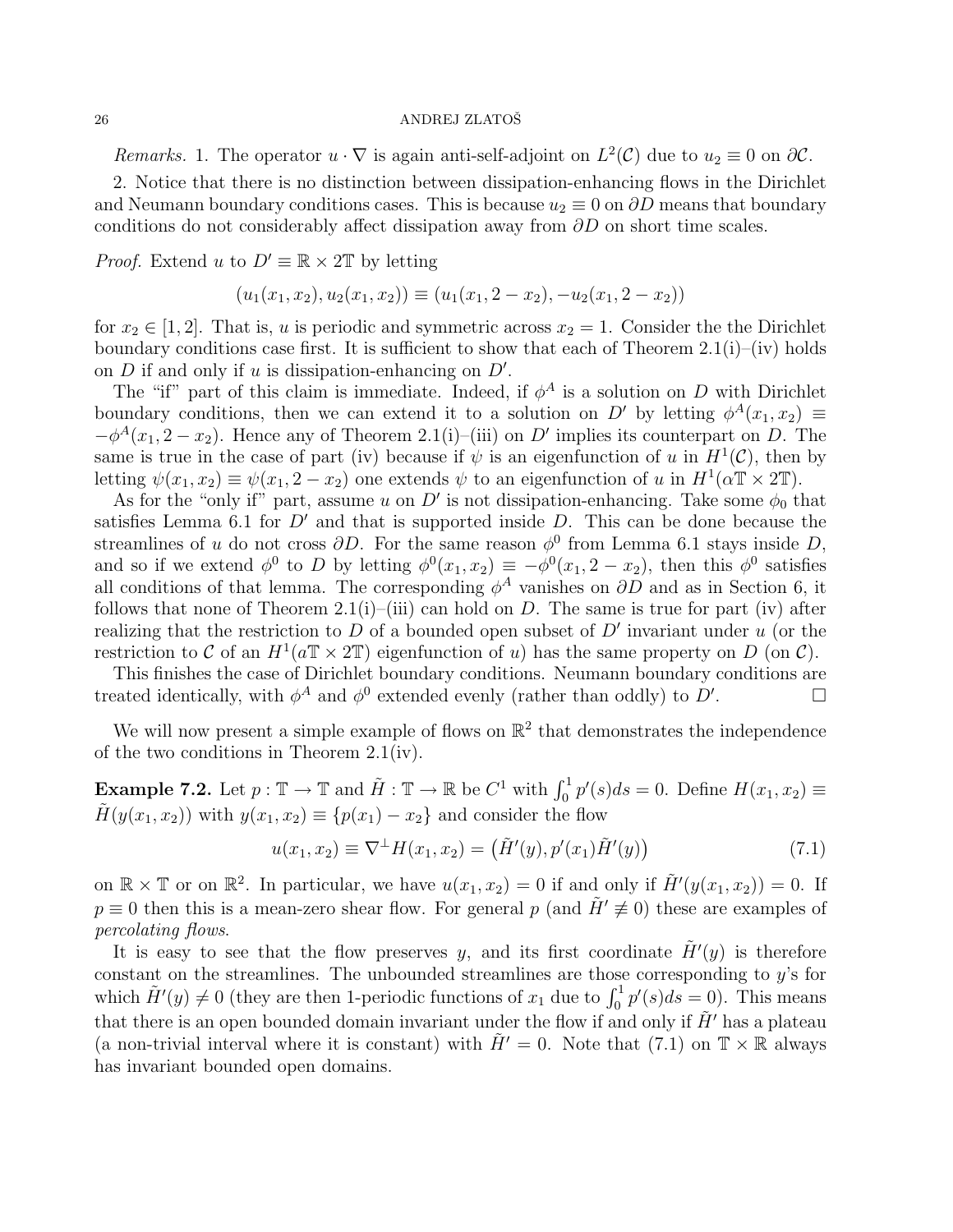There are always many  $H^1$  eigenfunctions of such u, since each  $\tilde{\psi}(y)$  is a first integral. On the other hand, it turns out that u has  $H^1$  eigenfunctions other than the first integrals if and only if H' has plateaus with  $H' \neq 0$ .

Indeed, if  $\tilde{H}'(y) \equiv C \neq 0$  for  $y \in [a, b]$  and  $\theta$  is a smooth function supported on  $[a, b]$ , then  $\psi(x_1, x_2) \equiv e^{2\pi i x_1} \theta(y)$  is an  $H^1$  eigenfunction of u with eigenvalue  $2\pi i C$ . On the other hand, any  $H^1$  eigenfunction with an eigenvalue  $i\lambda \neq 0$  must be continuous a.e. where  $u \neq 0$  (i.e.,  $\tilde{H}' \neq 0$  and zero a.e. where  $u = 0$  (i.e.,  $\tilde{H}' = 0$ ). This means that it must be of the form  $\psi(x_1, x_2) \equiv e^{i\lambda x_1/\tilde{H}'(y)} \theta(y)$  with  $\theta$  continuous where  $\tilde{H}' \neq 0$  and zero where  $\tilde{H}' = 0$ . But for  $\psi$ to be well defined as a function on  $\mathbb{T}^2$ ,  $2\pi\lambda/\tilde{H}'(y)$  must be an integer where  $\theta(y) \neq 0$ . Since  $\psi \neq 0$  and so  $\theta \neq 0$ , this means that there must be a plateau of  $\tilde{H}'$  with  $\tilde{H}' \neq 0$ .

Finally, since the existence of a plateau of  $H'$  with  $H' = 0$  and the existence of a plateau of H' with  $H' \neq 0$  are "independent", we can construct flows u given by (7.1) that demonstrate all four possibilities of the conditions in Theorem 2.1(iv) either being satisfied or not.

Notice that if  $\tilde{H}'(y) \equiv C$  for  $y \in [a, b]$ , then the solutions of (2.1) starting inside the "channel" given by  $y(x_1, x_2) \in [a, b]$  move along this channel with the same (horizontal) velocity  $H'(y)$ . This shows that any initial datum supported inside the channel will not get stretched too much regardless of the amplitude A of the flow, as was mentioned at the beginning of Section 6. On the other hand,  $\tilde{H}'(y)$  not locally constant means any compactly supported initial datum will be stretched quickly when  $A$  is large because "neighboring" streamlines move at different horizontal speeds and this difference is magnified by A.

We also mention that in the case of shear flows (i.e.,  $p \equiv 0$ ) Theorem 2.1 follows from the results of [19] (the earlier paper [3] also considers shear flows and can treat all  $H$  except of those that have no plateaus but all their derivatives vanish at some  $y_0$ ). The above stretching argument was made rigorous there using probabilistic methods (Malliavin calculus in particular), but unlike our functional-analytic method, the approach does not seem to be applicable to general non-shear flows.

Finally, notice that if  $\tilde{H}' \neq 0$  only on a dense set of a small measure and  $\tilde{H}'$  has no plateaus, then u vanishes on a large set but it is dissipation-enhancing nevertheless.

We end this section by proving the following claim from Section 2.

**Theorem 7.3.** Let u be a periodic, incompressible, Lipschitz flow on  $D = \mathbb{R}^2$  or  $D = \mathbb{R} \times \mathbb{T}$ with a cell of periodicity C. If  $(2.1)$  on C has a stable solution and no dense orbits, then u is not dissipation-enhancing.

Remark. Recall that the claim is false in general if a dense orbit exists.

*Proof.* We first assume that u on C is a *Hamiltonian flow* with (multivalued) Hamiltonian  $H: \mathcal{C} \to a\mathbb{T}$ . That is, there is  $a > 0$  such that if  $H: \mathbb{R}^2 \to \mathbb{R}$  is the stream function of u on  $\mathbb{R}^2$ , then  $H(1,0) - H(0,0)$  and  $H(0,1) - H(0,0)$  are both integer multiples of a. Let  $X(x_0, \cdot)$  be a stable solution of (2.1) on C. If  $X(x_0, t) \equiv x_0$ , then solutions starting near  $x_0$ must either all be constant or there is one whose orbit is a closed curve (homotopic in D to a point because it is contained in a small neighborhood of  $x_0$ ). In either case there is a bounded open subset of  $D$  invariant under  $u$ .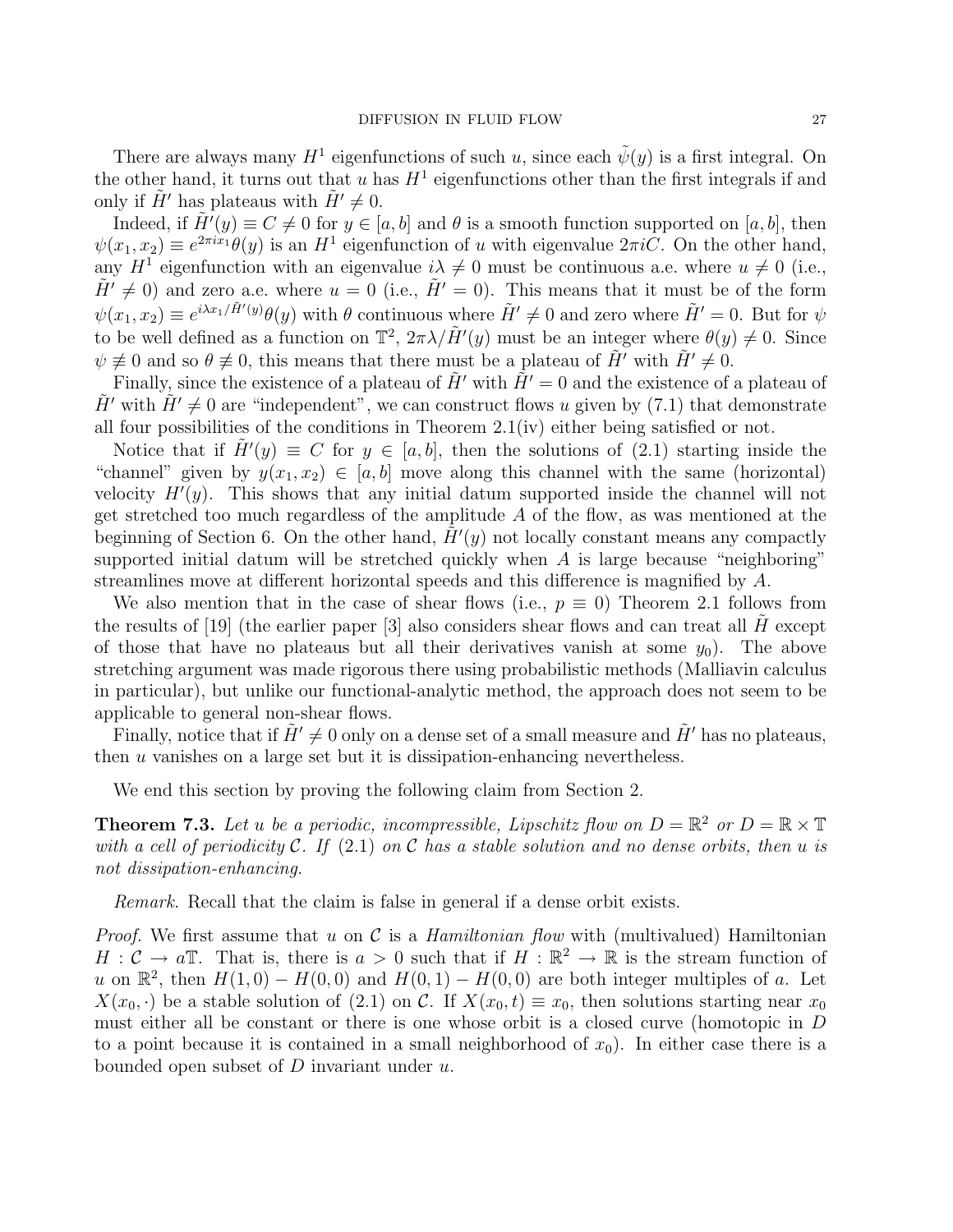Let now  $X(x_0, \cdot)$  be non-constant. Since u is Lipschitz,  $H \in C^{1,1}(\mathbb{R}^2)$  and the Lipschitz Morse-Sard theorem of Bates [1] shows that almost all values of  $H$  are regular. If  $h$  is such a value then any solution  $X(x, t)$  of (2.1) on C with  $H(X(x, t)) = h$  must be periodic. Indeed,  ${X(x,n)}_{n=1}^{\infty}$  has a subsequence converging to some  $x_1$  with  $H(x_1) = h$ . But  $|\nabla H| \neq 0$ near  $x_1$ , so the intersection of the h-level set of H and a small neighborhood of  $x_1$  is a curve which is also a solution of  $(2.1)$ . Then  $X(x, n)$  must lie on this curve for infinitely many n, so  $X(x, \cdot)$  is periodic. Since  $|\nabla H(x_0)| \neq 0$ , this means that there are periodic solutions arbitrarily close to  $X(x_0, \cdot)$ . Stability and non-constancy of  $X(x_0, \cdot)$  then show that all these must have the same period p, along with  $X(x_0, \cdot)$ . Thus  $|\nabla H(X(x_0, \cdot))|$  is bounded away from zero, and stability of  $X(x_0, \cdot)$  shows that all solutions of  $(2.1)$  starting near  $x_0$  have period p. If now  $\alpha \in C^1(\mathcal{C})$  is supported near the orbit of  $X(x_0, \cdot)$  and is only a function of  $H(x)$ , then  $u \cdot \nabla \alpha \equiv 0$ . For small |s| and all  $t \in \mathbb{R}$  we let  $\beta(X(x_0 + s \nabla H(x_0), t)) = e^{2\pi i t/p}$ . Then  $\beta$  is  $C^1$  near the orbit of  $X(x_0, \cdot)$  and  $u \cdot \nabla(\alpha \beta) = i \frac{2\pi}{n}$  $\frac{2\pi}{p}\alpha\beta$ , so  $\alpha\beta$  is an  $H^1$  eigenfunction of  $u \cdot \nabla$  with a non-zero eigenvalue. This finishes the case of Hamiltonian u.

Let now u be non-Hamiltonian, that is, such that  $a \equiv H(1,0) - H(0,0)$  and  $b \equiv H(0,1) H(0,0)$  are rationally independent. We will show that then there is a bounded open subset of D invariant under u. Again almost all values of  $H$  are regular, so assume that  $h$  is (then so is  $h + ma + nb$  for  $m, n \in \mathbb{Z}$  by periodicity of u). Pick  $x_0$  so that  $H(x_0) = h$  and let  $V \subseteq \mathbb{R}^2$  be the closure of  $\bigcup_{n,m\in\mathbb{Z},t\in\mathbb{R}}\{X(x_0+(m,n),t)\}\.$  Here we consider solutions of (2.1) on  $\mathbb{R}^2$ . Then  $V \neq \mathbb{R}^2$  because otherwise  $\bigcup_{t \in \mathbb{R}} \{X(x_0, t) \mod 1\}$  were dense in C. Pick  $x_1 \in W \equiv \mathbb{R}^2 \setminus V$ and denote  $W_{m,n}$  the connected component of W containing  $x_1 + (m, n)$ . We can assume they are all simply connected because otherwise  $X(x_0, \cdot)$  is bounded in  $\mathbb{R}^2$  and so periodic, and its interior is then an open subset of  $D$  invariant under  $u$ .

We have that each connected component V' of  $\partial V = \partial W$  is a subset of a level set of H (if not, then there is  $x \in V'$  with  $H(x)$  a regular value of H and it easily follows from the definition of V and regularity of  $H(x)$  that V' is the orbit of  $X(x, \cdot)$ , i.e., a subset of a level set of H). This means that all the open sets  $W_{m,n}$  are different (and thus disjoint) because the values of H on their boundaries are different (since  $W_{m,n} = W_{0,0} + (m,n)$ ). It follows that each of them has a finite area, and so  $\lim_{n\to\infty} |W_{0,0} \cap B'_n| = 0$ , with  $B'_n$  the complement of the ball of radius n centered at the origin. So uniform continuity of  $H$  and simple connectedness of  $W_{0,0}$  show that  $\partial W_{0,0}$  is a subset of a single level set h of H and for each  $\varepsilon$  there is n such that  $H(W_{0,0} \cap B_n') \subseteq (h - \varepsilon, h + \varepsilon)$ . If H is constant on  $W_{0,0}$ , then any subset of  $W_{0,0}$  is invariant under u. If not, then  $\{x \in W_{0,0} \mid |H(x) - h| > \varepsilon\}$  is a bounded open set (non-empty for small enough  $\varepsilon > 0$  invariant under u. In either case we are done.

# 8. Applications to Reaction-Diffusion Equations

We now turn to applications of Theorem 2.1 to quenching in *reaction-advection-diffusion* equations. We consider the equation

$$
T_t^A(x,t) + Au \cdot \nabla T^A(x,t) = \Delta T^A(x,t) + f(T^A(x,t)), \qquad T^A(x,0) = T_0(x) \tag{8.1}
$$

for  $x \in \mathbb{R} \times \mathbb{T}$  or  $x \in \mathbb{R}^2$ . Here  $T^A(x,t) \in [0,1]$  is the (normalized) temperature of a premixed combustible gas that is advected by the periodic incompressible flow  $Au(x)$ . The nonlinear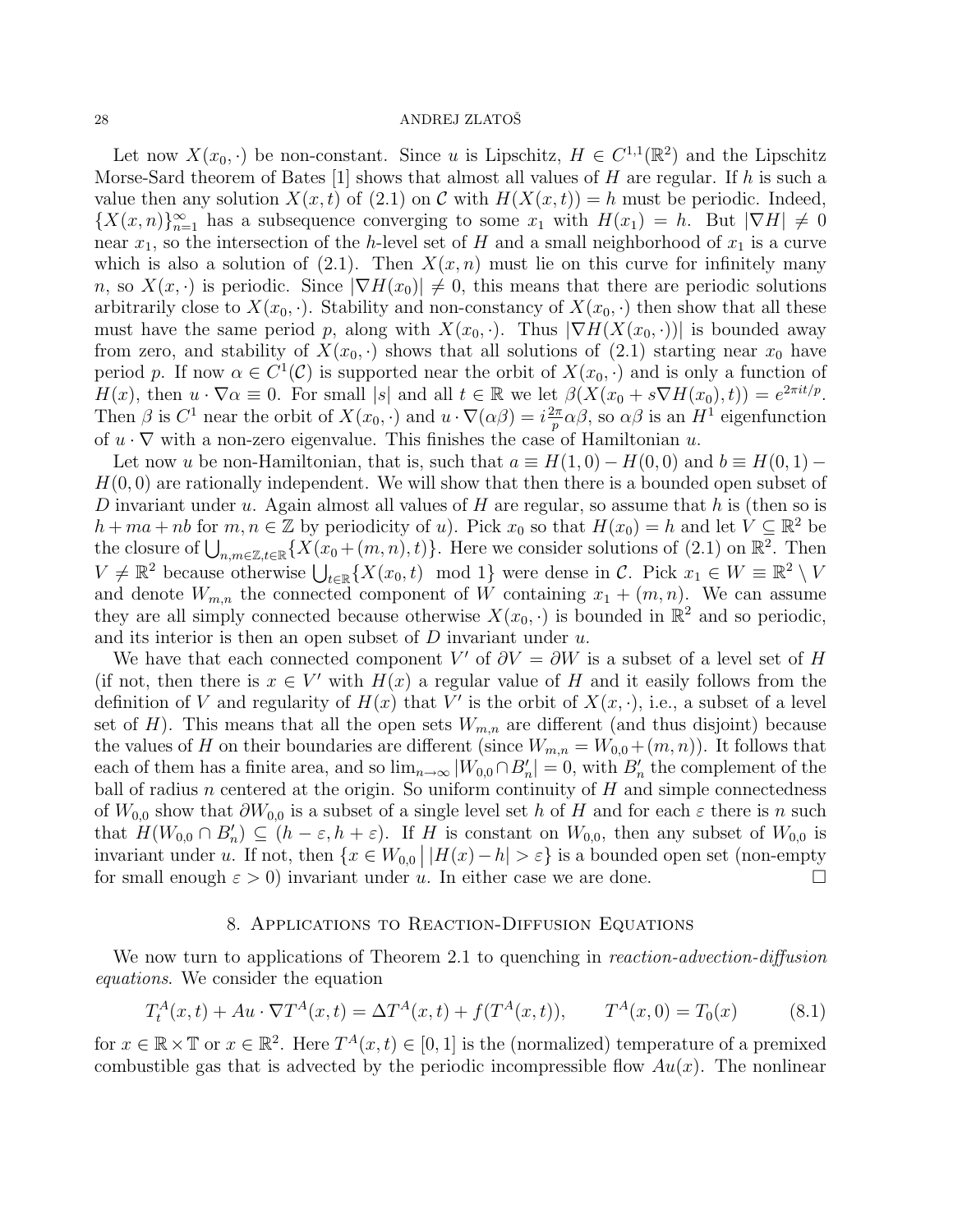- (i)  $f(0) = f(1) = 0$  and  $f(T)$  is Lipschitz continuous on [0, 1],
- (ii)  $\exists \eta_0 \in (0,1)$  such that  $f(T) = 0$  for  $T \in [0, \eta_0]$  and  $f(T) > 0$  for  $T \in (\eta_0, 1)$ . (8.2)

The value  $\eta_0$  is called the (normalized) *ignition temperature*. We also take  $T_0(x)$  to be compactly supported with values in [0, 1], so that  $T^A(x,t) \in [0,1]$  for all x, t by the maximum principle.

**Definition 8.1.** We say that the initial "flame"  $T_0$  is quenched by the flow Au if

$$
||T^A(\cdot,t)||_{L^\infty} \to 0 \quad \text{as } t \to \infty. \tag{8.3}
$$

A flow u is said to be *strongly quenching* if for each compactly supported  $T_0$  and each ignitiontype reaction f there exists  $A_0$  such that  $Au$  quenches  $T_0$  for each  $A > A_0$ .

That is, strongly quenching flows are those that have the ability to extinguish any initially localized reaction, provided their amplitude is large enough. Notice also that due to the compactness of supp $(T_0)$  and  $\eta_0 > 0$ , (8.3) is equivalent to  $||T^A(\cdot, t_0)||_{L^{\infty}} \leq \eta_0$  for some  $t_0 < \infty$ .

We can now state

**Theorem 8.2.** Assume that u is a periodic, incompressible, Lipschitz flow on  $D = \mathbb{R}^2$  or  $D = \mathbb{R} \times \mathbb{T}$  with a cell of periodicity  $\mathcal{C}$ .

- (i) If  $u$  is dissipation-enhancing, then  $u$  is strongly quenching.
- (ii) If either u leaves an open bounded subset of D invariant or u has an eigenfunction  $\psi \in C^{1,1}(\mathcal{C})$  that is not a first integral of u, then u is not strongly quenching.

Remarks. 1.  $C^{1,1}(\mathcal{C})$  is the set of all  $\psi \in C^1(\mathcal{C})$  with  $\nabla \psi \in \text{Lip}(\mathcal{C})$ .

2. This of course leaves open the case when no open bounded sets are invariant under u, the flow does have  $H^1(\mathcal{C})$  eigenfunctions with non-zero eigenvalues, but none of them belongs to  $C^{1,1}(\mathcal{C})$ . Such flows can again be constructed using Example 2 in Section 6 of [4], this time with a smooth  $Q : \mathbb{T} \to \mathbb{T}$  and a Liouvillean  $\alpha$  such that (2.7) has a solution  $R \in H^1(\mathbb{T}) \setminus H^2(\mathbb{T})$ . We conjecture that u is not strongly quenching in such cases, and hence that the strongly quenching periodic flows in two dimensions are precisely the dissipationenhancing ones.

*Proof.* (i) Let c be the Lipschitz constant for f so that  $f(T) \leq cT$ . If  $\phi^A$  solves (1.1) with initial condition  $\phi_0 \equiv T_0 \in L^1(D)$ , then  $T^A(x,t) \leq e^{ct} \phi^A(x,t)$ . The result follows by choosing A large enough so that  $\|\phi^A(\cdot, 1)\|_{L^\infty} \leq e^{-c} \eta_0$ .

(ii) Assume first there is an open bounded domain  $Y \subseteq D$  invariant under u. From the proof of Lemma 6.1 we know that then there is such a Y so that either  $u \equiv 0$  on Y, or  $\partial Y$ consists of one or two closed streamlines of  $u$  (one if  $Y$  is simply connected, two otherwise). In either case we will construct a stationary subsolution  $T_0$  of (8.1) for some f and any A. From this the claim will follow, because then  $T^A(x,t) \geq T_0(x)$  for all  $A, x, t$  and so u cannot be quenching.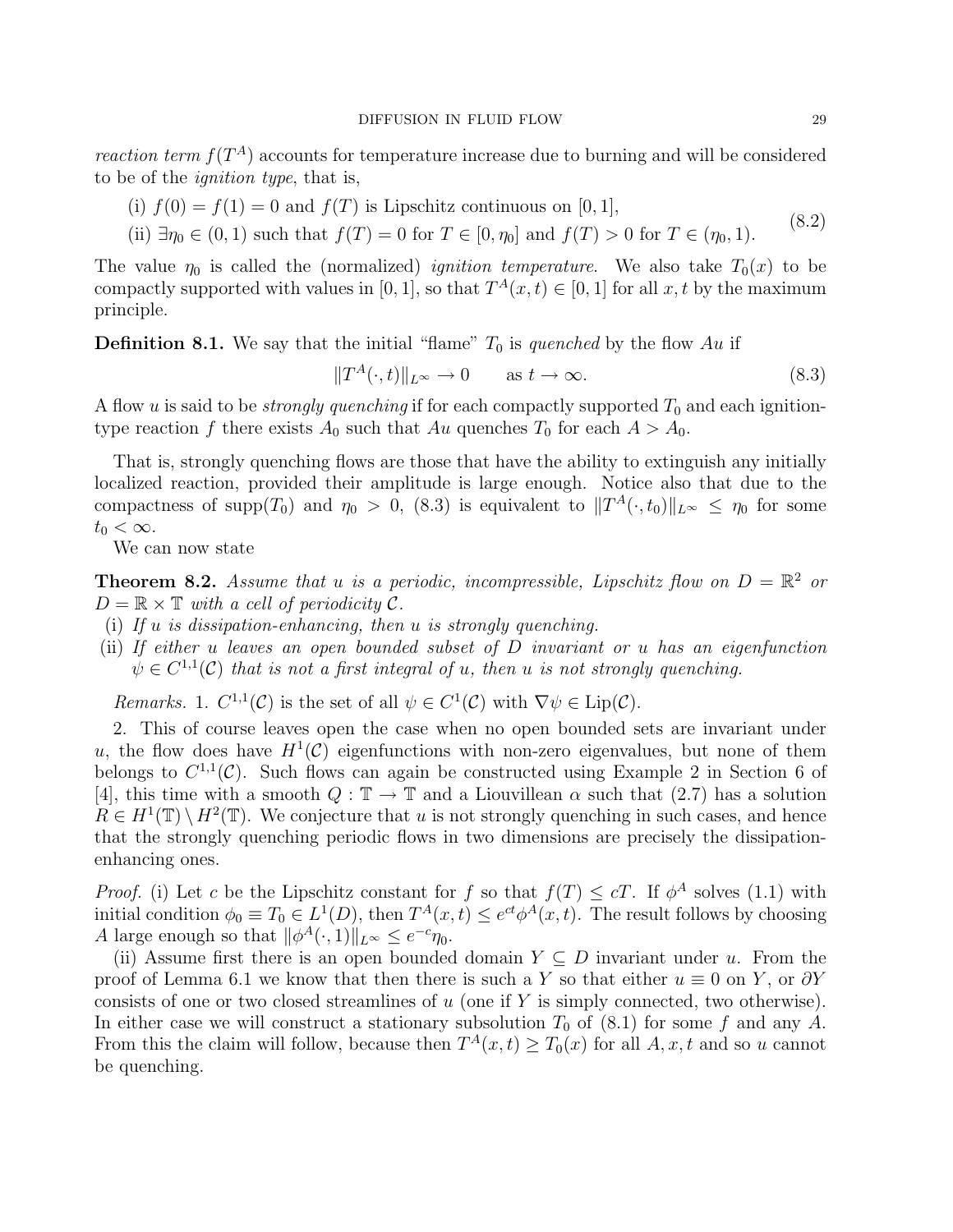Assume the first case (i.e.,  $u \equiv 0$  on Y) and choose a smooth function  $T_0$  supported in Y and bounded above by  $\frac{2}{3}$  such that  $\Delta T_0(x) \ge 0$  when  $T_0(x) < \frac{1}{3}$  $\frac{1}{3}$ . We then have

$$
\Delta T_0 + f(T_0) \ge 0
$$

whenever f is larger than  $\|\Delta T_0\|_{L^{\infty}}$  on  $[\frac{1}{3}, \frac{2}{3}]$  $\frac{2}{3}$ . Hence  $T_0(x)$  is a subsolution of  $(8.1)$  for such f and any A.

Next assume the second case above and assume  $Y$  is bounded and simply connected (the other alternative can be handled by a simple modification of the following argument). Notice that we have that  $u \neq 0$  on  $\partial Y$  by construction (see Section 6) and so  $|\nabla H| \geq c$  for some  $c > 0$  on some open neighborhood  $\tilde{V}$  of  $\partial Y$ . This, the fact that we are in two dimensions, and u Lipschitz ensure that all streamlines that are close enough to  $\partial Y$  must also be closed. It follows that there is a domain  $V \subseteq \tilde{V} \cap Y$  with  $\partial V$  consisting of two streamlines of u, one of which is  $\partial Y$ . Since  $|\nabla H|$  is strictly positive on V and continuous, V can be chosen so that  $H(\partial V) = \partial H(V)$ .

Let  $\tilde{\phi}_0$  be a smooth function on the interval  $H(V)$  with  $\tilde{\phi}_0(H(\partial Y)) = 0$  and  $\tilde{\phi}_0(H(\partial V \setminus$  $\partial(Y)$ ) =  $\frac{2}{3}$ , with the first and second derivatives of  $\phi_0$  vanishing on  $\partial H(V)$ , and with

$$
\tilde{\phi}_0''(s) \ge c^{-2} \|\Delta H\|_{L^\infty} |\tilde{\phi}_0'(s)|\tag{8.4}
$$

when  $\tilde{\phi}_0(s) < \frac{1}{3}$  $\frac{1}{3}$ . This is possible because  $H \in C^{1,1}(D)$  and so  $||\Delta H||_{L^{\infty}} < \infty$ . We then let

$$
M \equiv \|\tilde{\phi}_0''\|_{L^\infty} \|\nabla H\|_{L^\infty}^2 + \|\tilde{\phi}_0'\|_{L^\infty} \|\Delta H\|_{L^\infty}
$$
\n(8.5)

and pick f that is larger than M on  $\left[\frac{1}{3}, \frac{2}{3}\right]$  $\frac{2}{3}$ . We define

$$
T_0(x) \equiv \begin{cases} \tilde{\phi}_0(H(x)) & x \in V, \\ \frac{2}{3} & x \in Y \setminus V, \\ 0 & x \notin Y, \end{cases}
$$

so that  $\Delta T_0 + f(T_0) = f(T_0) \geq 0$  outside V and

$$
\Delta T_0(x) + f(T_0(x)) = \tilde{\phi}_0''(H(x))|\nabla H(x)|^2 + \tilde{\phi}_0'(H(x))\Delta H(x) + f(T_0(x)) \ge 0
$$

in V (using (8.4) when  $T_0(x) < \frac{1}{3}$  $\frac{1}{3}$  and (8.5) otherwise). This and the fact that  $T_0$  is constant on the streamlines of u means that  $T_0$  is a subsolution of  $(8.1)$  for any A.

Let us now assume that u has an eigenfunction  $\psi \in C^{1,1}(\mathcal{C})$  with eigenvalue  $i\lambda \in i\mathbb{R} \setminus \{0\}$ . We will show that if we choose f and the functions  $\omega$  and  $\theta$  from the corresponding part of Section 6 appropriately, then the (time-dependent) solution of the fast free linear dynamics  $\phi^0(x, At)$  from (6.3) will be a subsolution of (8.1) for each A.

Take  $x_0$  such that  $\psi(x_0) \neq 0 \neq u(x_0)$ . Without loss of generality we can assume that  $x_0 = 0, \psi(0) = 1$ , and  $H(0) = 0$ , as this can be achieved by a translation of the problem, multiplication of  $\psi$  by a constant, and addition of a constant to H. In what follows we will call  $C^2$  functions smooth.

Assume first that the flow  $u(x) \equiv (1,0)$  in a neighborhood of 0. Repeat the construction from Section 6 to obtain smooth non-negative  $\omega$ ,  $\theta$ , and a small rectangle  $R \equiv [-\alpha, \alpha] \times [-\beta, \beta]$ such the following hold with  $\psi$  extended periodically onto D. The product  $\theta(x)\omega(\psi(x))$  is supported in R (by slightly enlarging R we can actually assume that  $\theta(x)\omega(\psi(x))$  is supported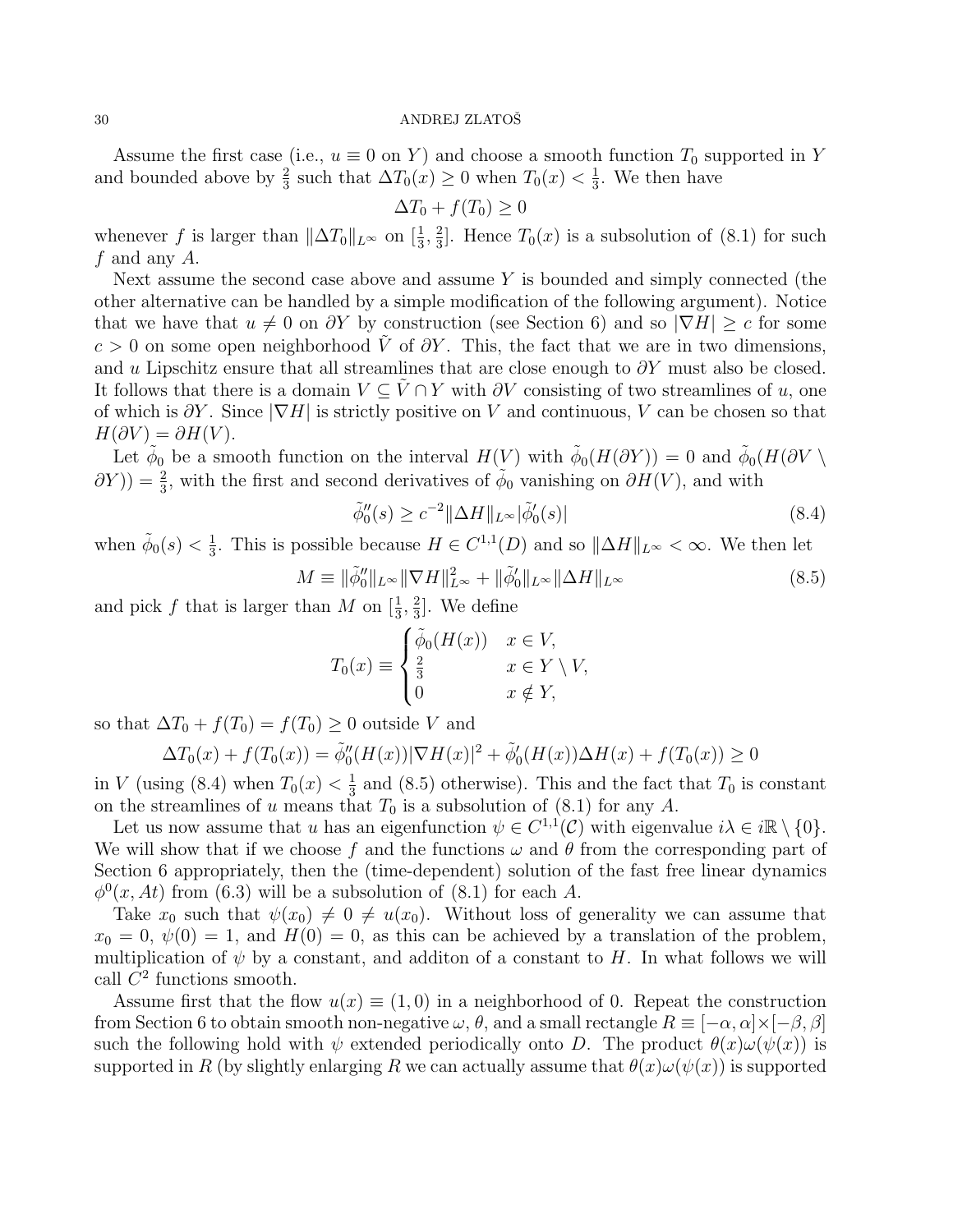on a compact subset of the interior of R) and on R we have  $\theta(x) = \tilde{\theta}(H(x))$  for some smooth non-negative compactly supported  $\hat{\theta}$ . Moreover, we will also pick  $\omega$  so that  $\omega(z) = \tilde{\omega}(3z)$  on  $\psi(R)$  for some compactly supported smooth  $\tilde{\omega}$  and  $\Im z$  the imaginary part of z. This can be achieved thanks to  $\psi(0) = 1$ , the continuity of  $\psi$  on R, and  $\lambda \neq 0$  in (6.1), provided R is small (recall that so far  $\omega$  was only required to be supported on a small ball around  $\psi(0) = 1$ ). The picture we are establishing here is that  $H(x)$  and  $\Im \psi(x)$  determine a coordinate system on R, while inside R each of the functions  $\theta$  and  $\omega \circ \psi$  depends on one of these coordinates only (and their product is supported in the interior of  $R$ ). The main point is that, as we shall see, this setup will be preserved by the free evolution and hold on  $R_t \equiv X(R, t)$ .

This time, however, we need to impose additional conditions on R,  $\tilde{\omega}$ , and  $\theta$ . This will be necessary because we will deal with second derivatives here, and possible because these will not clash with the conditions we imposed so far — that R be small and  $\tilde{\omega}$ ,  $\tilde{\theta}$  be non-negative, nonzero, smooth, and have small supports containing zero (since  $\Im \psi(0) = H(0) = 0$ ).

We first ask that  $R$  is small enough so that

$$
|\psi(x) - 1| \le \frac{1}{2} \tag{8.6}
$$

for  $x \in R$ . Since the flow preserves  $|\psi|$ , we have  $|\psi(x)| \geq \frac{1}{2}$  for  $x \in R_t$ . This and  $u \cdot \nabla \psi = i \lambda \psi$ mean that if √

$$
C \equiv \max\{\|u\|_{L^{\infty}}, \|\nabla\psi\|_{L^{\infty}}, \|\Delta H\|_{L^{\infty}}, \|\Delta\psi\|_{L^{\infty}}, \sqrt{\lambda}, 1\} < \infty,
$$
  

$$
c \equiv \min\left\{\frac{\lambda}{2C}, \frac{1}{2}\left(1 - \sqrt{1 - \frac{\lambda^2}{4C^4}}\right)\right\} > 0,
$$

then

$$
|\nabla H(x)| = |u(x)| \ge \frac{\lambda}{2C} \ge c \tag{8.7}
$$

for  $x \in R_t$ . We let  $\kappa_t(x) \equiv \Im(e^{-i\lambda t}\psi(x))$  so that

$$
u \cdot \nabla \kappa_t(x) = \lambda \Re(e^{-i\lambda t} \psi(x))
$$

together with

$$
e^{-i\lambda t}\psi(x) = \psi(X(x, -t)) \in \psi(R)
$$
\n(8.8)

for  $x \in R_t$  and with (8.6) gives

$$
|\nabla \kappa_t(x)| \ge \frac{\lambda}{2C} \ge c \tag{8.9}
$$

for  $x \in R_t$ . Finally, we note that  $\nabla H \perp u$  and  $|\nabla H| = |u|$  give for  $x \in R_t$ ,

$$
|\nabla H(x) \cdot \nabla \kappa_t(x)| = (|\nabla H(x)|^2 |\nabla \kappa_t(x)|^2 - |u(x) \cdot \nabla \kappa_t(x)|^2)^{1/2}
$$
  
\n
$$
= |\nabla H(x)| |\nabla \kappa_t(x)| \sqrt{1 - \frac{|\lambda \Re(e^{-i\lambda t} \psi(x))|^2}{|\nabla H(x)|^2 |\nabla \kappa_t(x)|^2}}
$$
  
\n
$$
\leq |\nabla H(x)| |\nabla \kappa_t(x)| \sqrt{1 - \frac{\lambda^2}{4C^4}}
$$
  
\n
$$
\leq (1 - 2c) |\nabla H(x)| |\nabla \kappa_t(x)|,
$$
\n(8.10)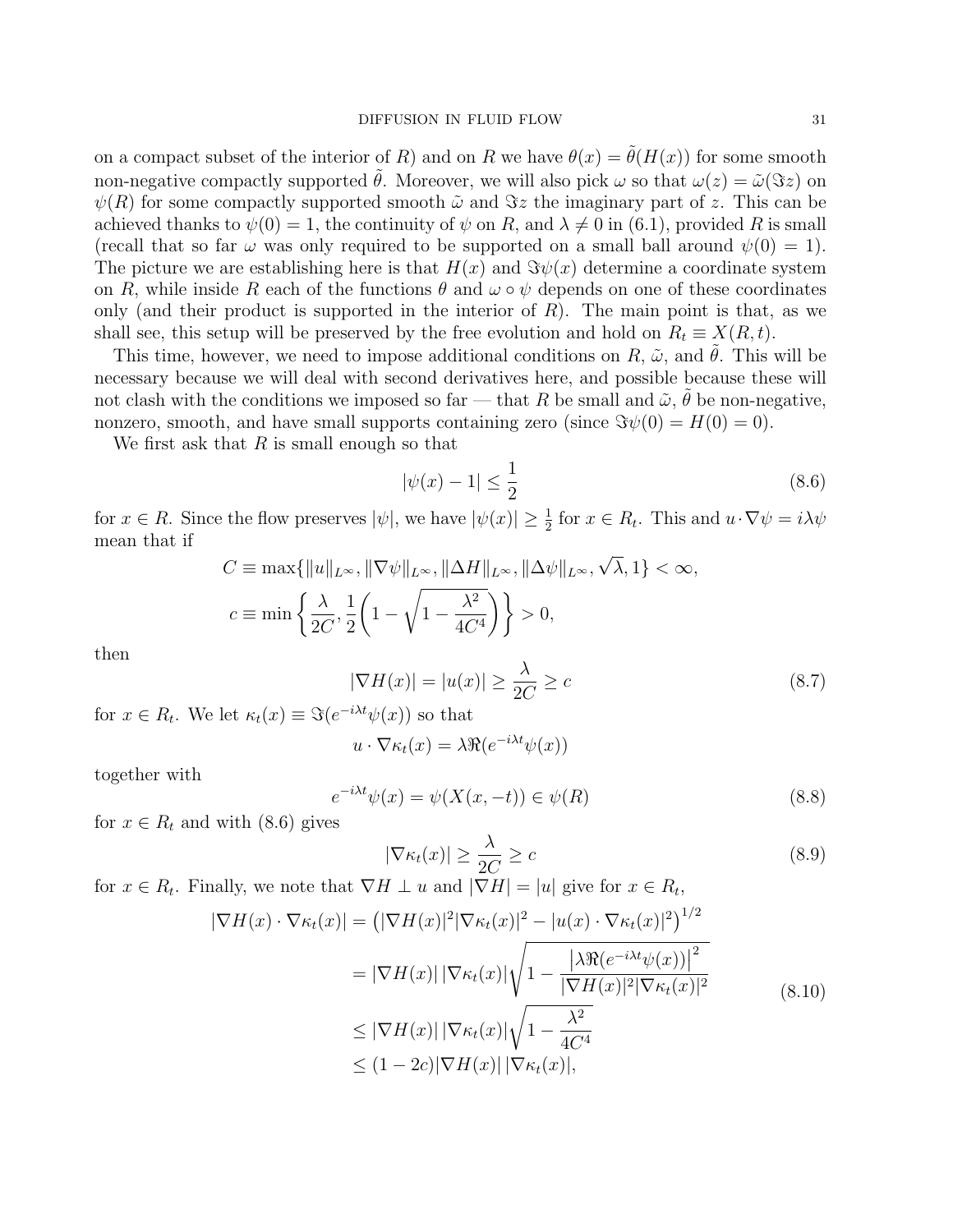where we again used  $(8.8)$  and  $(8.6)$  in the third step.

As for  $\tilde{\theta}$  and  $\tilde{\omega}$ , we ask that they be smooth, bounded above by  $\frac{2}{3}$ , and satisfy

$$
|\tilde{\omega}'(s)| = kK\tilde{\omega}(s)^{1-1/k} \quad \text{and} \quad \tilde{\omega}''(s) = k(k-1)K^2\tilde{\omega}(s)^{1-2/k} \quad \text{when} \quad \tilde{\omega}(s) \le \frac{1}{2},
$$
  

$$
|\tilde{\theta}'(s)| = kK\tilde{\theta}(s)^{1-1/k} \quad \text{and} \quad \tilde{\theta}''(s) = k(k-1)K^2\tilde{\theta}(s)^{1-2/k} \quad \text{when} \quad \tilde{\theta}(s) \le \frac{1}{2},
$$
  
(8.11)

for some  $K > 1$  and

$$
k \equiv 1 + C c^{-3}.
$$

This can be achieved by making  $\tilde{\omega}, \tilde{\theta}$  equal to translations of  $(K|s|)^k$  close to the edges of their respective supports (with  $K$  large to ensure the supports are as small as needed) and taking values from  $\left[\frac{1}{2}, \frac{2}{3}\right]$  $\frac{2}{3}$  on the remainders of their supports. We then let

$$
L \equiv \max \bigg\{ \max \bigg\{ \frac{|\tilde{\omega}'(s)|}{\tilde{\omega}(s)}, \frac{|\tilde{\omega}''(s)|}{\tilde{\omega}(s)} \bigg| \tilde{\omega}(s) \ge \frac{1}{2} \bigg\}, \max \bigg\{ \frac{|\tilde{\theta}'(s)|}{\tilde{\theta}(s)}, \frac{|\tilde{\theta}''(s)|}{\tilde{\theta}(s)} \bigg| \tilde{\theta}(s) \ge \frac{1}{2} \bigg\}, 1 \bigg\}.
$$

From now on  $\tilde{\omega}, \tilde{\theta}$  will be fixed.

Finally, we note that if  $u \neq (1, 0)$  around 0, we can map u onto  $(1, 0)$  via a bilipschitz mapping J, construct  $R, \omega, \theta, \tilde{\omega}, \tilde{\theta}$  as above (using  $\psi \circ J$ ), and then map  $R, \theta$  back via  $J^{-1}$ , keeping  $\omega, \tilde{\omega}, \tilde{\theta}$  unchanged. This gives us R that is not necessarily a rectangle but has the properties we are interested in. Namely,  $\phi_0(x) \equiv \theta(x)\omega(\psi(x))$  is supported in the interior of R, and  $\theta(x) = \tilde{\theta}(H(x))$  and  $\omega(\psi(x)) = \tilde{\omega}(\Im \psi(x))$  for  $x \in R$ . Therefore  $\phi_0(x) = \tilde{\theta}(H(x))\tilde{\omega}(\Im \psi(x))$ on its support, and so  $\phi_0 \in C^{1,1}$  because  $\psi, H \in C^{1,1}$  and  $\tilde{\theta}, \tilde{\omega}$  are smooth.

Once again the solution  $\phi^{0}(x,t) = \phi_{0}(X(x,-t))$  of the free linear dynamics (3.3) is supported in the interior of  $R_t$ . The introduction of  $\tilde{\omega}$  turns (6.3) into

$$
\phi^{0}(x,t) = \theta(X(x,-t)) \omega(\psi(X(x,-t))) = \chi_{R_t}(x) \tilde{\theta}(H(x)) \tilde{\omega}(\kappa_t(x)).
$$

This is because the flow preserves H, and for  $x \in R_t$  we have  $X(x, -t) \in R$  so that

$$
\omega(\psi(X(x,-t))) = \tilde{\omega}(\Im[\psi(X(x,-t))]) = \tilde{\omega}(\Im[e^{-i\lambda t}\psi(x)]) = \tilde{\omega}(\kappa_t(x)).
$$

We also have

$$
\frac{d}{dt}\phi^0(x, At) + Au \cdot \nabla \phi^0(x, At) = 0,\tag{8.12}
$$

and we will show that  $\phi^0(x, At)$  is a subsolution of (8.1) with an appropriate f.

Obviously  $\Delta \phi^0(x,t) = 0$  for  $x \notin R_t$ , and for  $x \in R_t$ ,

$$
\Delta \phi^{0}(x,t) = \tilde{\theta}''(H(x)) \tilde{\omega}(\kappa_{t}(x)) |\nabla H(x)|^{2} + \tilde{\theta}(H(x)) \tilde{\omega}''(\kappa_{t}(x)) |\nabla \kappa_{t}(x)|^{2} + 2\tilde{\theta}'(H(x)) \tilde{\omega}'(\kappa_{t}(x)) \nabla H(x) \cdot \nabla \kappa_{t}(x) + \tilde{\theta}'(H(x)) \tilde{\omega}(\kappa_{t}(x)) \Delta H(x) + \tilde{\theta}(H(x)) \tilde{\omega}'(\kappa_{t}(x)) \Delta \kappa_{t}(x).
$$
\n(8.13)

Note that from  $\psi, H \in C^{1,1}$  and  $\tilde{\theta}, \tilde{\omega}$  smooth it follows that

$$
\Delta \phi^0(x, t) \ge -M
$$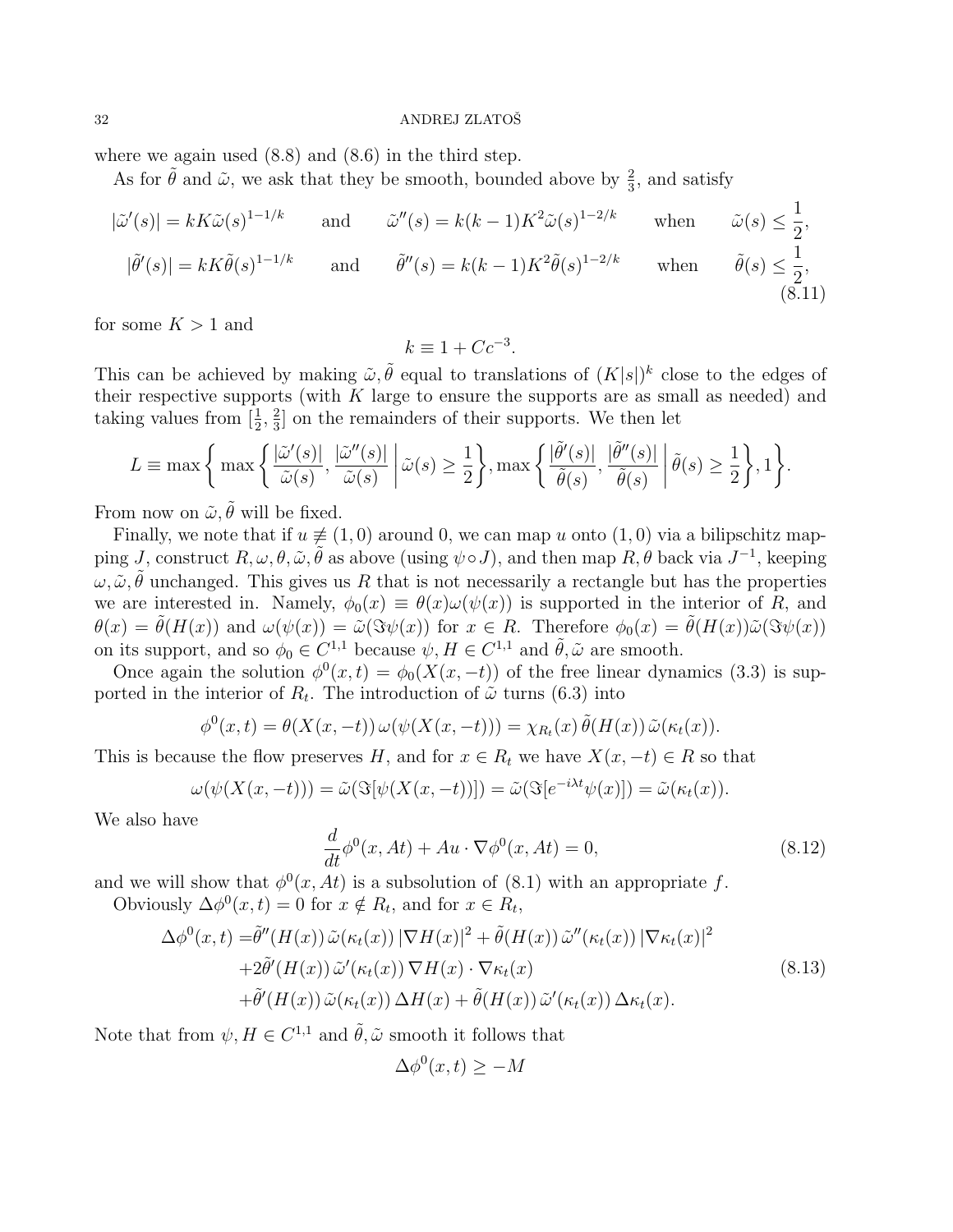for some large M independent of x, t. Let us now assume that  $x \in R_t$  is such that  $\tilde{\omega}(\kappa_t(x)) \leq \frac{1}{2}$ 2 and  $\tilde{\theta}(H(x)) \leq \frac{1}{2}$  $\frac{1}{2}$ . Then we have (after dropping the arguments)

$$
\tilde{\omega}''\tilde{\omega} = \frac{k-1}{k} (\tilde{\omega}')^2,
$$

$$
\tilde{\theta}''\tilde{\theta} = \frac{k-1}{k} (\tilde{\theta}')^2,
$$

and so  $a^2 + b^2 \ge 2ab$ , (8.10), and  $k > c^{-1}$  give

$$
(1-c)\left(\tilde{\theta}''\tilde{\omega}|\nabla H|^2 + \tilde{\theta}\tilde{\omega}''|\nabla \kappa_t|^2\right) \ge 2(1-c)\frac{k-1}{k}|\tilde{\theta}'\tilde{\omega}'| |\nabla H| |\nabla \kappa_t|
$$
  

$$
\ge 2\frac{1-c}{1-2c}\frac{k-1}{k}|\tilde{\theta}'\tilde{\omega}'| |\nabla H \cdot \nabla \kappa_t|
$$
  

$$
\ge |2\tilde{\theta}'\tilde{\omega}' \nabla H \cdot \nabla \kappa_t|.
$$

On the other hand, (8.7) and (8.11) show that

$$
c\tilde{\theta}''\tilde{\omega}|\nabla H|^2 \ge c^3(k-1)|\tilde{\theta}'|\tilde{\omega} \ge |c^3C^{-1}(k-1)\tilde{\theta}'\tilde{\omega}\Delta H| = |\tilde{\theta}'\tilde{\omega}\Delta H|,
$$

and the same is true for  $\tilde{\theta}$  and  $\tilde{\omega}$  exchanged and  $\kappa_t$  in place of H. Therefore  $\Delta \phi^0(x,t) \geq 0$ . Next let  $x \in R_t$  be such that  $\tilde{\omega}(\kappa_t(x)) \geq \frac{1}{2}$  $\frac{1}{2}$  and  $\tilde{\theta}(H(x)) \leq \frac{1}{2}$  $\frac{1}{2}$ . Then

$$
(8.13) \ge \tilde{\theta}''\tilde{\omega}c^2 - \tilde{\theta}\tilde{\omega}LC^2 - |\tilde{\theta}'|\tilde{\omega}2LC^2 - |\tilde{\theta}'|\tilde{\omega}C - \tilde{\theta}\tilde{\omega}LC \ge \tilde{\theta}''\tilde{\omega}c^2 - (|\tilde{\theta}'| + \tilde{\theta})\tilde{\omega}3LC^2
$$

by the definition of L. But then  $(8.11)$  gives

$$
\Delta \phi^0(x,t) \ge \tilde{\theta}^{1-2/k} \tilde{\omega} c^2 k(k-1) K^2 - \tilde{\theta}^{1-1/k} \tilde{\omega} 6kKLC^2 = \tilde{\theta}^{1-1/k} \tilde{\omega} k K(\tilde{\theta}^{-1/k} c^2(k-1) K - 6LC^2).
$$

This is greater than zero provided  $\tilde{\theta} \leq \varepsilon \equiv \min\{(6LC^2c^{-2}(k-1)^{-1}K^{-1})^{-k}, \frac{1}{2}$  $\frac{1}{2}$ . We get the same conlusion if  $\tilde{\omega}(\kappa_t(x)) \leq \frac{1}{2}$  $\frac{1}{2}$  and  $\tilde{\theta}(H(x)) \geq \frac{1}{2}$  $\frac{1}{2}$ .

This all means that  $\Delta \phi^0(x,t) \geq 0$  when  $x \in R_t$  and either  $\tilde{\omega}(\kappa_t(x)) \leq \varepsilon$  or  $\tilde{\theta}(H(x)) \leq \varepsilon$ . But then

$$
\Delta \phi^{0}(x,t) + f(\phi^{0}(x,t)) \ge 0
$$

for all  $x \in R_t$  (and so for all  $x \in D$ ), provided f is such that  $f(T) \geq M$  for  $T \in [\varepsilon^2, \frac{4}{9}]$  $\frac{4}{9}$  (recall that  $\tilde{\omega}, \tilde{\theta} \leq \frac{2}{3}$  $\frac{2}{3}$ ). Combining this with (8.12), we find that  $\phi^0(x, At)$  is indeed a subsolution of  $(8.1)$ , so that u is not strongly quenching.

We note that the above method of construction of a subsolution to  $(8.1)$  does not extend to the case when u only has  $H^1 \setminus C^{1,1}$  eigenfunctions with non-zero eigenvalues.

It turns out that dissipation-enhancing flows quench some reactions without an ignition temperature cutoff, in particular, Arrhenius-type reactions with  $f(T) \equiv e^{-c/T}(1-T)$  and  $c > 0$ .

**Theorem 8.3.** Assume that u is a periodic incompressible Lipschitz flow on  $D = \mathbb{R}^2$  or  $D = \mathbb{R} \times \mathbb{T}$ , and that the reaction function f satisfies  $(8.2)(i)$  and  $f(T) \leq cT^{\alpha}$  for some  $c > 0$  and  $\alpha > 2$  (if  $D = \mathbb{R}^2$ ) resp.  $\alpha > 3$  (if  $D = \mathbb{R} \times \mathbb{T}$ ). If u is dissipation-enhancing, then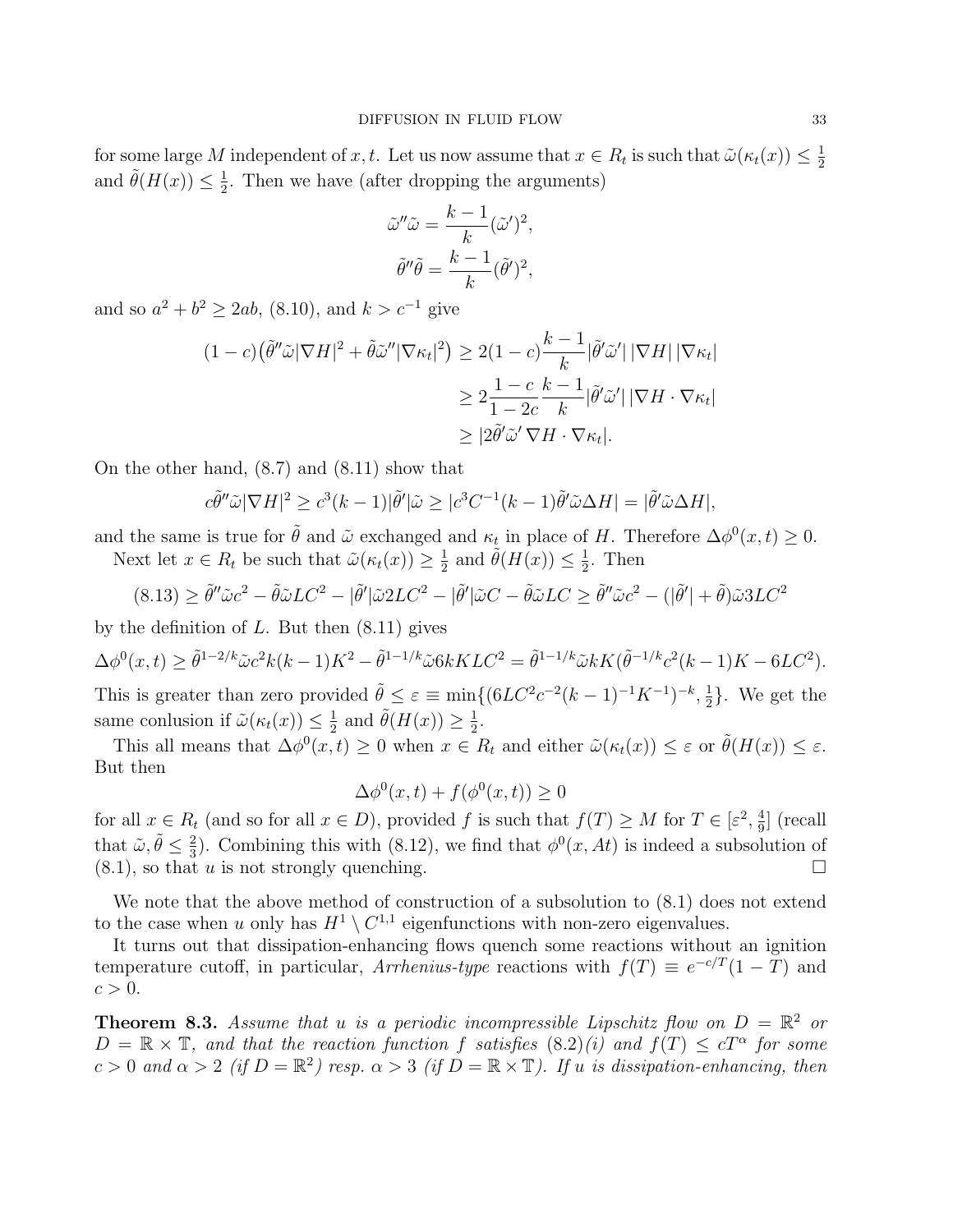for each M there is  $A_0(M)$  such that when  $||T_0||_{L^1(D)} \leq M$ ,  $T_0 \in [0, 1]$ , and  $A > A_0(M)$ , the solution of (8.1) satisfies  $||T^A(\cdot, t)||_{L^\infty(D)} \to 0$  as  $t \to \infty$ .

*Remarks.* 1. It follows from [22] (see also [27]) that if  $f(T) \geq cT^{\alpha}$  for some  $c > 0$ ,  $\alpha < 2$ (if  $D = \mathbb{R}^2$ ) resp.  $\alpha < 3$  (if  $D = \mathbb{R} \times \mathbb{T}$ ), and all small T, then the conclusion of the theorem does not hold for any  $A$  and  $u$ .

2. Theorem 8.2(ii) trivially extends to this setting since by the comparison principle, solution of (8.1) with  $\tilde{f} \ge f$  dominates that of (8.1) with f.

*Proof.* Let  $D = \mathbb{R} \times \mathbb{T}$  and define  $I_A \equiv \int_0^\infty ||\phi^A(\cdot, t)||_{\infty}^{\alpha-1} dt$  where  $\phi^A$  is the solution of (1.1) with  $\phi_0 \equiv T_0$ . It follows from [22] (see also [27, Lemma 2.1]) that the conclusion of the theorem is valid whenever  $c(\alpha - 1)I_A < 1$ .

Lemma 3.1 in [5] shows that there exists  $C < \infty$  such that for each incompressible Lipschitz flow v on D and  $t \geq 1$  we have

$$
\|\psi(\cdot,t)\|_{L^{\infty}(D)} \le C t^{-1/2} \|\psi_0\|_{L^1(D)},\tag{8.14}
$$

with  $\psi$  the solution of (2.3). We pick  $\tau_0 > 1$  so that

$$
c(\alpha - 1)(CM)^{\alpha - 1} \frac{2}{\alpha - 3} \tau_0^{-(\alpha - 3)/2} < \frac{1}{3},\tag{8.15}
$$

 $\delta > 0$  so that  $c(\alpha - 1)\tau_0 \delta^{\alpha - 1} < \frac{1}{3}$  $\frac{1}{3}$ , and  $\tau \in (0, \tau_0)$  so that  $c(\alpha - 1)\tau < \frac{1}{3}$ . If now  $A_0(M)$  is such that

$$
\|\mathcal{P}_{\tau}(Au)\|_{L^1(D)\to L^\infty(D)} \le \delta M^{-1}
$$

for all  $A > A_0(M)$ , then  $c(\alpha-1)I_A < 1$  for such A. This is obtained by estimating  $\|\phi^A(\cdot,t)\|_{L^\infty}$ by 1 for  $t \in [0, \tau)$ , by  $\delta$  for  $t \in [\tau, \tau_0)$ , and by  $(8.14)$  for  $t \geq \tau_0$ .

The case  $D = \mathbb{R}^2$  is identical (with  $\tau_0^{-(\alpha-2)}$ )  $\int_0^{-(\alpha-2)}$  in (8.15)) provided we show

$$
\|\psi(\cdot,t)\|_{L^{\infty}(D)} \le Ct^{-1} \|\psi_0\|_{L^1(D)}\tag{8.16}
$$

for some C, any  $t \geq 1$ , any incompressible Lipschitz flow v, and any solution  $\psi$  of (2.3) on D. We provide the proof of this claim below, essentially following [5].

Solutions of (2.3) satisfy

$$
\frac{d}{dt} \|\psi\|_2^2 = -2\|\nabla\psi\|_2^2 \le -C\|\psi\|_2^4 \|\psi\|_1^{-2} \le -C\|\psi\|_2^4 \|\psi_0\|_1^{-2},
$$

where we used the Nash inequality  $\|\psi\|_2^2 \leq C \|\nabla \psi\|_2 \|\psi\|_1$  [23] and (2.6) with  $p = 1$ . Dividing by  $\|\psi\|_2^4$  and integrating in time gives

$$
\|\psi(\cdot,t)\|_{L^2} \le Ct^{-1/2} \|\psi_0\|_{L^1}.
$$

This shows that  $\|\mathcal{P}_t(v)\|_{L^1\to L^2} \leq Ct^{-1/2}$ . But  $\mathcal{P}_t(v)$  is the adjoint of  $\mathcal{P}_t(-v)$  which satisfies the same bound, so we obtain

$$
\|\mathcal{P}_{2t}(v)\|_{L^1 \to L^\infty} \le \|\mathcal{P}_t(v)\|_{L^1 \to L^2} \|\mathcal{P}_t(v)\|_{L^2 \to L^\infty} = \|\mathcal{P}_t(v)\|_{L^1 \to L^2} \|\mathcal{P}_t(-v)\|_{L^1 \to L^2} \le C^2 t^{-1},
$$
  
which gives (8.16).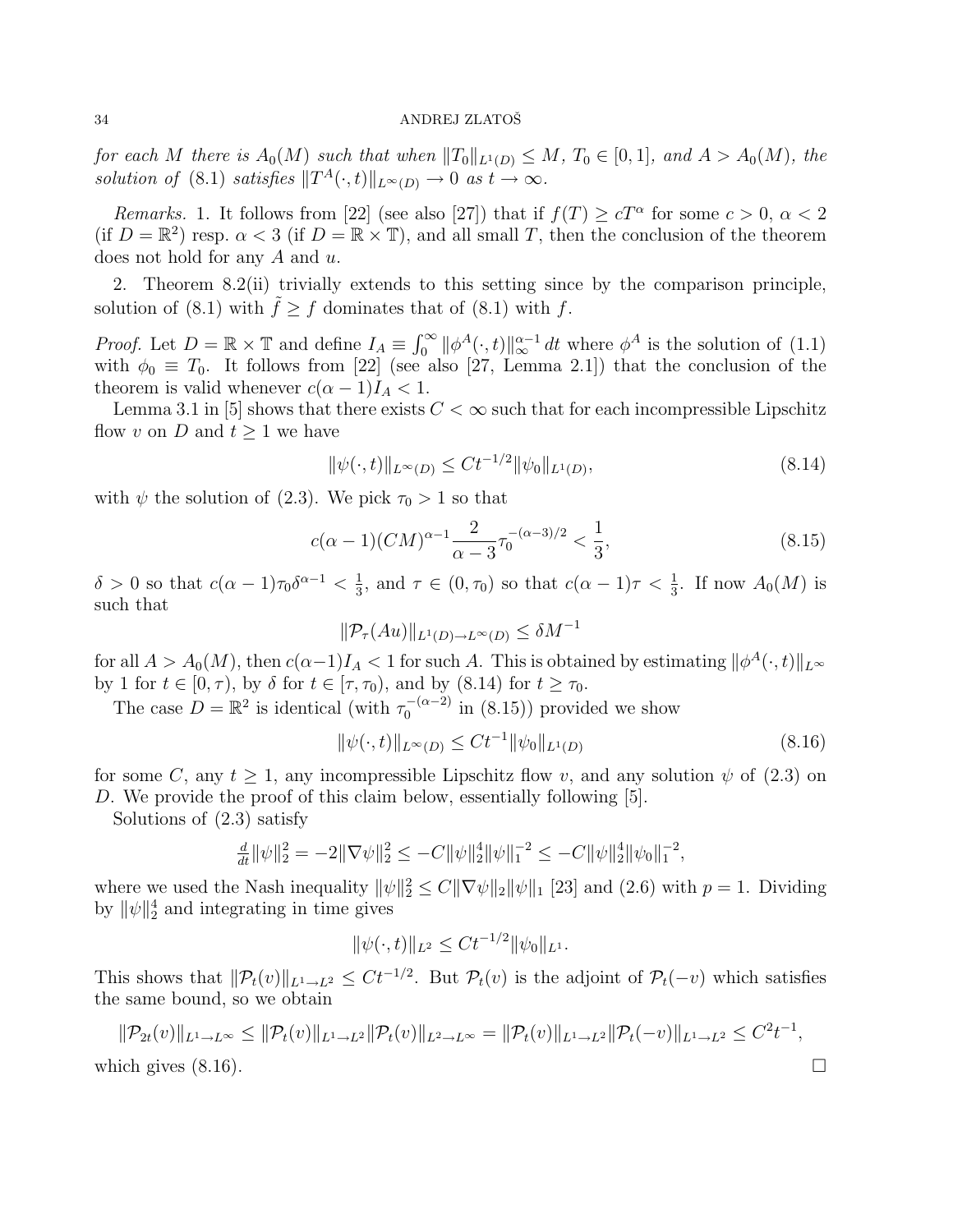Note that the same proof with the inequality  $\|\psi\|_2^{1+2/n} \leq C \|\nabla \psi\|_2 \|\psi\|_1^{2/n}$  $_1^{2/n}$  in  $\mathbb{R}^n$  [23] gives  $(8.16)$  with  $t^{-n/2}$  when  $D = \mathbb{R}^n$ . The claim of the theorem can be extended to this case with  $\alpha > 1 + \frac{2}{n}.$ 

### 9. Dissipation-Enhancing Flows in More Dimensions

Most of Sections 5 and 6 does not extend to higher dimensions or time-periodic flows. An exception are Lemmas 5.3 and 5.4 which have both been stated in any dimension. They also extend to time-periodic flows. In that case Lemma 5.3 deals with  $H<sup>1</sup>$  eigenfunctions of the unitary evolution operator  $U_{\tau_0}$  generated by the flow (with  $\tau_0$  the time-period) rather than those of  $u$ , and the proof stays the same. Notice that the two sets of eigenfunctions coincide when  $u$  is time-independent. The statement of Lemma 5.4 is unchanged in this case, and the proof uses [18] to obtain (5.7).

We call a time-dependent flow u on  $D = \mathbb{R}^n \times \mathbb{T}^m$  dissipation-enhancing if for any  $1 \leq p <$  $q \leq \infty$  and  $\tau > 0$ ,

$$
\|\mathcal{P}_{\tau}(Au^A)\|_{L^p(D)\to L^q(D)} \to 0 \quad \text{as } A \to \infty,
$$
\n(9.1)

where  $u^A(x,t) \equiv u(x,At)$ . This is the right choice for  $u^A$  as it ensures that the solutions of  $X'(t) = u^{A}(X(t), t)$  with  $X(0) = x_0$  have the same orbits for different A. The definition of strongly quenching time-dependent flows is changed analogously.

**Theorem 9.1.** Assume that u is a space- and time-periodic incompressible Lipschitz flow on  $D = \mathbb{R}^n \times \mathbb{T}^m$  with  $n \geq 1$ ,  $m \geq 0$ , a cell of spatial periodicity  $\mathcal{C} \subseteq D$ , and time-period  $\tau_0$ . If the unitary evolution operator  $U_{\tau_0}$  on C has no non-constant eigenfunctions in  $H^1(\mathcal{C})$ , then u is dissipation-enhancing and strongly quenching.

Proof. The proof essentially follows Section 5, but is simpler due to the absence of nonconstant first integrals. Choose any  $\tau, \delta > 0$  and let  $k \in \mathbb{Z}$  be larger than  $\delta^{-2/n}$ . Let  $\|\tilde{\phi}_0\|_{L_1(D)} \leq 1$  and periodize the problem and  $\tilde{\phi}_0$  onto  $\mathcal{M} \equiv (k\mathbb{T})^n \times \mathbb{T}^m$  as we did in Section 5. We define  $\phi_0(x) \equiv \tilde{\phi}^A(x, \tau)$  so that by Lemma 5.4 in  $d = n + m$  dimensions,

 $\|\phi_0\|_{L^1(M)} \leq 1$  and  $\|\phi_0\|_{L^\infty(M)} \leq C\tau^{-d/2}$ 

with  $C = C(d)$ . This then gives

$$
\|\phi_0\|_{L^2(\mathcal{M})} \leq C^{1/2} \tau^{-d/4}
$$
 and  $|\bar{\phi}_0| \leq k^{-n} \leq \delta k^{-n/2}$ 

where  $\bar{\phi}_0$  is the average of  $\phi_0$  over M. Consider the operators  $\Gamma \equiv -\Delta$  and  $L_t \equiv i u(\cdot, t) \cdot \nabla$ on the space  $\mathcal{H} \equiv L^2(\mathcal{M})$ . From Lemma 5.3(iii) for time-periodic flows we know that  $U_{\tau_0}$ , now as an operator on  $H$ , has no non-constant eigenfunctions in  $H^1(\Gamma)$ . It follows from Theorem 4.1 that for each  $A > A_1(\tau, \delta)$  (with  $A_1$  independent of  $\phi_0$ ), there is  $t \leq \tau$  such that the solution  $\phi^A$  of (4.4) satisfies

$$
\|\phi^A(\cdot,t)\|_{L^2(\mathcal{M})} \le \|\phi^A(\cdot,t) - \bar{\phi}_0\|_{L^2(\mathcal{M})} + \|\bar{\phi}_0\|_{L^2(\mathcal{M})} \le \delta + (k^n(\delta k^{-n/2})^2)^{1/2} = 2\delta.
$$

This is because the average of  $\phi^A$  stays constant and so  $P_h\phi^A(\cdot,t) = |\mathcal{M}|^{-1} \int_{\mathcal{M}} \phi^A(x,t) dx =$  $\bar{\phi}_0$ . Another application of Lemma 5.4 gives

$$
\|\tilde{\phi}^A(\cdot,3\tau)\|_{L^{\infty}(\mathcal{M})} = \|\phi^A(\cdot,2\tau)\|_{L^{\infty}(\mathcal{M})} \le \|\phi^A(\cdot,t+\tau)\|_{L^{\infty}(\mathcal{M})} \le 2C\tau^{-d/2}\delta
$$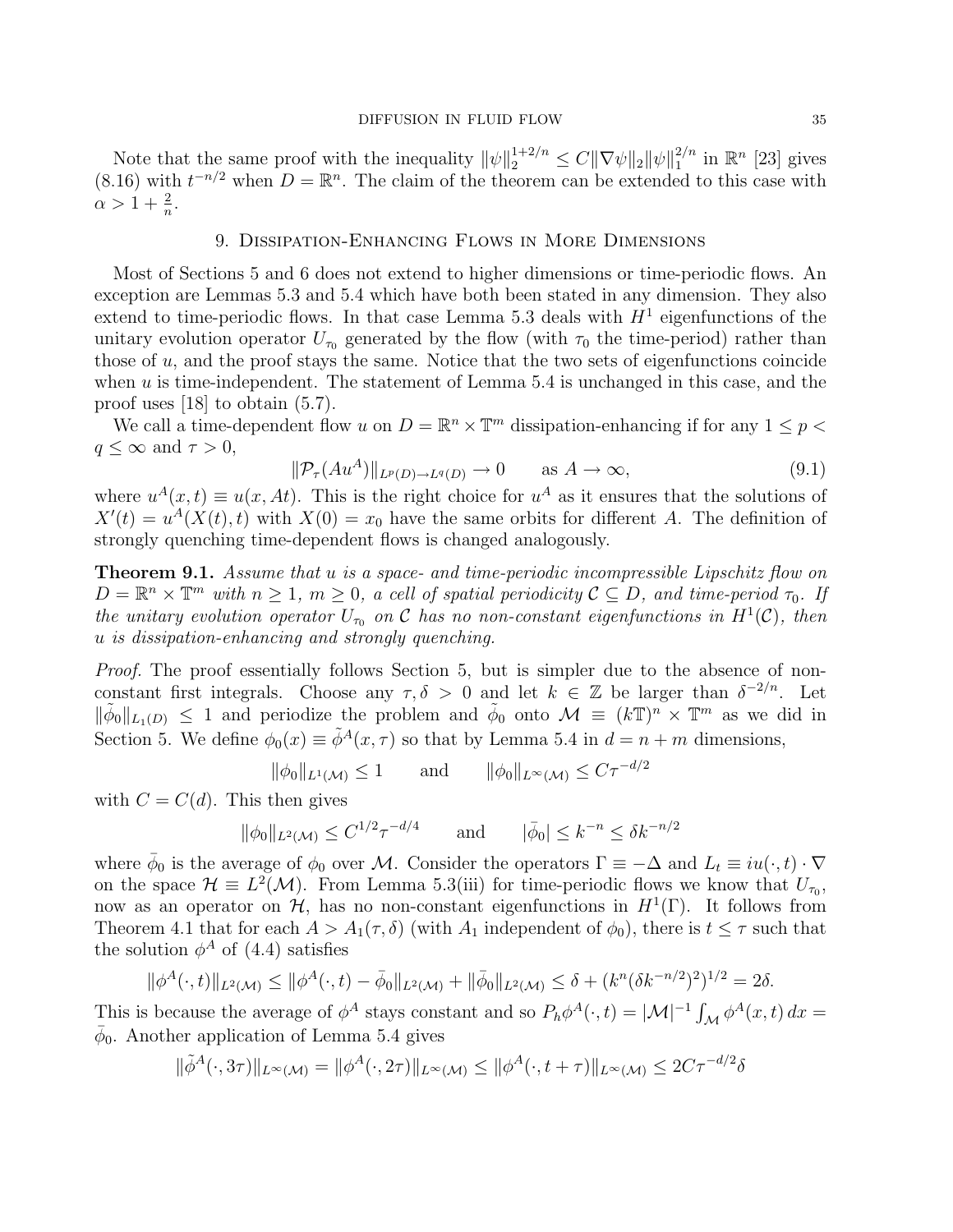and so the same is true for the original problem on D. Since  $\delta$  was arbitrary and C only depends on d, (9.1) follows with  $p = 1$  and  $q = \infty$  for each  $\tau > 0$ . As in Section 5, interpolation provides the other cases, so  $u$  is dissipation-enhancing. Strong quenching is then immediate as in Theorem 8.2(i).  $\Box$ 

The complete characterization of periodic incompressible dissipation-enhancing flows in more than two dimensions, even in the time-independent case, remains an open problem.

#### **REFERENCES**

- [1] S. Bates, Toward a precise smoothness hypothesis in Sard's Theorem, Proc. Amer. Math. Soc. 117 (1993) 279–283.
- [2] H. Berestycki, F. Hamel and N. Nadirashvili, Elliptic eigenvalue problems with large drift and applications to nonlinear propagation phenomena, Comm. Math. Phys.  $253$  (2005), 451–480.
- [3] P. Constantin, A. Kiselev and L. Ryzhik, Quenching of flames by fluid advection, Comm. Pure Appl. Math 54 (2001), 1320–1342.
- [4] P. Constantin, A. Kiselev, L. Ryzhik, and A. Zlatoš, *Diffusion and Mixing in Fluid Flow*, Annals of Math. 168 (2008), 643–674.
- [5] A. Fannjiang, A. Kiselev and L. Ryzhik, *Quenching of reaction by cellular flows*, Geom. Funct. Anal. 16 (2006), 40–69.
- [6] A. Fannjiang, S. Nonnenmacher and L. Wolowski, Dissipation time and decay of correlations, Nonlinearity 17, 2004, 1481–1508.
- [7] A. Fanniiang and G. Papanicolau, Convection enhanced diffusion for periodic flows, SIAM Jour. Appl. Math. 54 (1994), 333–408.
- [8] A. Fannjiang and L. Wolowski, Noise induced dissipation in Lebesgue-measure preserving maps on ddimensional torus, J. Statist. Phys. 113, 2003, 335–378.
- [9] B. Franke, C.-R. Hwang, H.-M. Pai, and S.-J. Sheu, The behavior of the spectral gap under growing drift, Trans. Amer. Math. Soc. 362 (2010), 1325–1350.
- [10] M. Freidlin, Functional Integration and Partial Differential Equations, Princeton University Press, Princeton, 1985.
- [11] M. Freidlin, Reaction-diffusion in incompressible fluid: asymptotic problems, J. Diff. Eq. 179 (2002), 44-96.
- [12] M. Freidlin and A. Wentzell, Random perturbations of Hamiltonian systems, Memoir AMS, 1994.
- [13] M. Freidlin and A. Wentzell, Random Perturbations of Dynamical Systems, 2nd ed., Springer-Verlag, New York/Berlin, 1998.
- [14] Y. Kifer, On the principal eigenvalue in a singular perturbation problem with hyperbolic limit points and circles, J. Diff Eq. 37 (1980), 108–139.
- [15] Y. Kifer, Random Perturbations of Dynamical Systems, Birkhäuser Boston Inc., Boston, 1988.
- [16] Y. Kifer, Principal eigenvalues, topological pressure, and stochastic stability of equilibrium states, Isreal J. Math. 70 (1990), 1–47.
- [17] Y. Kifer, Random Perturbations of Dynamical Systems: a New Aprroach, Lectures in Appl. Math. 27, AMS, Providence, 1991.
- [18] A. Kiselev, R. Shterenberg, and A. Zlatoš, *Relaxation Enhancement by Time-Periodic Flows*, Indiana Univ. Math. J. 57 (2008), 2137–2152.
- [19] A. Kiselev and A. Zlatoš, *Quenching of combustion by shear flows*, Duke Math. J.  $132$  (2006),  $49-72$ .
- [20] A.N. Kolmogorov, On dynamical systems with an integral invariant on the torus (Russian), Doklady Akad. Nauk SSSR (N.S.), 93 (1953), 763–766.
- [21] A. Majda and P. Kramer, Simplified models for turbulent diffusion: theory, numerical modelling, and physical phenomena, Phys. Rep. 314 (1999), 237–574.